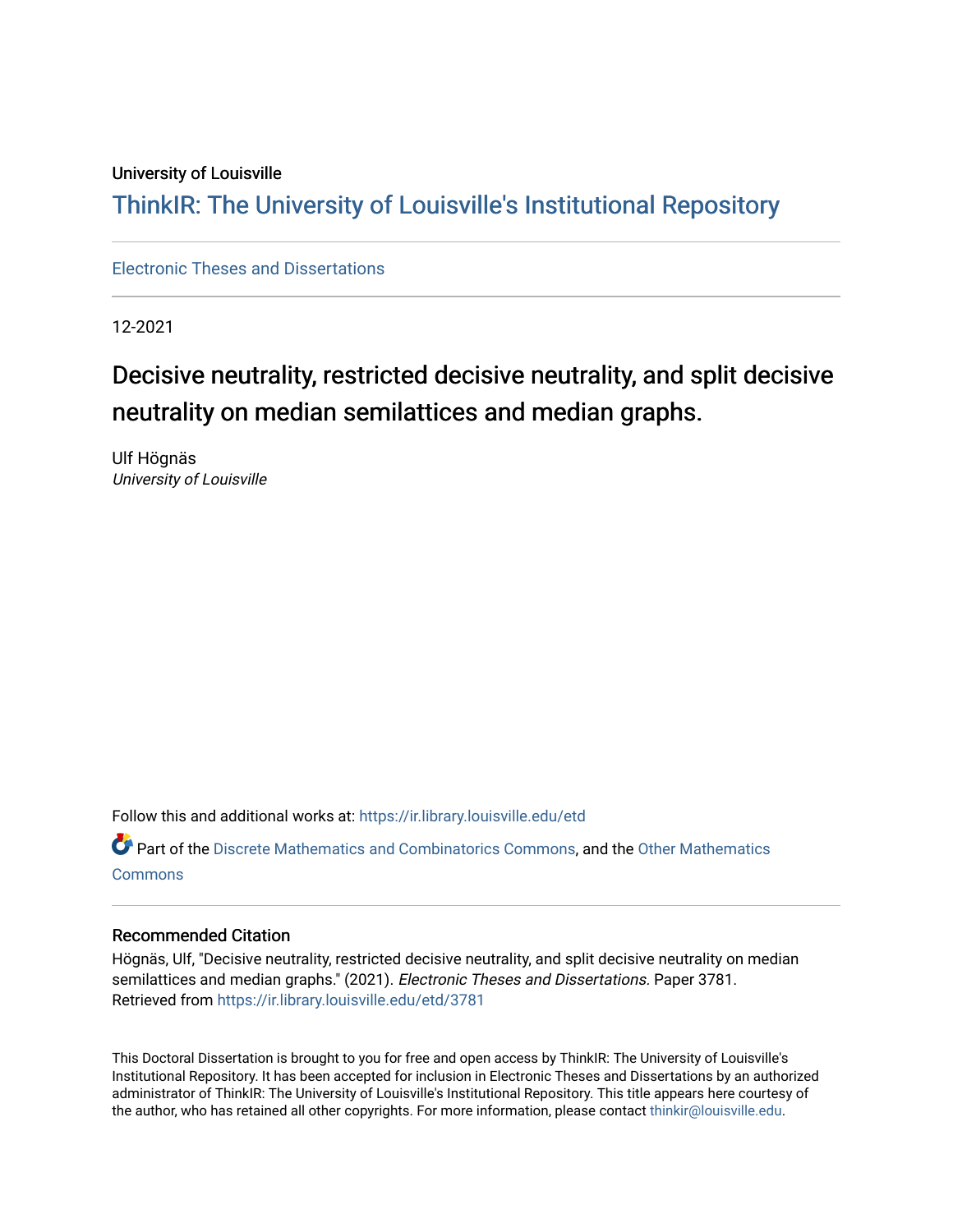### DECISIVE NEUTRALITY, RESTRICTED DECISIVE NEUTRALITY, AND SPLIT DECISIVE NEUTRALITY ON MEDIAN SEMILATTICES AND MEDIAN GRAPHS

By

Ulf Högnäs B.A., University of Wisconsin, 2011

A Dissertation Submitted to the Faculty of the College of Arts and Sciences of the University of Louisville in Partial Fulfillment of the Requirements for the Degree of

> Doctor of Philosophy in Applied and Industrial Mathematics

> > Department of Mathematics University of Louisville Louisville, Kentucky

> > > December 2021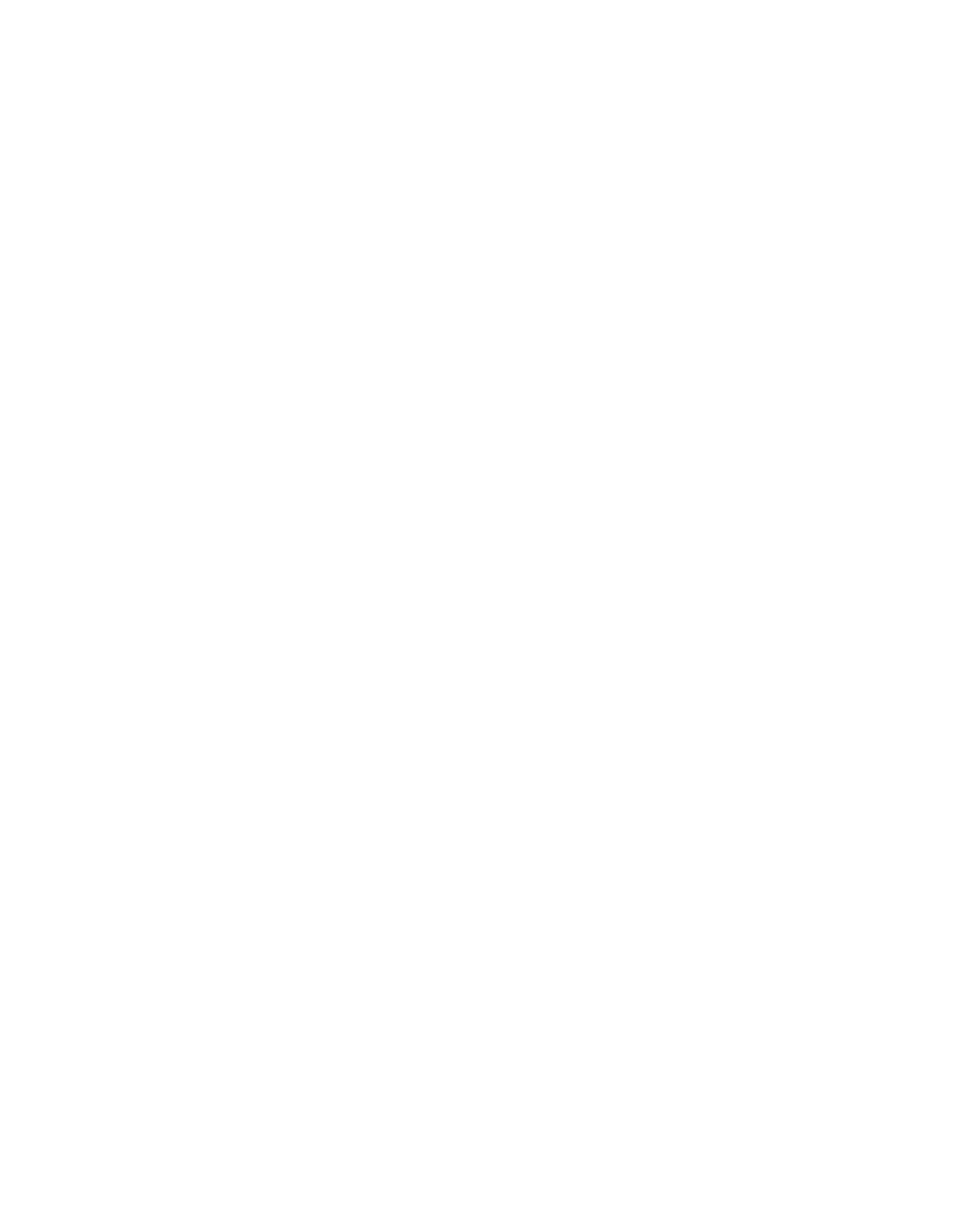### DECISIVE NEUTRALITY, RESTRICTED DECISIVE NEUTRALITY, AND SPLIT DECISIVE NEUTRALITY ON MEDIAN SEMILATTICES AND MEDIAN GRAPHS

Submitted by

Ulf Högnäs

A Dissertation Approved on

November 16, 2021

by the Following Dissertation Committee:

Dr. Robert Powers, Dissertation Director

Dr. Fred McMorris

Dr. Thomas Riedel

Dr. Maiying Kong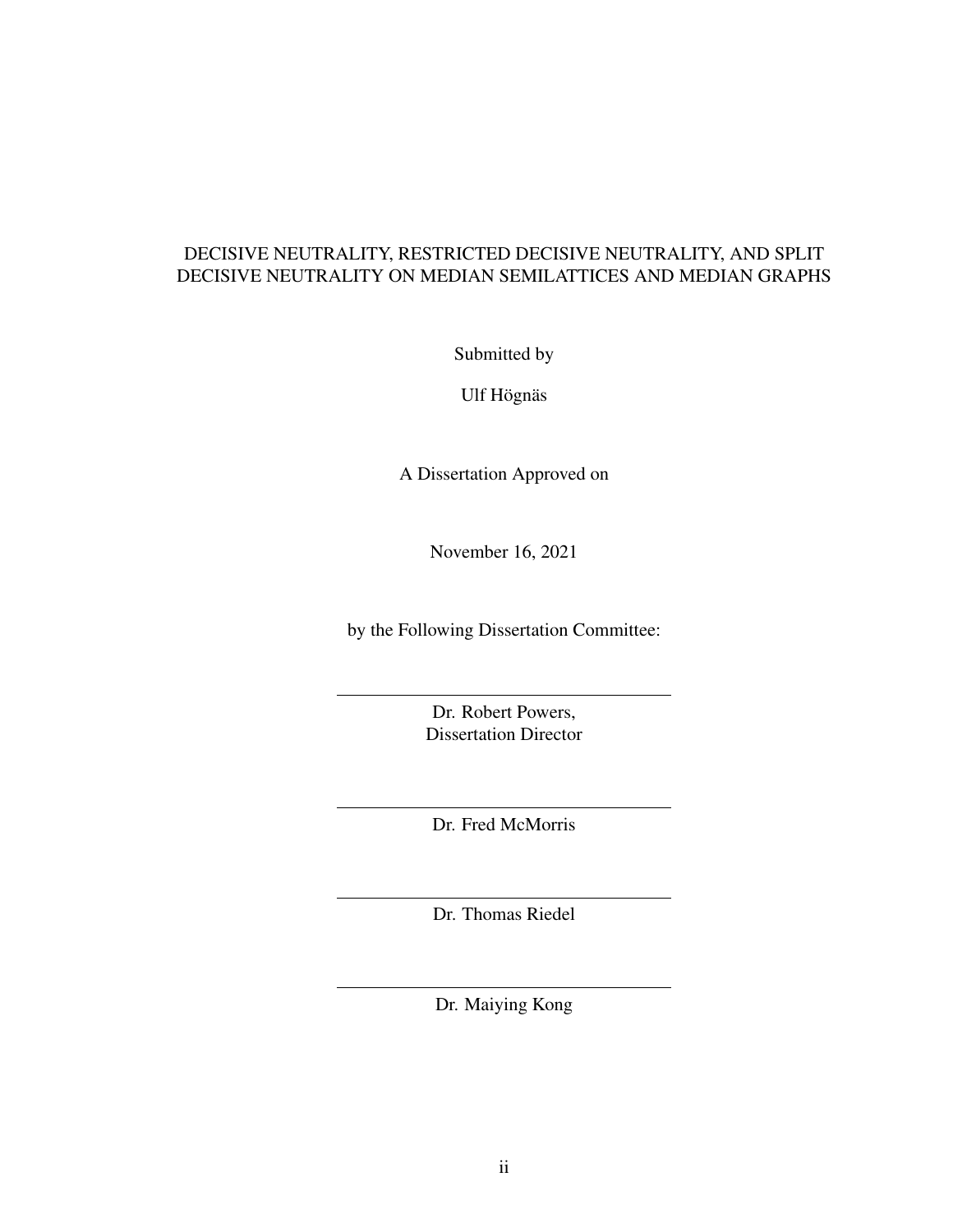# DEDICATION

For my wife Robin and my son Parker.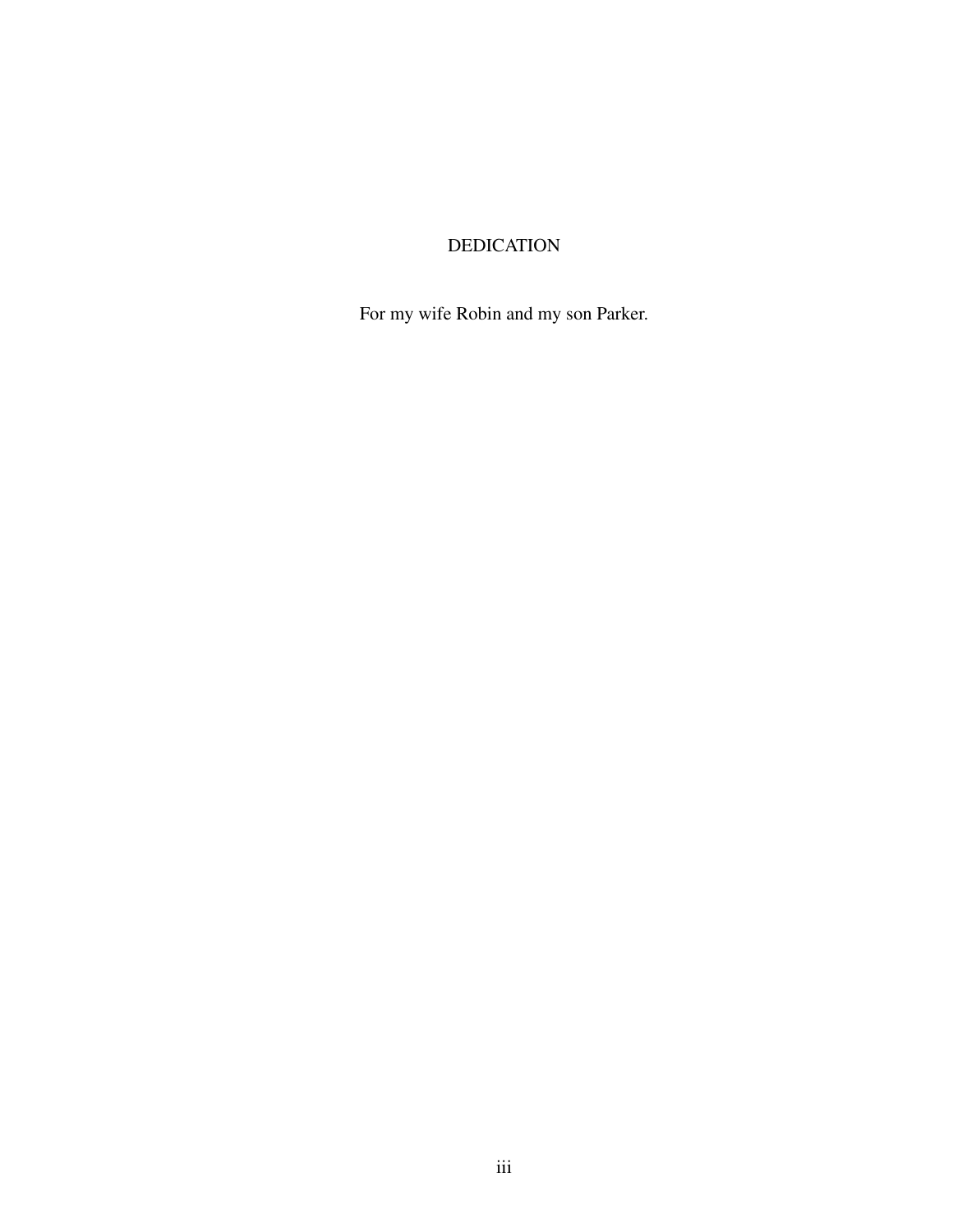### ACKNOWLEDGEMENTS

I would like to thank my adviser Dr. Robert Powers. His encouragement and his passion for the subject kept me going through the difficult times. I am in awe of his brilliance and his clear mathematical writing. He generously agreed to keep advising me, even after my move to Sweden. For this, I am very grateful. He is the best PhD adviser that I can imagine and I feel lucky to have had the opportunity to work with him.

I would also like to thank the Department of Mathematics at University of Louisville for offering a rigorous PhD program, and for facilitating a great athmosphere. I especially want to thank the former chair, Dr. Thomas Riedel, who seemed to always have time for us students.

I would also like to thank my wife Dr. Robin S. Högnäs. She encouraged me to pursue a PhD and without her support, this would have been impossible.

Last, I would like to thank my amazing son, Parker Högnäs, who has both encouraged me along the way and helped to keep my spirits high through the stress of working full-time while writing this dissertation.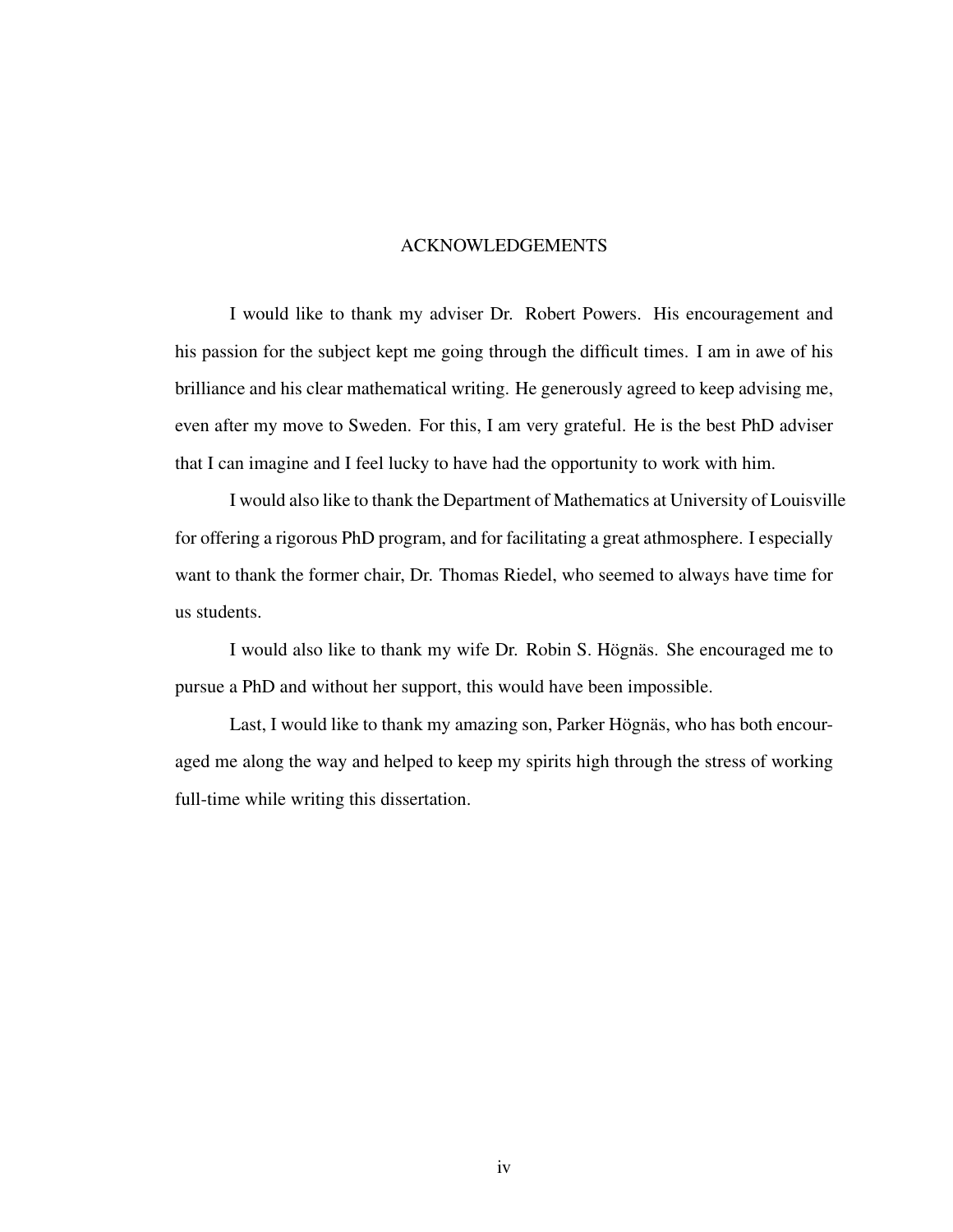#### ABSTRACT

### DECISIVE NEUTRALITY, RESTRICTED DECISIVE NEUTRALITY, AND SPLIT DECISIVE NEUTRALITY ON MEDIAN SEMILATTICES AND MEDIAN GRAPHS

### Ulf Högnäs

November 16, 2021

Consensus functions on finite median semilattices and finite median graphs are studied from an axiomatic point of view. We start with a new axiomatic characterization of majority rule on a large class of median semilattices we call *sufficient*. A key axiom in this result is the restricted decisive neutrality condition. This condition is a restricted version of the more well-known axiom of decisive neutrality given in [4]. Our theorem is an extension of the main result given in [7].

Another main result is a complete characterization of the class of consensus on a finite median semilattice that satisfies the axioms of decisive neutrality, bi-idempotence, and symmetry. This result extends the work of Monjardet [9]. Moreover, by adding monotonicity as a fourth axiom, we are able to correct a mistake from the Monjardet paper.

An attempt at extending the results on median semilattices to median graphs is given, based on a new axiom called split decisive neutrality. We are able to show that majority rule is the only consensus function defined on a path with three vertices that satisfies split decisive neutrality and symmetry.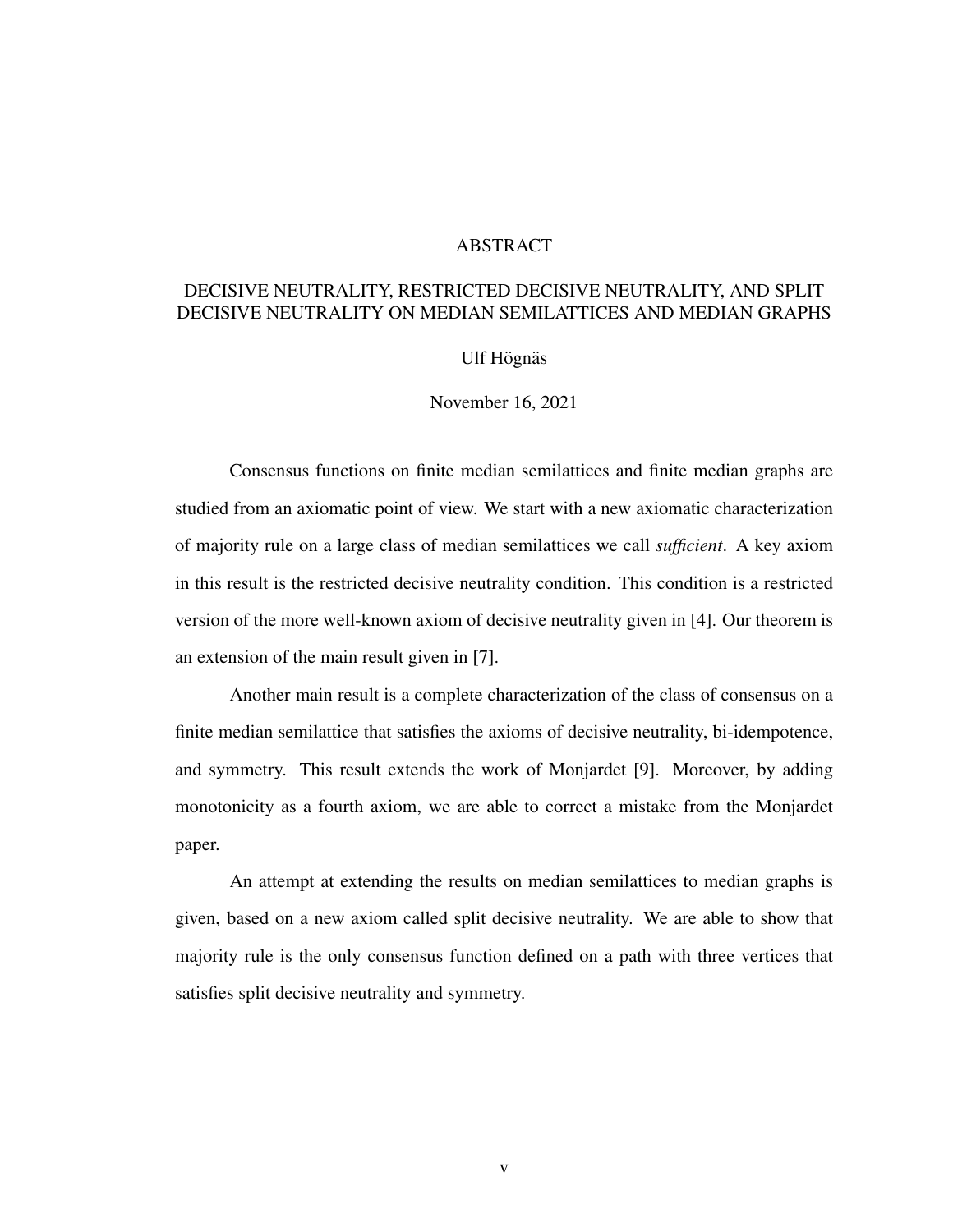# TABLE OF CONTENTS

|                  |     |                                                   | iii            |  |
|------------------|-----|---------------------------------------------------|----------------|--|
|                  |     |                                                   | iv             |  |
|                  |     |                                                   | $\mathbf{V}$   |  |
|                  |     |                                                   | vii            |  |
| 1.               |     |                                                   | $\overline{1}$ |  |
|                  | 1.1 | Meet Semilattices and Median Semilattices         | $\overline{2}$ |  |
|                  | 1.2 |                                                   | 5              |  |
|                  | 1.3 |                                                   | 8              |  |
|                  | 1.4 |                                                   | 9              |  |
| 2.               |     | RESTRICTIVE DECISIVE NEUTRALITY AND MAJORITY RULE | 13             |  |
|                  | 2.1 |                                                   | 13             |  |
|                  | 2.2 |                                                   | 22             |  |
| 3.               |     | DECISIVE NEUTRALITY ON MEDIAN SEMILATTICES        | 29             |  |
|                  | 3.1 |                                                   | 29             |  |
|                  | 3.2 |                                                   | 31             |  |
| $\overline{4}$ . |     | SPLIT DECISIVE NEUTRALITY ON MEDIAN GRAHPS        | 50             |  |
|                  | 4.1 |                                                   | 50             |  |
|                  | 4.2 |                                                   | 56             |  |
| 5 <sub>1</sub>   |     |                                                   | 64             |  |
|                  | 5.1 |                                                   | 64             |  |
|                  |     |                                                   |                |  |
| 68               |     |                                                   |                |  |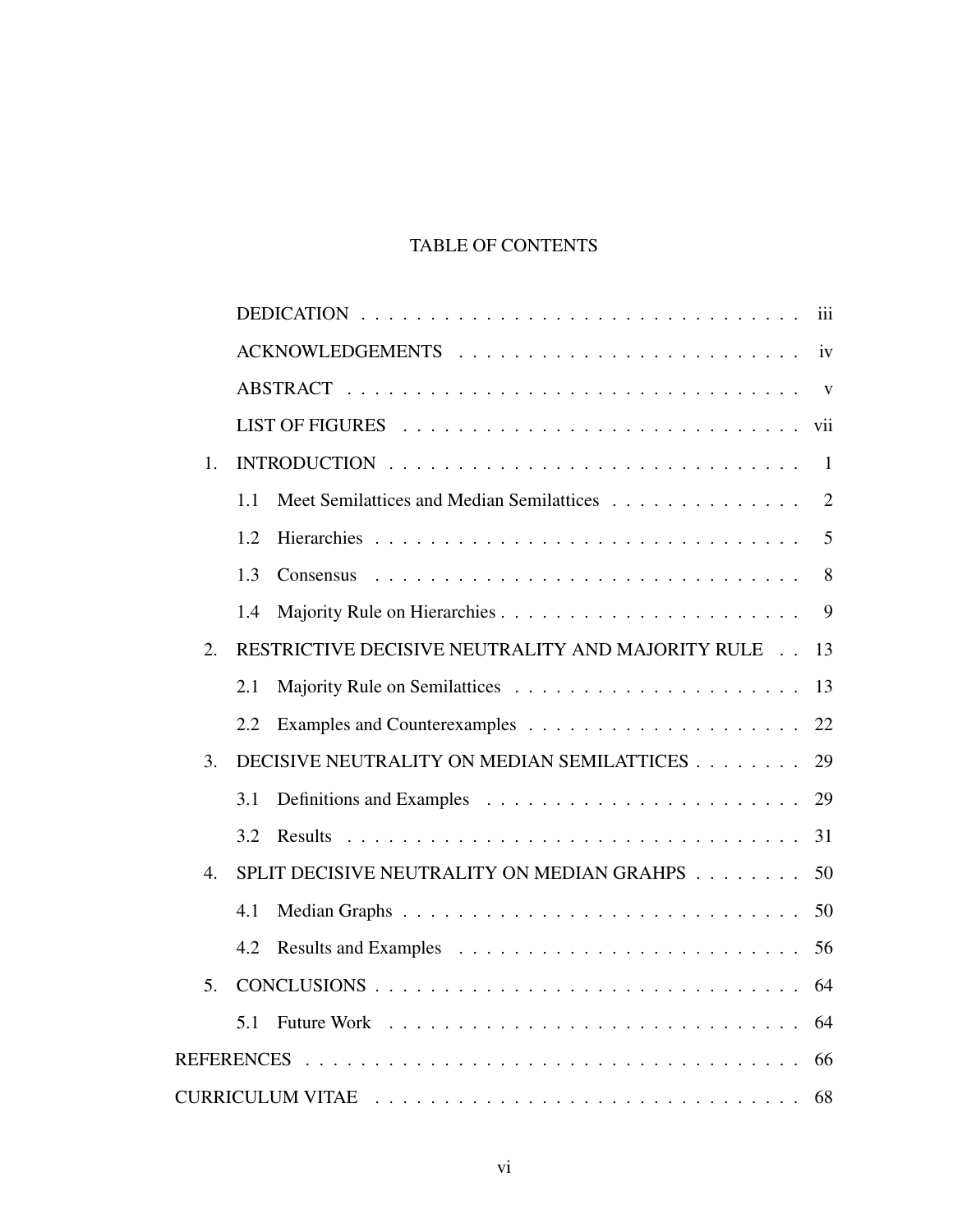### LIST OF FIGURES

| Figure 1.1. |                                                                                            | $\overline{4}$ |
|-------------|--------------------------------------------------------------------------------------------|----------------|
| Figure 1.2. | A semilattice that does not satisfy the Join-Helly Property.                               | 5              |
| Figure 1.3. |                                                                                            | 6              |
| Figure 2.1. | A median semilattice with two atoms and height one.                                        | 21             |
| Figure 2.2. | A median semilattice with a single atom.                                                   | 22             |
| Figure 2.3. | A median semilattice with a two-chain of join-irreducible elements.                        | 23             |
| Figure 2.4. | Another non-sufficient median semilattice with two atoms and of                            |                |
|             |                                                                                            | 24             |
| Figure 2.5. | Another example of a non-sufficient median semilattice                                     | 25             |
| Figure 2.6. | An example of a non-sufficient median semilattice for which $f =$                          |                |
|             | Maj whenever f satisfies $(M), (S), (RDN)$ , and $(BNT)$ .                                 | 27             |
| Figure 3.1. | A median semilattice that is not a lattice.                                                | 30             |
| Figure 3.2. | A median semilattice where every join irreducible is an atom.                              | 31             |
| Figure 3.3. | A summary of the main result of the chapter.                                               | 32             |
| Figure 4.1. | A binary tree. The median of $\{\delta, \varepsilon, \zeta\}$ is $\beta$ .                 | 52             |
| Figure 4.2. |                                                                                            | 52             |
| Figure 4.3. |                                                                                            | 54             |
| Figure 4.4. |                                                                                            | 54             |
| Figure 4.5. |                                                                                            | 54             |
| Figure 4.6. | The path in Example 4.2.4 and Definition 4.2.7 $\ldots \ldots \ldots$                      | 58             |
| Figure 4.7. | The path in Examples 4.2.5 and $4.2.6 \ldots \ldots \ldots \ldots \ldots \ldots \ldots 59$ |                |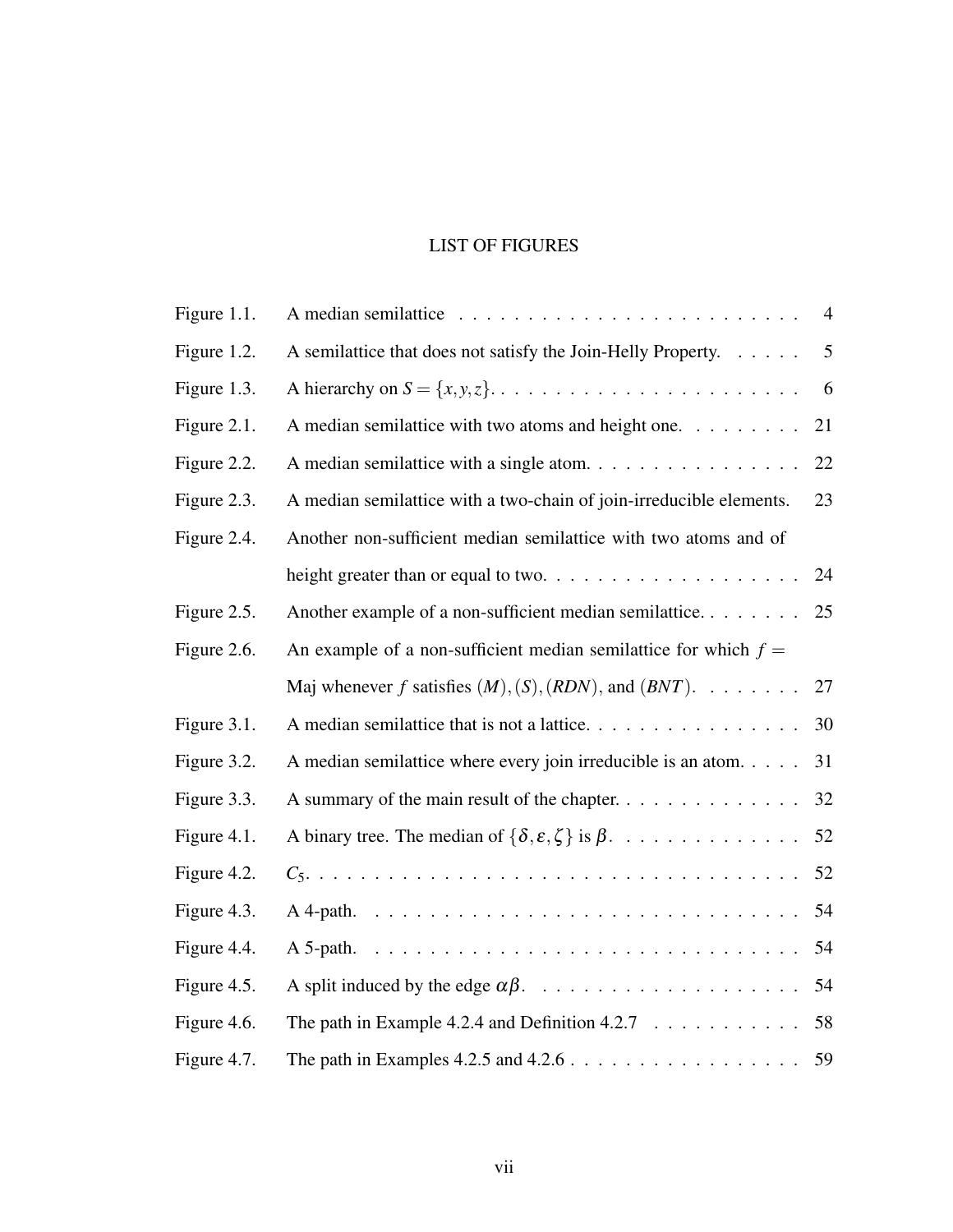# CHAPTER 1 INTRODUCTION

The results proved in this thesis are a contribution to the growing area of mathematics known as consensus theory. Two early and seminal results in this area are Arrow's impossibility theorem [1] and May's characterization of simple majority rule [6]. These two results first appeared in print over sixty years ago and, since then, many authors have extended these results to other areas of mathematics. See Boris Mirkin's theorem [8], which deals with consensus functions on a set of equivalence relations, as just one example of an extension of Arrow's theorem. Next, see [12] for a recent example of an extension of May's theorem.

Our starting point is an axiomatic characterization of majority rule for consensus functions defined on the set of hierarchies due to McMorris and Powers [7]. The Mc-Morris and Powers characterization of majority rule on hierarchies is similar in spirit to May's characterization of simple majority rule. It is known that the set of hierarchies, with set inclusion as a partial order, is an example of an important mathematical object called a median semilattice. The main result given in the second chapter of this thesis is an extension of the McMorris and Powers theorem to a large class of median semilattices which we call sufficient. One of the main axioms of our new result is called restricted decisive neutrality since it is a restrictive version of the decisive neutrality condition due to Monjardet [9].

In Chapter 3, we look carefully at the Mondjardet model of consensus given in [9] and classify the class of consensus functions defined on a finite median semilattice satisfying the following axioms: decisive neutrality, bi-idempotence, and symmetry. More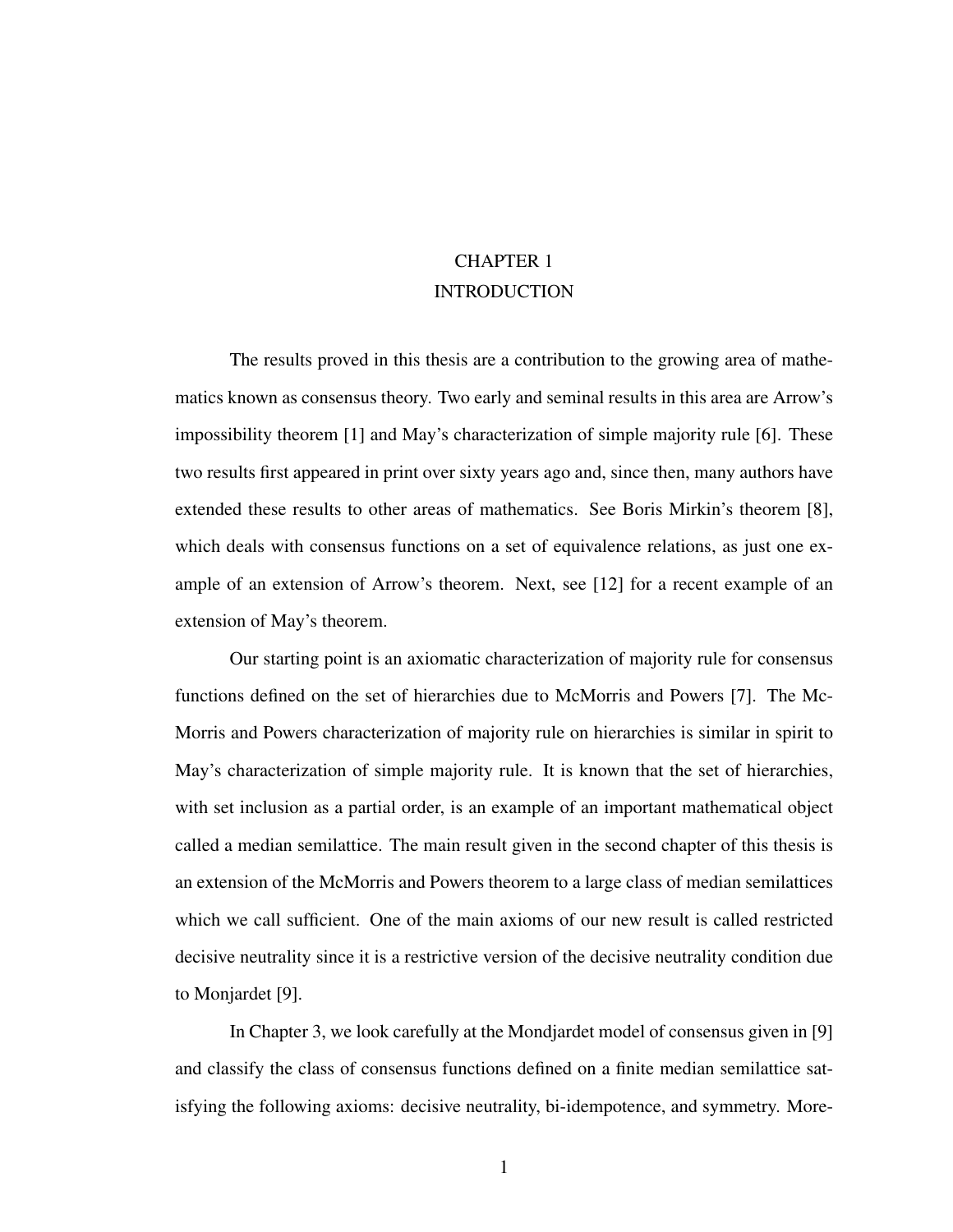over, by adding mononotonicity as a fourth axiom, the final theorem of Chapter 3 corrects a mistake from the Mondjardet paper.

Chapter 4 is exploratory in nature. The hope is that the results proved in Chapter 3 in the context of median semilattices can be extended to median graphs. Many questions have to be answered. For example: What is the definition of majority rule on a median graph? Also: How does one extend the decisive neutrality condition from median semilattices to median graphs? We formulate a new condition called spilt decisive neutrality which, in our opinion, is a natural extension of decisive neutrality. At the end of this chapter, we prove a modest result. Namely, majority rule is the only consensus function defined on a path with three vertices that satisfies split decisive neutrality and symmetry. In the next section, some basic notation and terminology from the area of ordered sets is given.

#### 1.1 Meet Semilattices and Median Semilattices

We begin by introducing some theory of ordered sets. Some of the definitions and terminology given in this section can be found in Davey and Priestley (2002) [3].

Let *X* be a nonempty set. An **order**, or **partial order**, on *X* is a binary relation  $\leq$ on *X* such that, for all  $x, y, z \in X$ ,

(i)  $x \leq x$ 

- (ii)  $x \leq y$  and  $y \leq x$  imply  $x = y$
- (iii)  $x \leq y$  and  $y \leq z$  imply  $x \leq z$ .

These conditions are called reflexivity, antisymmetry and transitivity, respectively. If  $\leq$  is a partial order on a set *X*, then the pair  $(X, \leq)$  is called a **partially ordered** set. If there is an element *z* belonging to *X* such that  $z \leq x$  for all  $x \in X$ , then *z* is called the zero element of the partially ordered set  $(X, \le)$ .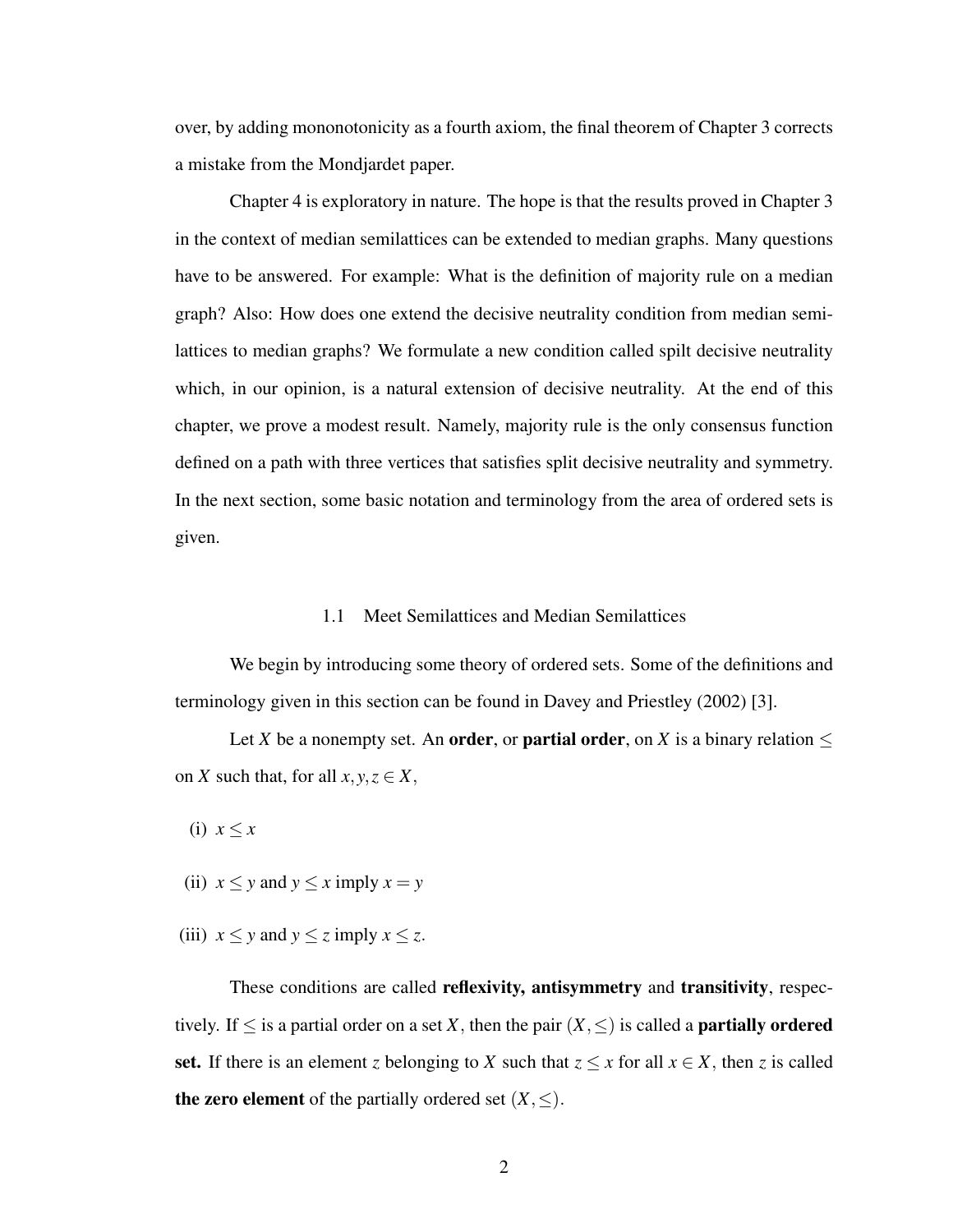Let  $(X, \leq)$  be a partially ordered set and let  $u, v$  be elements of X. An element *w* is the meet (*greatest lower bound*) of *u* and *v* if the following conditions are met

- $w \leq u$  and  $w \leq v$
- For any  $x \in X$  such that  $x \le u, x \le v$ , we have  $x \le w$ .

The meet is denoted by  $u \wedge v$ . A meet semilattice is a partially ordered set  $(X, \leq)$ in which any two elements *u*, *v* have a meet.

An element *w* is the join (*least upper bound*) of *u* and *v* if the following conditions are met

• 
$$
u \leq w
$$
 and  $v \leq w$ 

• For any  $x \in X$  such that  $u \le x, v \le x$ , we have  $w \le x$ .

The join is denoted by  $u \vee v$ . A **join semilattice** is a partially ordered set  $(X, \leq)$  in which any two elements *u*, *v* have a join.

Let *x*, *y* be elements of *X*. We say that *y* covers *x* if  $x < y$  and  $x \le z < y$  implies *x* = *z*. A maximal element *x*  $\in$  *X* is an element such that *x*  $\leq$  *y* implies *x* = *y*.

We define **height** of a finite partially ordered set  $X$ , denoted by  $h(X)$ , as follows. Let  $\mathscr{A} = \{ A \subseteq X : \forall x, y \in A, x \leq y \text{ or } y < x \},\$  then

$$
h(X) = \max_{A \in \mathscr{A}}(|A|) - 1.
$$

A partially ordered set  $(X, \leq)$  is a **lattice** if it is both a join semilattice and a meet semilattice. A lattice  $(X, \leq)$  is **distributive** if, for all elements *u*, *v*, and *w* belonging to *X*,

$$
u \vee (v \wedge w) = (u \vee v) \wedge (u \vee w) \text{ and } u \wedge (v \vee w) = (u \wedge v) \vee (u \wedge w).
$$

For the rest of this chapter, *X* will be a fininte meet semilattice and we allow for the possibility that *X* is a lattice. The semilattices studied in this thesis belong to the class of semilattices called *median semilattices*, which we will define shortly.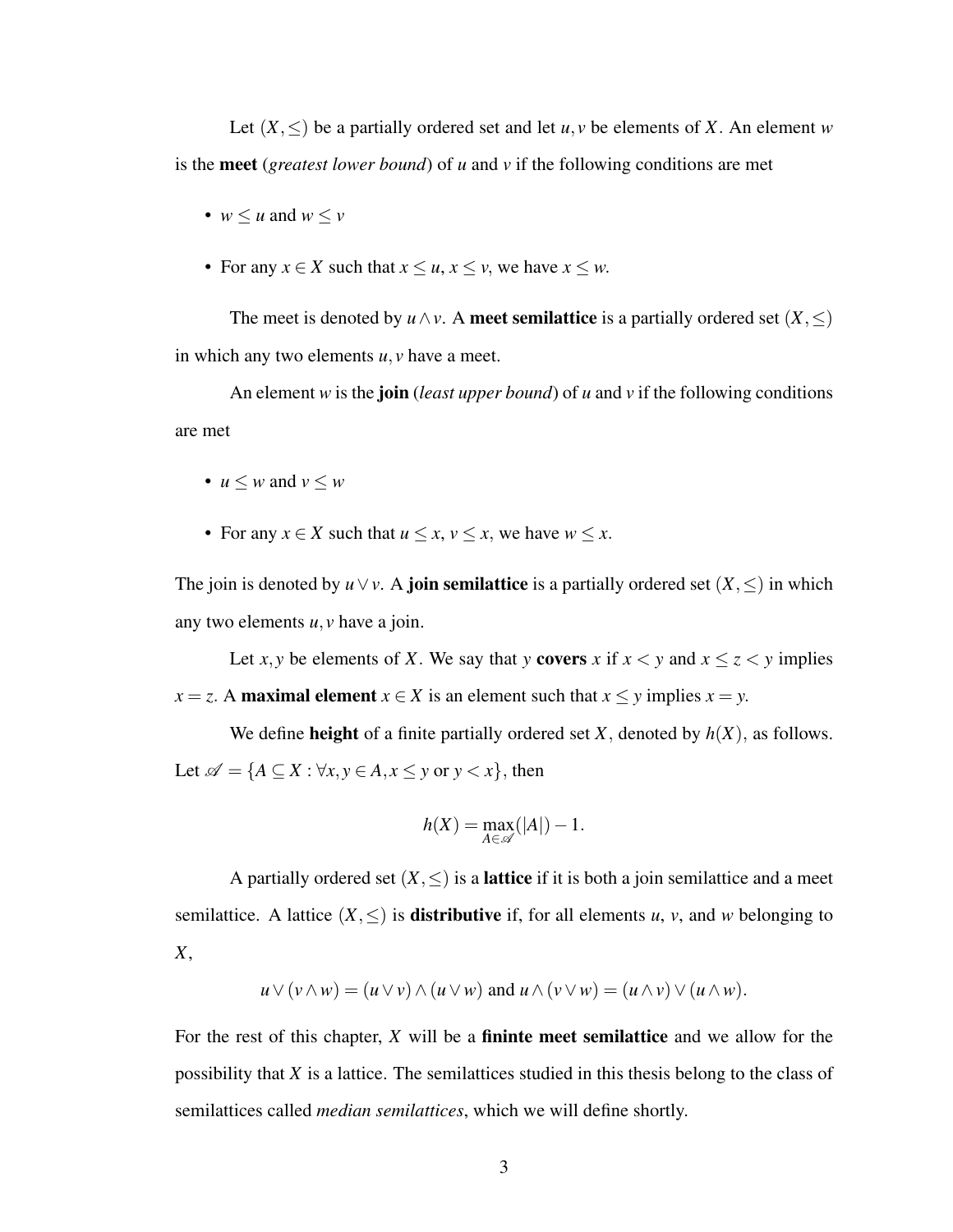A subset *I* of a partially ordered set  $(X, \leq)$  is an (order) ideal if for all  $x, y \in X$  $x \in X$ ,  $y \in I$ , and  $x \leq y$  implies  $x \in I$ . It can be shown that the smallest ideal with respect to set inclusion containing an element *a* is equal to  $\{x \in X : x \le a\}$ . This is called the principal ideal of *a*.

A meet semilattice  $(X, \leq)$  satisfies the **Join-Helly Property** if for all  $x, y, z \in X$ such that  $x \lor y, x \lor z, y \lor z$  all exist, then  $x \lor y \lor z$  exists.

A meet semilattice  $(X, \leq)$  is **distributive** if, for every  $x \in X$ ,

$$
\{y \in X : y \le x\}
$$

is a distributive lattice. In other words, every principal ideal is a distributive lattice. The next definition is one of the most important definitions of the chapter. A **median semilattice** is a finite meet semilattice  $(X, \leq)$  such that

- $(X, \leq)$  is a distributive semilattice
- (*X*,≤) satisfies the Join-Helly Property.

Any distributive lattice is a median semilattice. Figure 1.1 is a simple example of a distributive meet lattice which is not a lattice.



Figure 1.1: A median semilattice

Figure 1.2 is an example of a distributive meet semilattice *X*, which is not a median semilattice.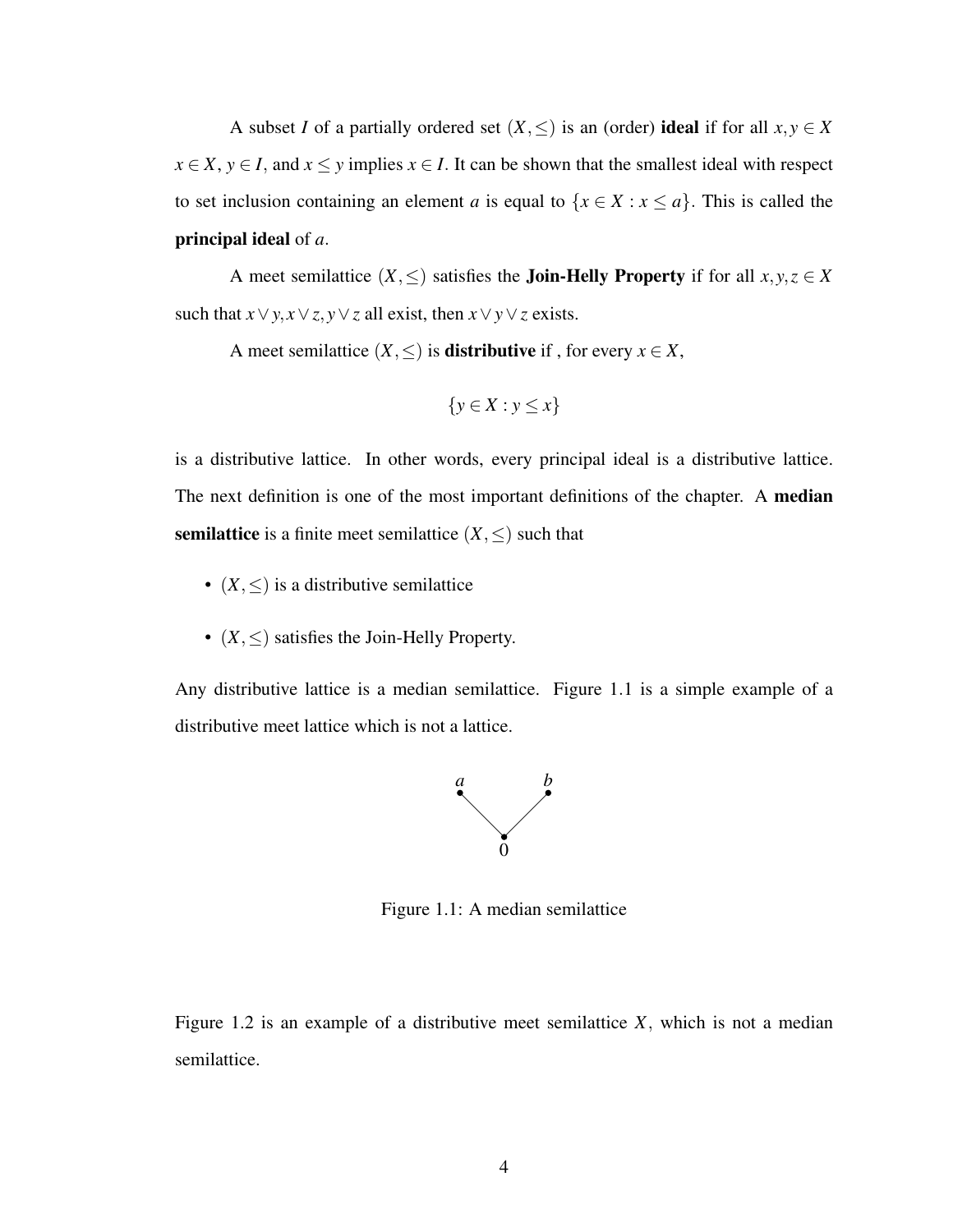

Figure 1.2: A semilattice that does not satisfy the Join-Helly Property.

Note that  $\{y \in X : y \leq x\}$  is a distributive lattice for all  $x \in X$ . However, *X* does not satisfy the Join-Helly Property. To see this, notice that each of  $x_1 \vee x_2$ ,  $x_1 \vee x_3$ , and  $x_2 \vee x_3$  exist, while  $x_1 \vee x_2 \vee x_3$  does not.

The following definition will be important for this thesis. Let  $(X, \leq)$  be a median semilattice. A non-zero element  $j \in X$  is **join irreducible** if for all  $x, y \in X$ 

$$
j = x \lor y \implies j = x \text{ or } j = y.
$$

We denote by  $J(X)$  the set of all join irreducibles of  $(X, \le)$ . An **atom** is a join irreducible that covers the zero element.

In the next section, we introduce another example of a median semilattice motivated by the area of mathematical classification [8].

#### 1.2 Hierarchies

The main reference for this section is the book authored by Day and McMorris (2003) [4]. Let *S* be a finite set with  $n \ge 3$  elements. A **hierarchy** on *S* is a collection *H* of nonempty subsets of *S* such that

 $(i)$  *S*  $\in$  *H* 

- (ii)  $\{x\} \in H$  for all  $x \in S$
- (iii)  $A \cap B \in \{A, B, \emptyset\}$  for all  $A, B \in H$ .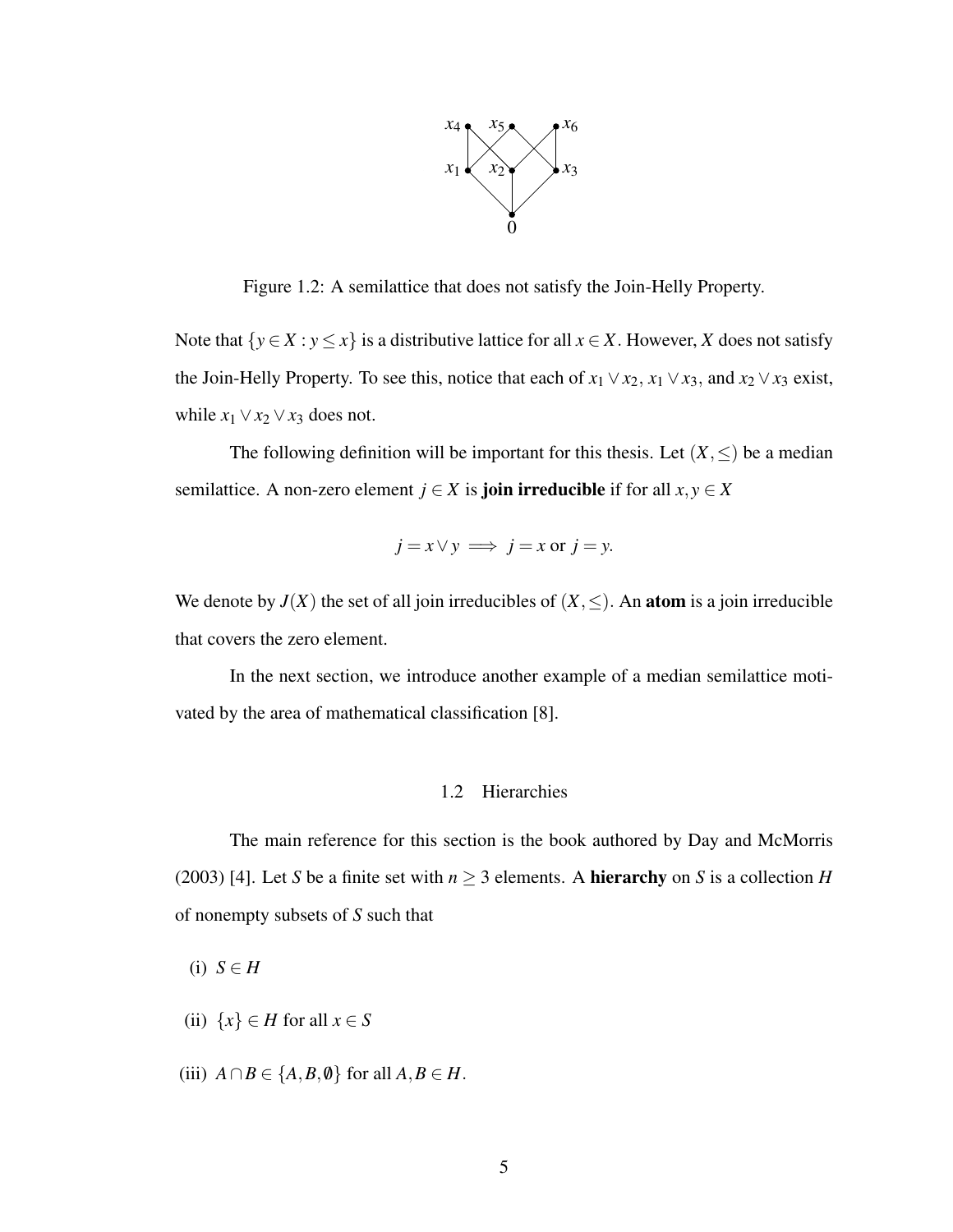If  $S = \{x, y, z\}$  then  $H = \{\{x, y, z\}, \{x\}, \{y\}, \{z\}, \{x, y\}\}\$ is a hierarchy on *S*. Figure 1.3 is a visual representation of *H*.



Figure 1.3: A hierarchy on  $S = \{x, y, z\}.$ 

Let *S* be a set with at least three element and let  $\mathcal{H}(S)$  be the set of all hierarchies on *S*. We define  $\leq$  on  $\mathcal{H}(S)$  as follows: for all  $H_1, H_2 \in \mathcal{H}(S)$ ,

$$
H_1 \leq H_2 \quad \text{if} \quad H_1 \subseteq H_2.
$$

By the properties of set containment, it is easily shown that  $(\mathcal{H}(S), \leq)$  is a partially ordered set. Moreover, it is not hard to verify that for any  $H, H' \in \mathcal{H}(S), H \cap H' \in \mathcal{H}(S)$ . We now show that

$$
H \wedge H' = H \cap H'.
$$

Note that since  $H \cap H' \leq H$  and  $H \cap H' \leq H'$ ,  $H \cap H'$  is a lower bound of  $\{H, H'\}$ . We claim that it is the greatest lower bound. Suppose that  $J \leq H$  and  $J \leq H'$ . This implies that  $J \subseteq H$  and  $J \subseteq H'$ , so  $J \in H \cap H'$ . It follows that  $J \leq H \cap H'$  and therefore,  $H \cap H'$  is the greatest lower bound of  $\{H, H'\}$ . Thus, the partially ordered set  $(\mathcal{H}(S), \leq)$  is a meet semilattice with set intersection as the meet operation.

We claim that for any  $H, H' \in \mathcal{H}(S)$ , if  $H \cup H' \in \mathcal{H}(S)$  then

$$
H\vee H'=H\cup H'.
$$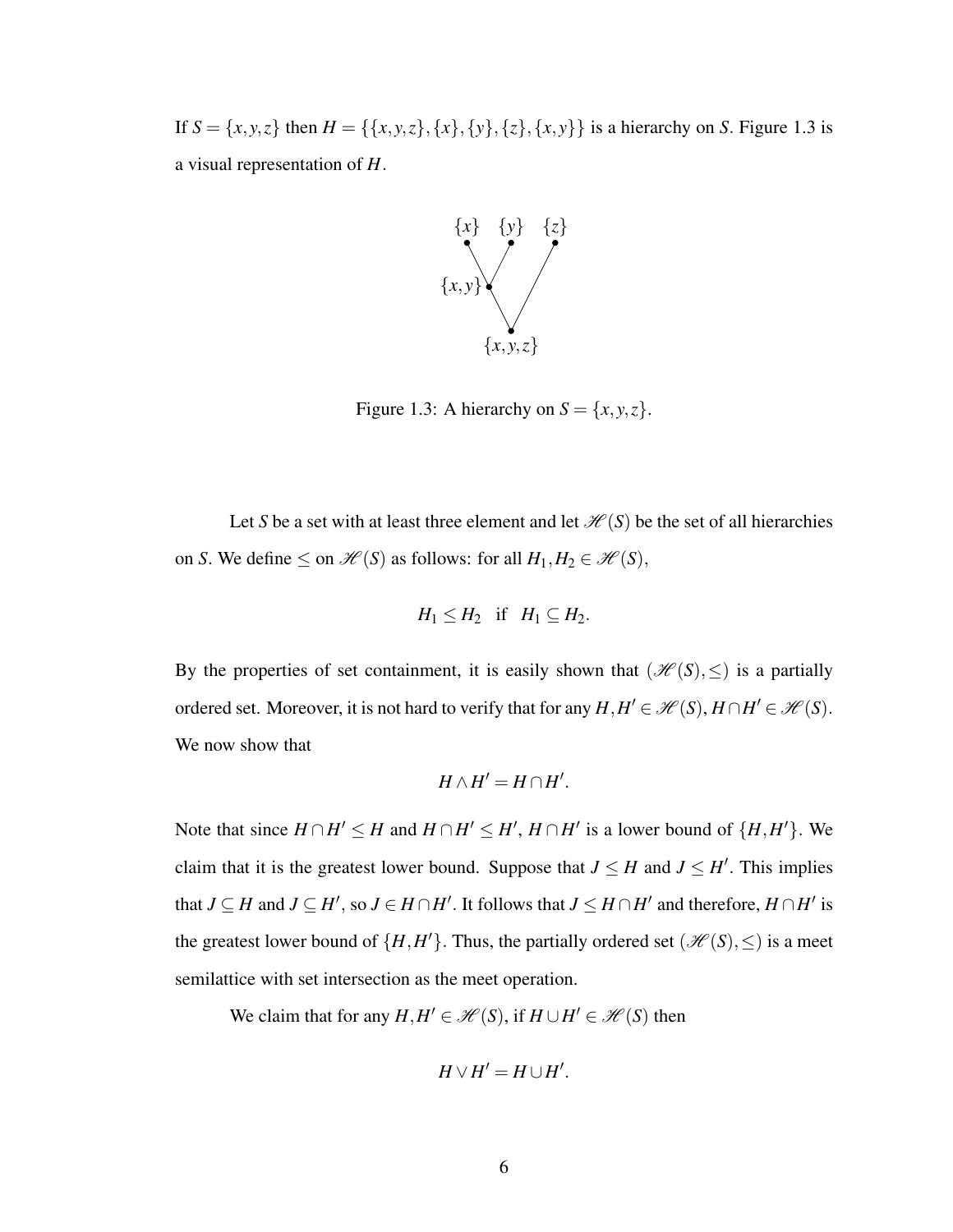Note that since  $H \leq H \cup H'$  and  $H' \leq H \cup H'$ ,  $H \cup H'$  is an upper bound of  $\{H, H'\}$ . We claim that it is the least upper bound. Suppose that  $H \le K$  and  $H' \le K$ . Then  $H \cup H' \le K$ . This proves that  $H \cup H'$  is the least upper bound of  $\{H, H'\}$ .

We claim that for any  $H \in \mathcal{H}(S)$ ,

$$
X = \{J \in \mathcal{H}(S) : J \le H\}
$$
\n<sup>(1.1)</sup>

is a distributive lattice. Note that for any  $J, J' \in X$ ,

$$
J \vee J' = J \cup J' \subseteq H
$$
  

$$
J \wedge J' = J \cap J' \subseteq H.
$$

Since intersections distribute over unions and vice versa, *X* is a distributive semilattice. Therefore, since *X* is an arbitrary principal ideal of the meet semilattice ( $\mathcal{H}(S), \leq$ ), we can conclude that  $(\mathcal{H}(S), \leq)$  is a distributive semilattice.

We now claim that the distributive semilattice ( $\mathcal{H}(S), \leq$ ) satisfies the Join Helly property. To see this, suppose that  $J \vee K$ ,  $J \vee L$ , and  $K \vee L$  all exist. for some  $J$ ,  $K$ ,  $L \in$ *H* (*S*). We claim that *J* ∨ *K* ∨ *L* exists. This is equivalent to showing that *J* ∪ *K* ∪ *L* is a hierarchy. Hierarchy conditions (i) and (ii) are obviously fulfilled. It remains to verify (iii). Let  $A, B \in J \cup K \cup L$  and assume without loss of generality that  $A \in J$ .

- 1. Suppose that *B* ∈ *J*. Then *A*, *B* ∈ *J* and since *J* is a hierarchy, it follows that  $A \cap B \in$  ${A,B,\emptyset}.$
- 2. Suppose that *B*  $\notin$  *J* and without loss of generality that *B*  $\in$  *K*. Notice that *J* ∪ *K*  $\in$  $\mathcal{H}(S)$  and hence  $A \cap B \in \{A, B, \emptyset\}.$

This proves that *X* is a median semilattice.

The previous comments lead to the following result.

**Theorem 1.2.1.** *For any finite set S consisting of n*  $\geq$  3 *elements, the pair* ( $\mathcal{H}(S), \leq$ ) *is a median semilattice.*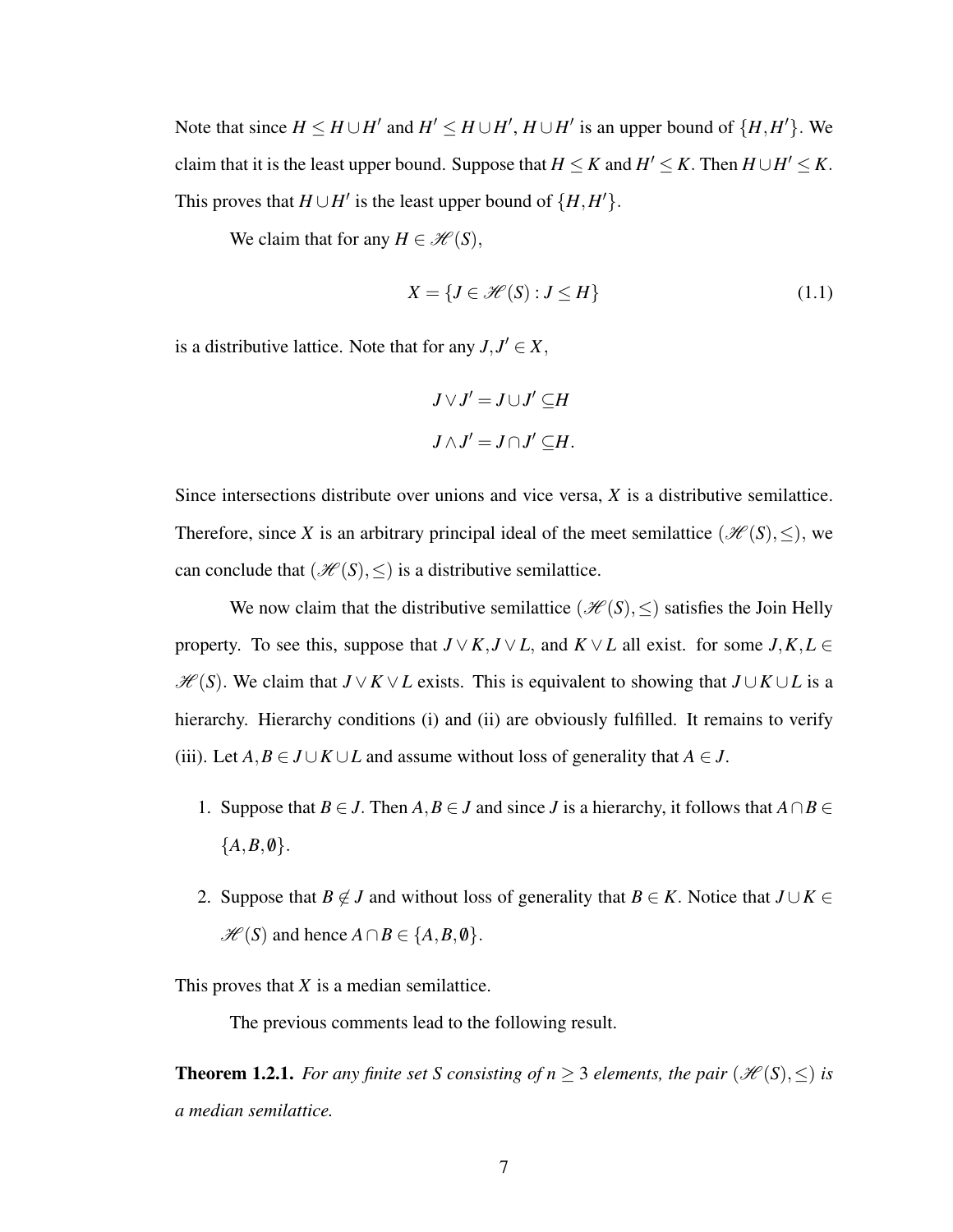If *H* is a hierarchy on *S*, with  $|S| = n$ , and  $X \in H$ , then *X* is called a *cluster*. If  $|X| = n$  or  $|X| = 1$ , then *X* is a *trivial cluster*. If  $1 < |X| < n$ , then *X* is a *non-trivial cluster*. We call  $H_0 = \{S, \{x\} : x \in S\}$  the trivial hierarchy and note that  $H_0$  is the zero element of the median semilattice  $(\mathcal{H}(S), \leq)$ . For any nontrivial subset *A* of *S*, let  $H_A = H_0 \cup \{A\}$ and note that  $H_A \in \mathcal{H}(S)$ .

We claim that  $J(\mathcal{H}(S)) = \{H_A : 1 < |A| < |S|\}$ . Let  $H_A \in \{H_A : 1 < |A| < |S|\}$ . We will show that  $H_A$  is join irreducible. Suppose that  $H_A = J \vee J'$ . This implies that  $J \leq H_A$ . Since  $H_A = H_\emptyset \cup A$ , where *A* is a single set, we have that  $J \in \{H_A, H_\emptyset\}$ . We cannot have that both of *J*, *J'* are the trivial hierarchy since  $H_A \neq H_\emptyset$ . Hence  $H_A$  is join irreducible.

Consider  $H \in \mathcal{H}(S)$  such that *H* contains at least two non-trivial clusters *A* and *B*. We note that  $H \setminus \{A\} \in \mathcal{H}(S)$ , and that  $H_A \cup H \setminus \{A\} = H$ . Therefore,  $H \notin J(\mathcal{H}(S))$ . We conclude that the hierarchies in  $\{H_A: 1 < |A| < |S|\}$  are the only join irreducibles.

#### 1.3 Consensus

The main reference for this section is the book authored by Day and McMorris (2003) [4], which provides a more complete discussion with many examples of applications in bioinformatics.

Given a generic set of objects  $X$ , a **consensus function**, or **consensus rule**, is a function that maps from a tuple of choices from this set  $(x_1, x_2, ..., x_k)$  to *X* itself, i.e. it is a function of the form

$$
f:X^k\longrightarrow X.
$$

The tuple  $(x_1, x_2, ..., x_k)$  is called a **profile** and can be thought of as the preferences of *k* individuals. We will focus on consensus functions defined on finite median semilattices.

Let  $(X, \leq)$  be a finite median semilattice and  $k \geq 2$  an integer. The consensus function  $f_u: X^k \longrightarrow X$  defined as follows: for any profile  $P = (x_1, ..., x_k)$ ,

$$
f_u(P) = \bigwedge_{i=1}^k x_i
$$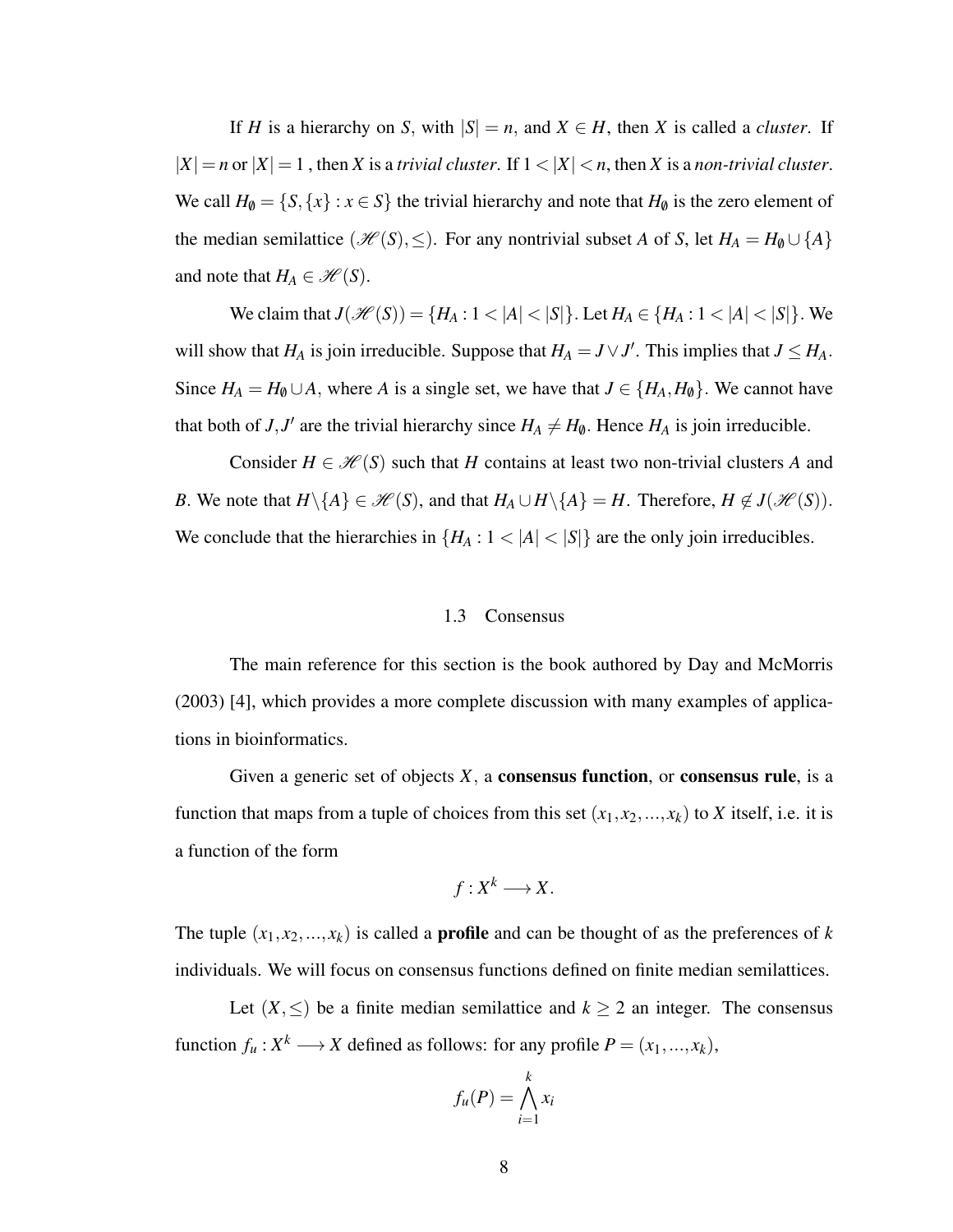is sometimes called unanimity rule or the strict consensus rule. There is an equivalent way to define unanimity rule. For any profile  $P = (x_1, ..., x_k)$ ,

$$
f_u(P) = \bigvee \{ j \in J(X) : j \le x_i \text{ for } i = 1, ..., n \}
$$

More examples of consensus functions will be given in subsequent chapters of this thesis.

Let  $P \in X^k$  and  $j \in J(X)$ . Define

$$
K_j(P) = \{i : j \le x_i\}.
$$
 (1.2)

With that, we are ready to define **majority rule** on median semilattices.

**Definition 1.3.1.** Let *X* be a median semilattice and  $k \geq 3$ . We define Maj :  $X^k \longrightarrow X$  by

$$
Maj(P) = \bigvee \{ j \in J(X) : |K_j(P)| > k/2 \}.
$$

We will use mathematical induction to show that the join  $\forall \{j \in J(X) : |K_j(P)| > 1\}$  $k/2$ } exists so that Maj is well defined. Let  $j_1, j_2 \in J(X)$  such that  $|K_{j_1}(P)| > \frac{k}{2}$  $rac{k}{2}$  and  $|K_{j_2}(P)| > \frac{k}{2}$  $\frac{k}{2}$ . It follows from the pigeon hole principle that there must exist at least one element *x*<sub>*i*</sub>  $\in$  *P* such that *j*<sub>1</sub>  $\leq$  *x*<sub>*i*</sub> and *j*<sub>2</sub>  $\leq$  *x*<sub>*i*</sub>, and hence *j*<sub>1</sub>  $\vee$  *j*<sub>2</sub> exists.

Assume that  $\bigvee_{i=1}^{k} j_i$  exists for every integer  $k \in \{1, ..., n\}$  if every pairwise join from  $\{j_1, j_2, ..., j_n\} \subseteq J(X)$  exists. This is the inductive hypothesis. Assume that every pairwise join from  $\{j_1, j_2, ..., j_{n+1}\} \subseteq J(X)$  exists. Now note that  $j_{n+1} \vee \bigvee_{i=1}^{n-1} j_i$  and *j*<sup>*n*</sup> ∨  $\bigvee_{i=1}^{n-1} j_i$  both exists by the inductive hypothesis. Since *j*<sub>*n*+1</sub> ∨ *j<sub>n</sub>* exists, it follows from the join helly property that  $j_n \vee j_{n+1} \vee \bigvee_{i=1}^{n-1} j_i$  exists, which proves the claim and hence Maj is well defined.

We will return to this version of majority rule in the next chapter. I

### 1.4 Majority Rule on Hierarchies

For this section, recall, by Theorem 1.2.1, that for any set *S* with  $|S| \geq 3$ , the pair  $(\mathcal{H}(S), \leq)$  is a median semilattice with subset containment as the partial order. Also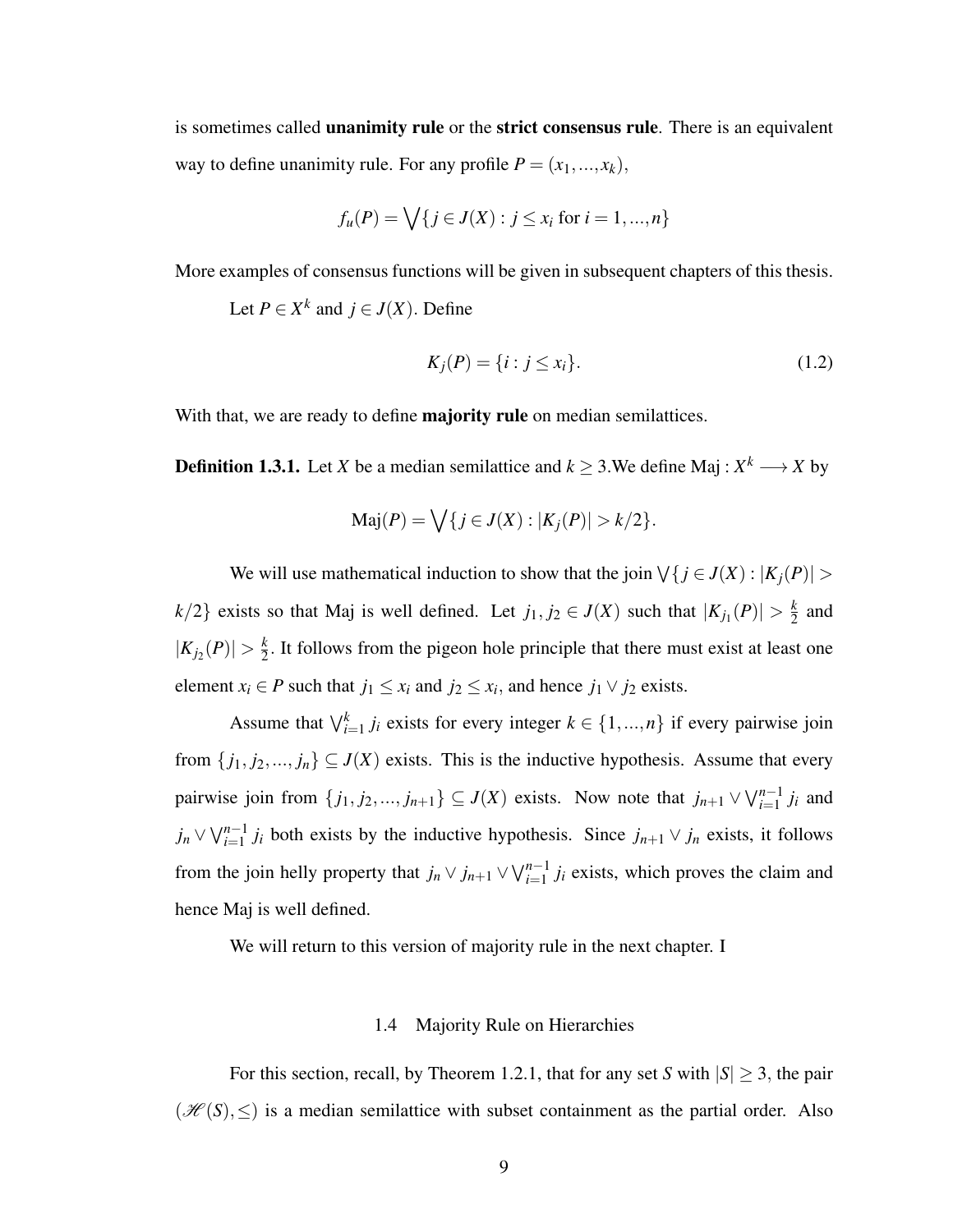recall that  $\{H_A: 1 < |H| < n\}$  is the set of join irreducibles of  $\mathcal{H}(S)$  where  $H_A = H_0 \cup$  $\{A\}$ . Let  $K = \{1, ..., k\}$  with  $k \geq k$ . For any profile  $P = (H_1, ..., H_k)$  belonging to  $\mathcal{H}(S)^k$ , where  $k \geq 3$ , and for any nontrivial subset *X* of *S*,

$$
K_X(P) = \{i \in K : H_X \subseteq H_i\} = \{i \in K : X \in H_i\}.
$$

By Definition 1.3.1, Maj :  $\mathcal{H}(S)^k \longrightarrow \mathcal{H}(S)$  is defined by

$$
\mathrm{Maj}(P) = \left\{ X : |K_X(P)| > \frac{k}{2} \right\}.
$$

In this context, Maj is called majority rule on hierarchies. Notice that Maj(*P*) consists of all the clusters that appear in more than half of the input profile *P*. Majority rule on hierarchies is well known and it is a popular method of consensus [4]. Part of its appeal is based on the fact that Maj satisfies some desirable properties.

In their paper, McMorris and Powers gave two axiomatic characterizations of majority rule in term of six axioms. To state the McMorris and Powers theorem, we need to define these six axioms.

Definition 1.4.1. A profile *P* is called a biprofile if there exist proper subsets *X* and *Y* of *S* such that  $H_i \in \{H_X, H_Y\}$  for all  $i \in K$  and  $|K_X(P)| > |K_Y(P)| > 0$ . We say that a consensus function  $f:\mathscr{H}(S)^k\longrightarrow \mathscr{H}(S)$  is **biprofile nontrivial (BNT)** if  $f(P)\neq H_\emptyset$  for all biprofiles *P*.

Notice that a biprofile consists of two different hierarchies, each of which is the join of the trivial hierarchy and some subset of *S*, and where one is more frequent than the other. A consensus function satisfies this axiom if no such profile maps to the trivial hierarchy.

**Definition 1.4.2.** We say that a consensus function is **bi-idempotent (BI)** if for any profile  $P = (H_1, ..., H_k)$  with  $H_i \in \{H_X, H_Y\}$  for all *i* and  $|K_X(P)| \neq k/2$ , it follows that  $f(P) \in \{H_X, H_Y\}.$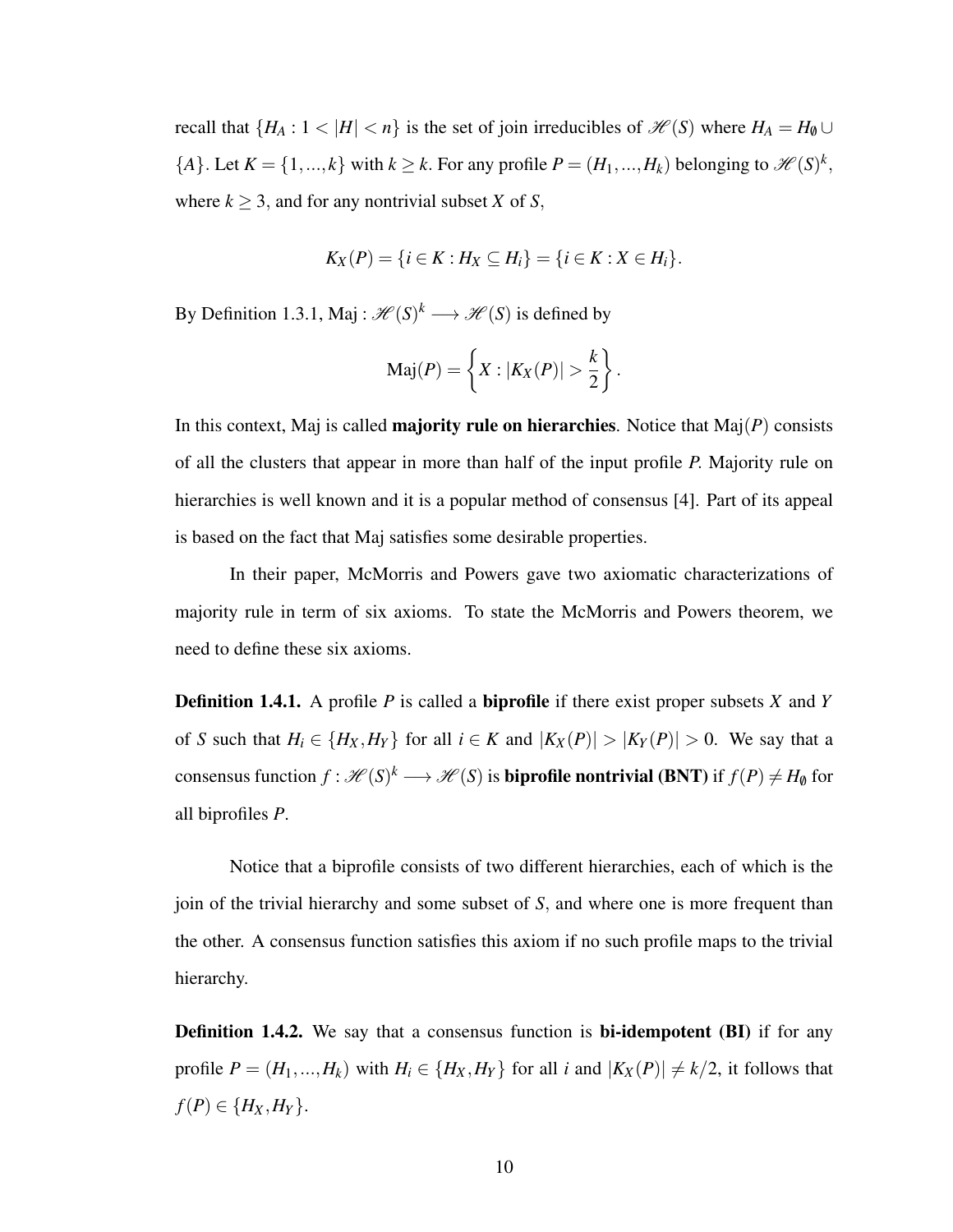Note that the profile *P* given in Definition (1.4.2) is a biprofile. Therefore, (BI) implies (BNT).

For the next definition, we let

$$
\mathscr{W} = \{ P \in \mathscr{H}^k : P \text{ is not a biprofile} \}.
$$

Definition 1.4.3. A consensus function *f* satisfies restricted decisive neutrality (RDN) if for all  $X, Y \subset S$  and for all  $P, P' \in W$ ,

$$
K_X(P) = K_Y(P') \implies [X \in f(P) \iff Y \in f(P')]
$$

If we replace *W* in Definition (1.4.3) with  $\mathcal{H}(S)^k$ , then the resulting condition is a well-known axiom called decisive neutrality [4]. We will consider a more general version of decisive neutrality in the next chapter.

**Definition 1.4.4.** A consensus function f satisfies **monotonicity** (M), if for any profiles  $P = (H_1, ..., H_k)$  and  $P' = (H'_1)$  $'_{1},...,H'_{k}$ *k* ),

$$
P \le P' \implies f(P) \le f(P')
$$

Here  $P \le P'$  means that  $H_i \subseteq H'_i$  for all  $i \in K$ .

The monotonicity axiom implies that if for every slot in *P*, the hierarchies are subsets of the hierarchies in the corresponding slots in  $P'$ , then all the clusters in the output of  $P$  must also belong to the output of  $P'$ .

Definition 1.4.5. A consensus function satisfies monotone neutrality (MN), if for any profiles *P* and *P* ′ and clusters *X* and *Y*,

$$
K_X(P) \subseteq K_Y(P') \implies [X \in f(P) \implies Y \in f(P')].
$$

This axiom implies that if the set of slots with a hierarchy that contain *X* in *P* is a subset of the slots in  $P'$  with a hierarchy that contains  $Y$ , then if  $X$  belongs to the output of *P*, then *Y* must also belong to the output of *P*<sup> $\prime$ </sup>. Notice that if  $P \le P^{\prime}$ , then  $K_X(P) \subseteq K_Y(P^{\prime})$ , so (*MN*) implies (*M*).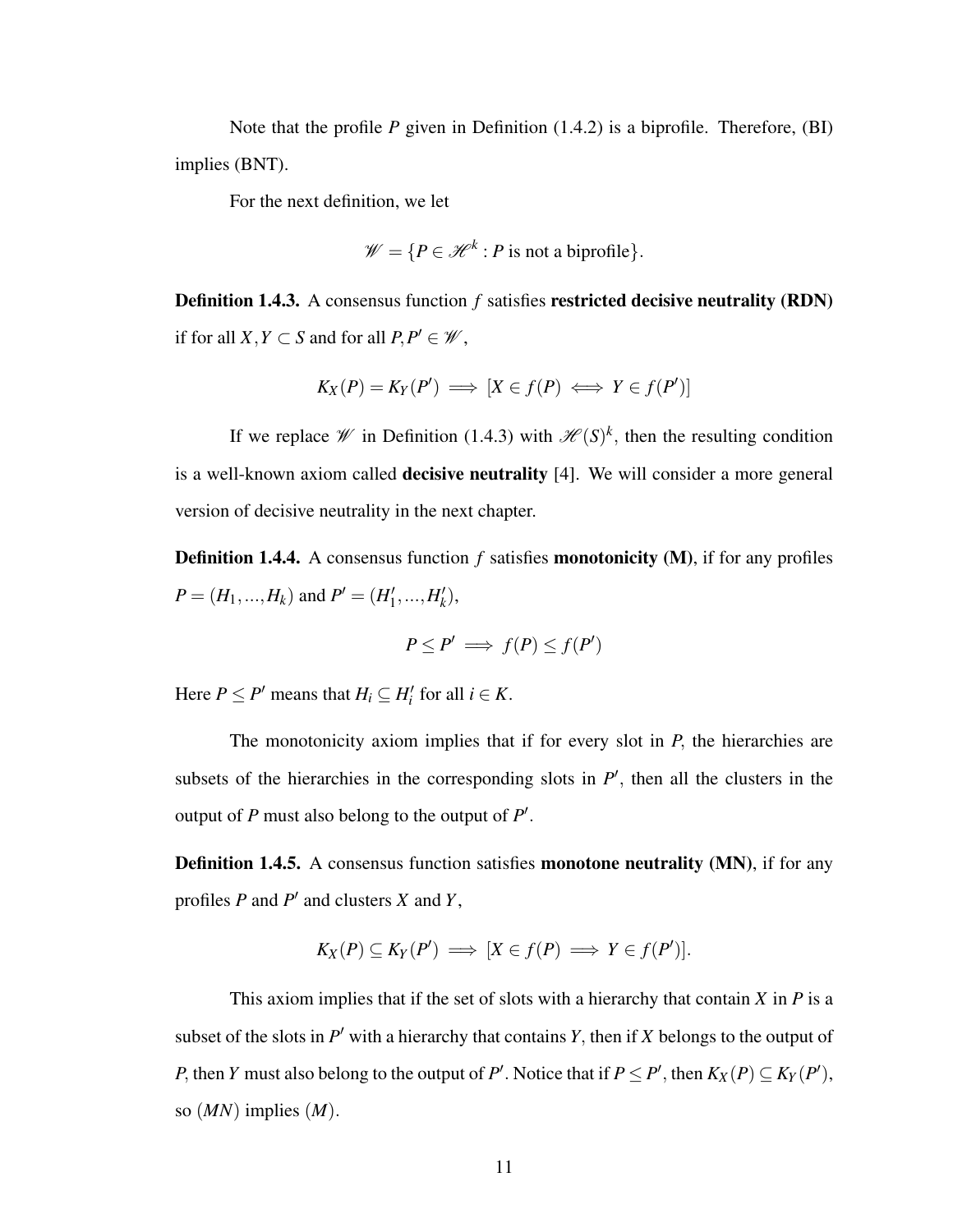**Definition 1.4.6.** A consensus function *f* satisfies **symmetry** (S) if for any profile  $P =$  $(H_1, ..., H_k)$  and any permutation  $\sigma$  of *K*,  $f(P) = f(H_{\sigma(1)}, ..., H_{\sigma(k)})$ .

**Theorem 1.4.7.** Let  $f: \mathcal{H}^k \longrightarrow \mathcal{H}$  be a consensus function on hierarchies. Then the *following are equivalent:*

*1. f =* Maj

- *2. f satisfies symmetry, (MN), and is bi-idempotent*
- *3. f satisfies (RDN), symmetry, monotonicity, and is biprofile nontrivial.*

Our goal for the next chapter is to prove a generalized version of Theorem 1.4.7 for a broader class of semilattices.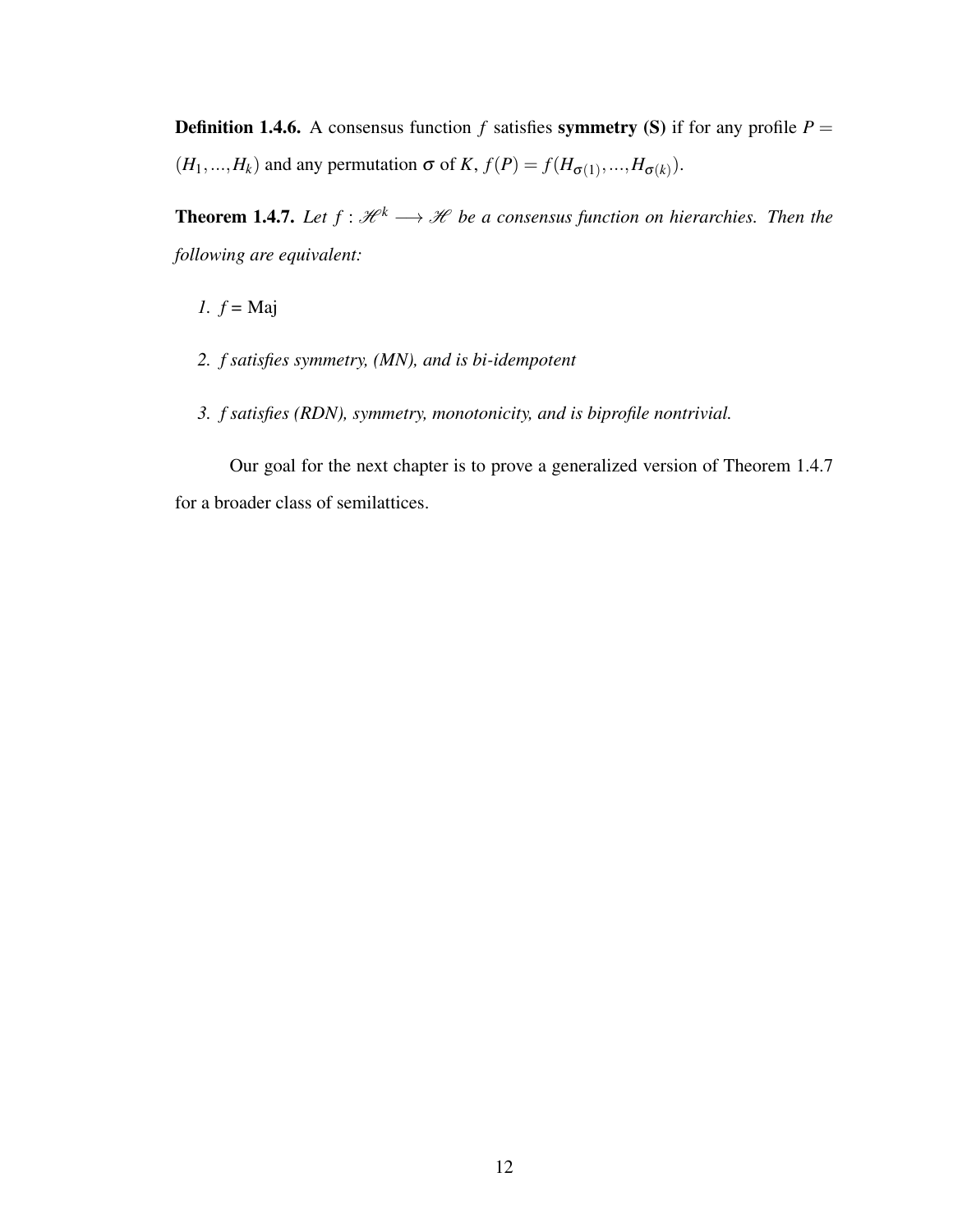# CHAPTER 2 RESTRICTIVE DECISIVE NEUTRALITY AND MAJORITY RULE

In this chapter we introduce a class of median semilattices that we call sufficient, which will help us to generalize Theorem 1.4.7. As the name suggests, this condition is not necessary, which we illustrate with some examples in section 2.2.

### 2.1 Majority Rule on Semilattices

For the following definitions,  $f: X^k \longrightarrow X$  is a consensus function with *X* being an arbitrary finite median semilattice. As stated in the previous chapter, our goal is to characterize Majority Rule on median semilattices. We repeat the definition here for convenience.

**Definition 2.1.1.** We define Maj :  $X^k \longrightarrow X$  by

$$
Maj(P) = \bigvee \{ j \in J(X) : |K_j(P)| > k/2 \}.
$$
 (2.1)

The axioms in Theorem 1.4.7 apply to hierarchies, so we need to formulate the axioms for our more general setting. The axioms that we have chosen are analogues to Definitions 1.4.1, 1.4.2, 1.4.3, 1.4.4, and 1.4.6.

**Definition 2.1.2.** Let  $K = \{1, ..., k\}$ . We say that  $f: X^k \longrightarrow X$  satisfies **Symmetry**, or (*S*), if for any permutation  $\sigma$  of *K* and any profile  $P = (x_1, ..., x_k)$ ,

$$
f(P) = f(x_{\sigma(1)}, \dots, x_{\sigma(k)}).
$$
\n
$$
(2.2)
$$

**Definition 2.1.3.** Let  $P = (x_1, ..., x_k)$  such that  $x_i \in \{j, j'\}$  for all  $i \in K$  with  $j, j' \in J(X)$ ,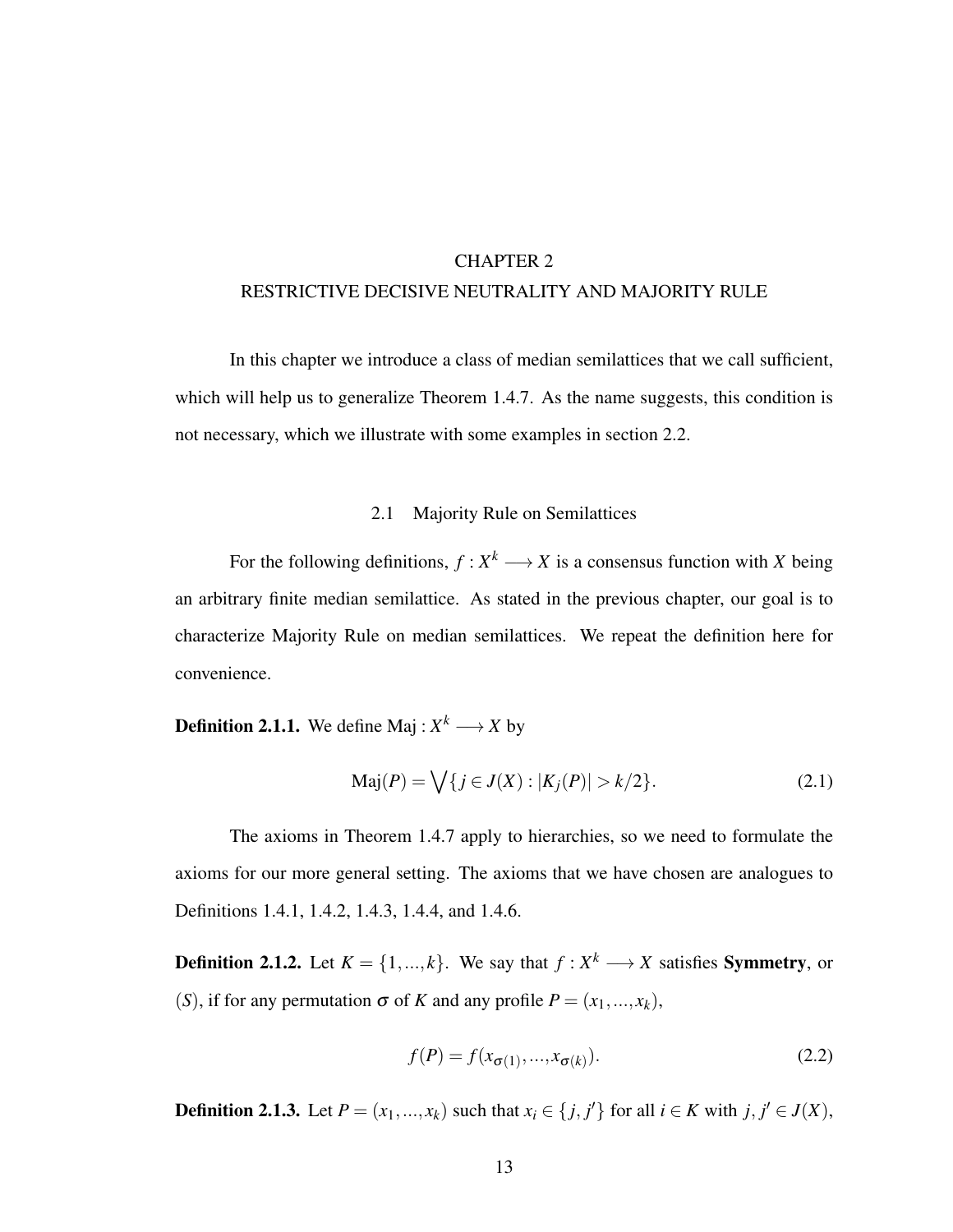and such that  $0 < |K_j(P)| < |K_{j'}(P)|$ . We call such a profile a **biprofile** and say that *f* satisfies **Biprofile Non-Trivial**, or  $(BNT)$ , if for all such profiles  $P$ ,  $f(P) \neq 0$ .

**Definition 2.1.4.** Let  $P = (x_1, ..., x_k)$ ,  $P' = (y_1, ..., y_k)$ . We write  $P \le P'$  when  $x_i \le y_i$  for all  $i \in K$ . We say that *f* satisfies **Monotonicity**, or  $(M)$ , if

$$
P \le P' \implies [f(P) \le f(P')]. \tag{2.3}
$$

**Definition 2.1.5.** Let  $\mathcal{W} = \{P \in X^k : P \text{ is not a biprofile}\}\text{. Let } P, P' \in \mathcal{W} \text{ and let } j, j' \in \mathcal{W}$ *J*(*X*). We say that *f* satisfies Restricted Decisive Neutrality, or (*RDN*), if

$$
K_j(P) = K_{j'}(P') \implies [j \le f(P) \iff j' \le f(P')]. \tag{2.4}
$$

From now on, let *X* be a median semilattice that is not a lattice.

The aim of the chapter is to characterize a class of semilattices such that a consensus function  $f =$  Maj if and only if  $f$  satisfies (M), (S), (BTN), and (RDN).

**Lemma 2.1.6.** Suppose that *f* satisfies (*RDN*). Let  $P_0 = (0, 0, ..., 0)$ . Then  $f(P_0) = 0$ .

*Proof.* Suppose that  $j \le f(P_0)$  for some  $j \in J(X)$ . Since  $K_j(P_0) = K_{j'}(P_0)$  for all  $j' \in$ *J*(*X*), it follows from (*RDN*) that  $j' \le f(P_0)$  for all  $j' \in J(X)$  i.e.  $f(P_0)$  is an upper bound for all  $j \in J(X)$ . Since *X* is not a lattice, this is a contradiction.  $\Box$ 

**Lemma 2.1.7.** Suppose that *f* satisfies (*RDN*). If a join irreducible *j* satisfies  $j \le f(R)$ with  $R \in \mathcal{W}$ , then  $K_i(R) \neq \emptyset$ .

*Proof.* Let  $R \in \mathcal{W}$  and suppose that  $j \le f(R)$  for some  $j \in J(X)$ . Assume that  $K_j(R) = \emptyset$ . Note that  $K_i(P_0) = \emptyset$ , so by (*RDN*), it follows that  $j \le f(P_0)$ , contradicting Lemma 2.1.6. Therefore,  $K_i(R) \neq \emptyset$ .  $\Box$ 

**Lemma 2.1.8.** Suppose that *f* satisfies  $(S)$ ,  $(M)$ , and  $(RDN)$ . Let  $P \in \mathcal{W}$  such that  $|K_s(P)| \le k/2$  for some  $s \in J(X)$ . Then  $s \nleq f(P)$ .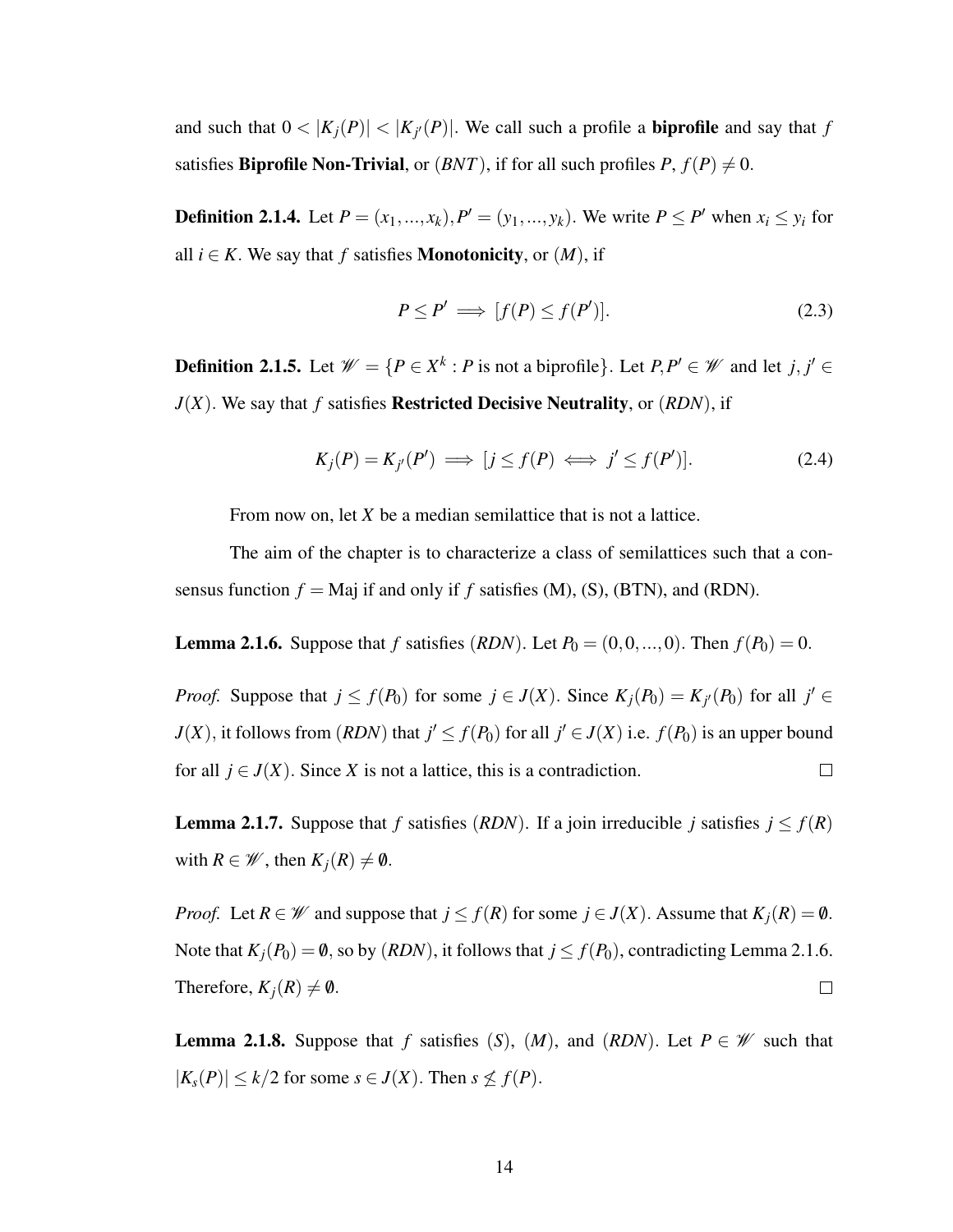*Proof.* Since *X* is a median semilattice that is not a lattice, there exist  $j, j' \in J(X)$  such that *j* ∨ *j*<sup> $'$ </sup> does not exist. Let *P*<sup> $'$ </sup> = (*j*, *j*, ..., *j*, 0, 0, ..., 0) such that  $K_j(P') = \{1, ..., l\}$  with  $l = |K_s(P)| \le k/2$ . Suppose that  $j \le f(P')$ .

Let  $Q = (0,0,...,0, j', j',..., j',0,0,...,0)$  such that  $K_{j'}(Q) = \{l+1,...,2l\}$  and let  $R = (j, j, ..., j, j', j', ..., j', 0, 0, ..., 0)$  such that  $K_j(R) = \{1, ..., l\}$  and  $K_{j'}(R) = \{l + j, ..., j, j', j', ..., j', 0, 0, ..., 0\}$ 1,..., 2*l*}. Lastly, let  $Q' = (j', j', ..., j', 0, 0, ..., 0)$  with  $K_{j'}(Q') = \{1, ..., l\}$ . By  $(S)$ ,  $f(Q) =$  $f(Q')$ . Since  $K_{j'}(Q') = K_j(P') = \{1, ..., l\}$ , (*RDN*) together with our assumption that  $j \leq f(P')$  ensure that  $j' \leq f(Q') = f(Q)$ .

Note that  $P' \le R$  and  $Q \le R$ . By  $(M)$  then, it follows that  $j \le f(P') \le f(R)$  and *j*<sup> $′$ </sup> ≤ *f*(*Q*) ≤ *f*(*R*) and hence, *j*  $\lor$  *j*<sup> $′$ </sup> ≤ *f*(*R*). This is a contradiction since *j*, *j*<sup> $′$ </sup> were chosen so that *j*  $\vee$  *j*<sup>'</sup> does not exist. Therefore, *j*  $\nleq f(P')$ .

Now let  $P'' \in \mathcal{W}$  with  $K_s(P'') = \{1, ..., l\}$  and  $P''$  a permutation of *P*. Since *f* satisfies  $(RDN)$ ,  $|K_s(P'')| = |K_s(P')|$  and  $j \nleq f(P')$  imply  $s \nleq f(P'')$ . By  $(S)$ ,  $f(P) =$  $f(P'')$  and therefore,  $s \nleq f(P)$ .  $\Box$ 

Lemma 2.1.9. Let *X* be a median semilattice that is not a lattice. Assume that *X* is of height at least two and assume that *X* has at least two atoms. Assume that *f* satisfies (*S*),  $(M)$ ,  $(BNT)$ , and  $(RDN)$ . If  $k \ge 3$  and  $P \in X^k$  such that  $|K_j(P)| > k/2$  for some  $j \in J(X)$ , then  $j \leq f(P)$ .

*Proof.* For the first part of the argument, we will assume that  $k = 3$ . Based on our assumptions on *X*, there exists atoms  $s \neq t$  and  $x \in X$  such that  $x > s$ . Let

$$
Q = (s, s, t)
$$
 and  $Q' = (x, s, t)$ .

By  $(BNT)$  and  $(M), f(Q') \neq 0$ . Let  $r \in J(X)$  such that  $r \leq f(Q')$ . Since  $Q' \in \mathcal{W}$ , it follows from Lemma 2.1.8 that  $|K_r(Q')| \geq 2$ . Note that since *s* and *t* are atoms, either *r* = *s* and  $K_s(Q') = \{1, 2\}$  or *r* = *t* and  $K_s(Q') = \{1, 3\}$ . In either case,  $|K_r(Q')| = 2$ . By  $(S)$ ,  $f(Q') = f(x,t,s)$  and so we may assume that  $K_r(Q') = \{1,2\}$ . For any join irreducible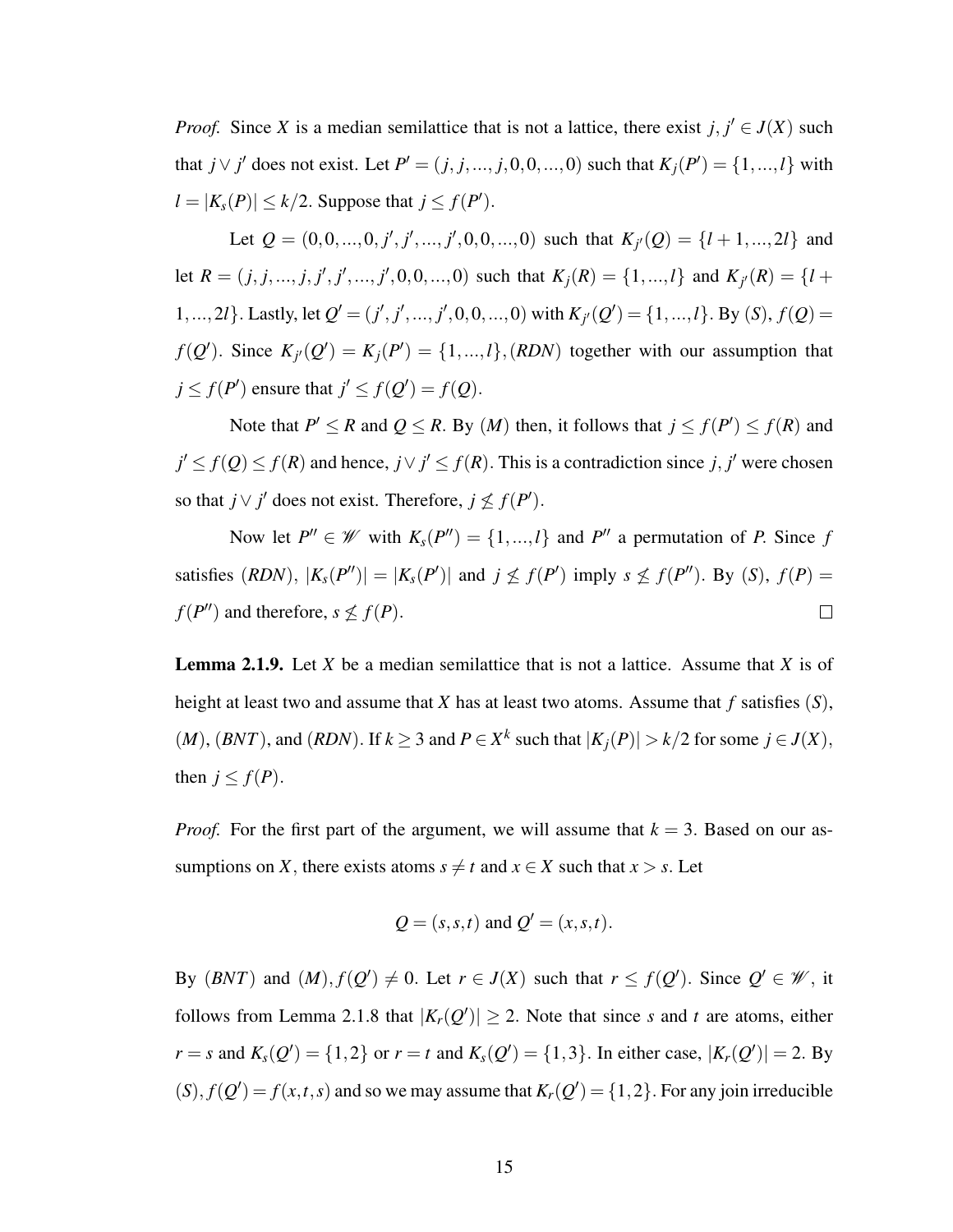element *j*, if

$$
Q'' = (j, j, 0)
$$

then  $Q'' \in W$  and so, by  $(RDN)$ ,  $r \le f(Q')$  implies that  $j \le f(Q'')$ .

Now suppose that  $P = (x_1, x_2, x_3)$  is a profile and  $|K_j(P)| \ge 2$  for some  $j \in J(X)$ . By using (*S*), if necessary, we may assume that  $\{1,2\} \subseteq K_j(P)$ . By using the above and (*M*) we get

$$
j \le f(j, j, 0) \le f(P).
$$

Hence  $j \le f(P)$  and the statements is true in the case  $k = 3$ .

For the rest of the argument, assume that  $k \geq 4$ . Let  $s, s' \in X$  be distinct atoms. For the first part of the argument, we will assume that *s* and *s'* are the only atoms of *X* and that *s* and *s* ′ both are covered by a common element *r*. Since *X* is not a lattice, there exists at least one join irreducible element such that it is not less than or equal to *r*. We now define a bi-profile

$$
U=(s,\ldots,s,s',\ldots,s')
$$

for which  $|K_s(U)| = \left\lfloor \frac{k}{2} + 1 \right\rfloor$  and since  $k \ge 4$ ,  $|K_s(U)| \ge 3$ . Next, we define the profile

$$
W = (s, ..., s, r, s', ..., s')
$$

such that  $K_s(U) = K_s(W)$ . W is identical to U except in the  $\left\lfloor \frac{k}{2} + 1 \right\rfloor$  th slot, where an *s* has been replaced by an *r*. Note that since  $r = s \vee s'$ , *r* is not a join irreducible, and hence *W* ∈ *W* for all *k* ≥ 4. Since *s* ≤ *r*, we see that *U* ≤ *W*. Since by  $(BNT)$ ,  $f(U) \neq 0$ , and since it follows from  $(M)$  that  $f(U) \le f(W)$  it is also true that  $f(W) \ne 0$ . For any  $t \in J(X)$ such that  $t \notin \{s, s'\}$ , it follows that  $|K_t(W)| = 0$  and by Lemma 2.1.8 then,  $t \nleq f(W)$ .

Let *P* be an arbitrary profile such that  $|K_j(P)| > \frac{k}{2}$  $\frac{k}{2}$  for some  $j \in J(X)$ . If  $s \le f(W)$ , then define the profile

$$
W' = (j, ..., j, 0, ..., 0)
$$

such that  $K_j(W') = K_s(W)$ . If  $s \nleq f(W)$ , then  $s' \leq f(W)$  and we then define the profile

$$
W' = (0, ..., 0, j, ..., j)
$$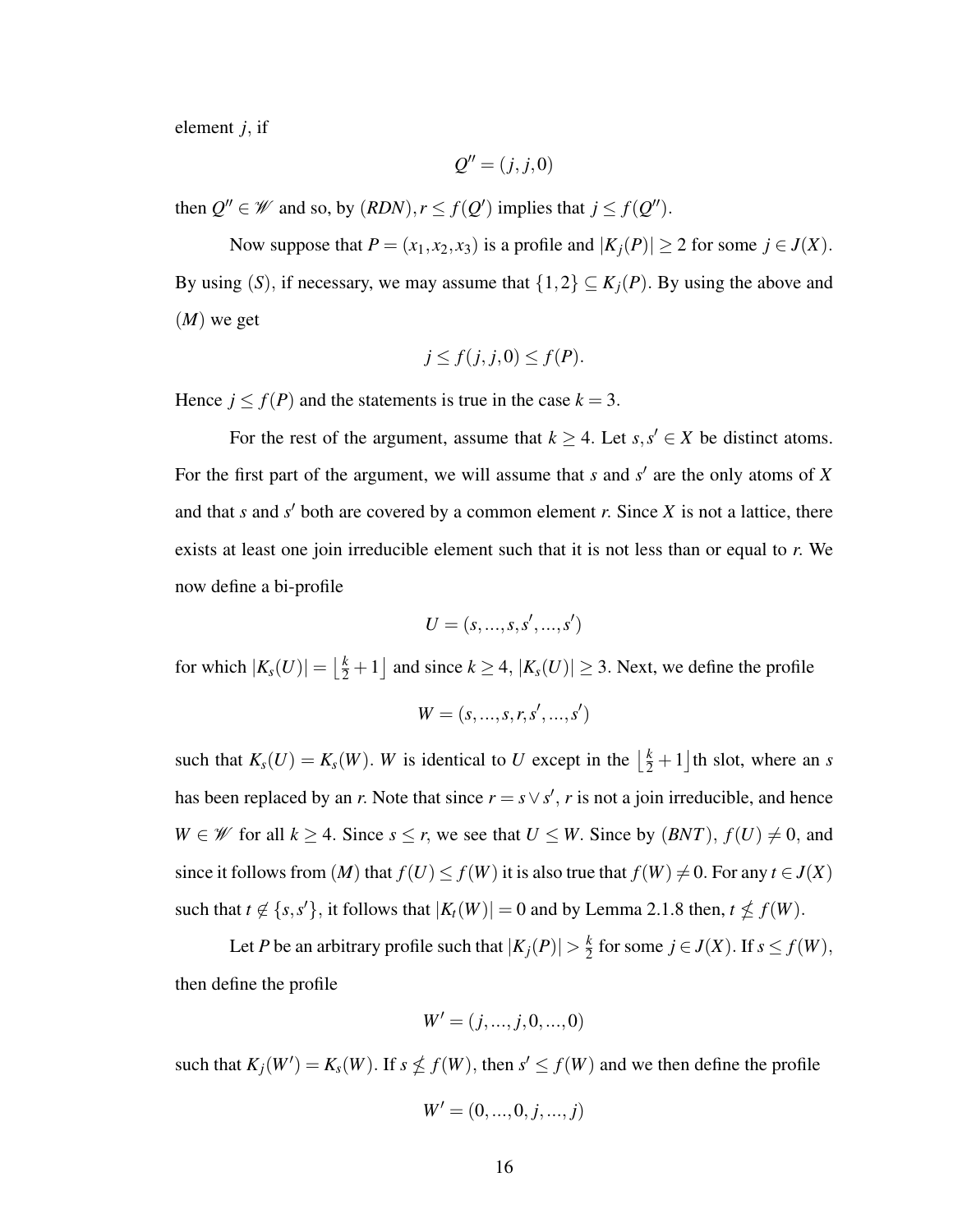such that  $K_j(W') = K_s(W)$ . In either case, it follows from  $(RDN)$  that  $j \leq f(W')$ . Notice that  $|K_j(P)| \geq |K_j(W')|$ . Let P' be a permutation of P such that  $K_j(W') \subseteq K_j(P')$ . We see that  $W' \le P'$  so by  $(M)$ ,  $f(W') \le f(P')$ . We conclude that  $j \le f(P')$  and by  $(S)$  then,  $j \leq f(P)$ .

For the final part of the argument, we will again let *s* and *s* ′ be two atoms of *X*. We will assume that there exists an element  $w \in X$ , distinct from the two atoms *s* and *s'*, with the property that  $s \leq w$  while  $s' \nleq w$ . We define the profile

$$
Q=(s,\ldots,s,s',\ldots,s')
$$

such that  $|K_s(Q)| = \left\lfloor \frac{k}{2} + 1 \right\rfloor$ . Next, we define the profile

$$
R = (w, s, ..., s, s', ..., s')
$$

which is identical to *Q* except in the first slot, where an *s* has been replaced by a *w*. Since  $k \geq 4$ , the atom *s* appears at least two times in *R* and the atom *s*<sup> $\prime$ </sup> appears at least once, in addition to the element *w*. Therefore,  $R \in \mathcal{W}$ . Since  $Q \leq R$ , it follows by  $(M)$  that  $f(Q) \le f(R)$ . Since it follows from  $(BNT)$  that  $f(Q) \ne 0$ , we conclude that  $f(R) \ne 0$ . Let  $u \in J(X)$  such that  $u \neq s$ . Since *s* and *s'* are atoms,  $|K_u(R)| \leq \frac{k}{2}$  and by Lemma 2.1.8 then,  $u \nleq f(R)$ . Since  $f(R) \neq 0$  there must exists some  $j \in J(X)$  such that  $j \leq f(R)$ . The only remaining possibility is that  $s \leq f(R)$ .

We again let *P* be an arbitrary profile such that  $|K_j(P)| > \frac{k}{2}$  $\frac{k}{2}$  for some  $j \in J(X)$ . We define the profile

$$
R' = (j, ..., j, 0, ..., 0)
$$

such that  $K_j(R') = K_s(R)$ . By  $(RDN)$ ,  $j \le f(R')$ . Notice that  $|K_j(P)| \ge |K_j(R')|$ . Let P' be a permutation of *P* such that  $K_j(R') \subseteq K_j(P')$ . Notice that  $R' \le P'$  so by  $(M), f(R') \le$ *f*(*P*<sup> $\prime$ </sup>). We conclude that  $j \le f(P')$  and by (*S*) then,  $j \le f(P)$ .  $\Box$ 

Lemma 2.1.10. Let *X* be a median semilattice that is not a lattice. Let *X* be of height at least two and have at least two atoms. If  $f: X^k \longrightarrow X$  with  $k \geq 3$  satisfies (*S*), (*M*), (*BNT*), and (*RDN*), then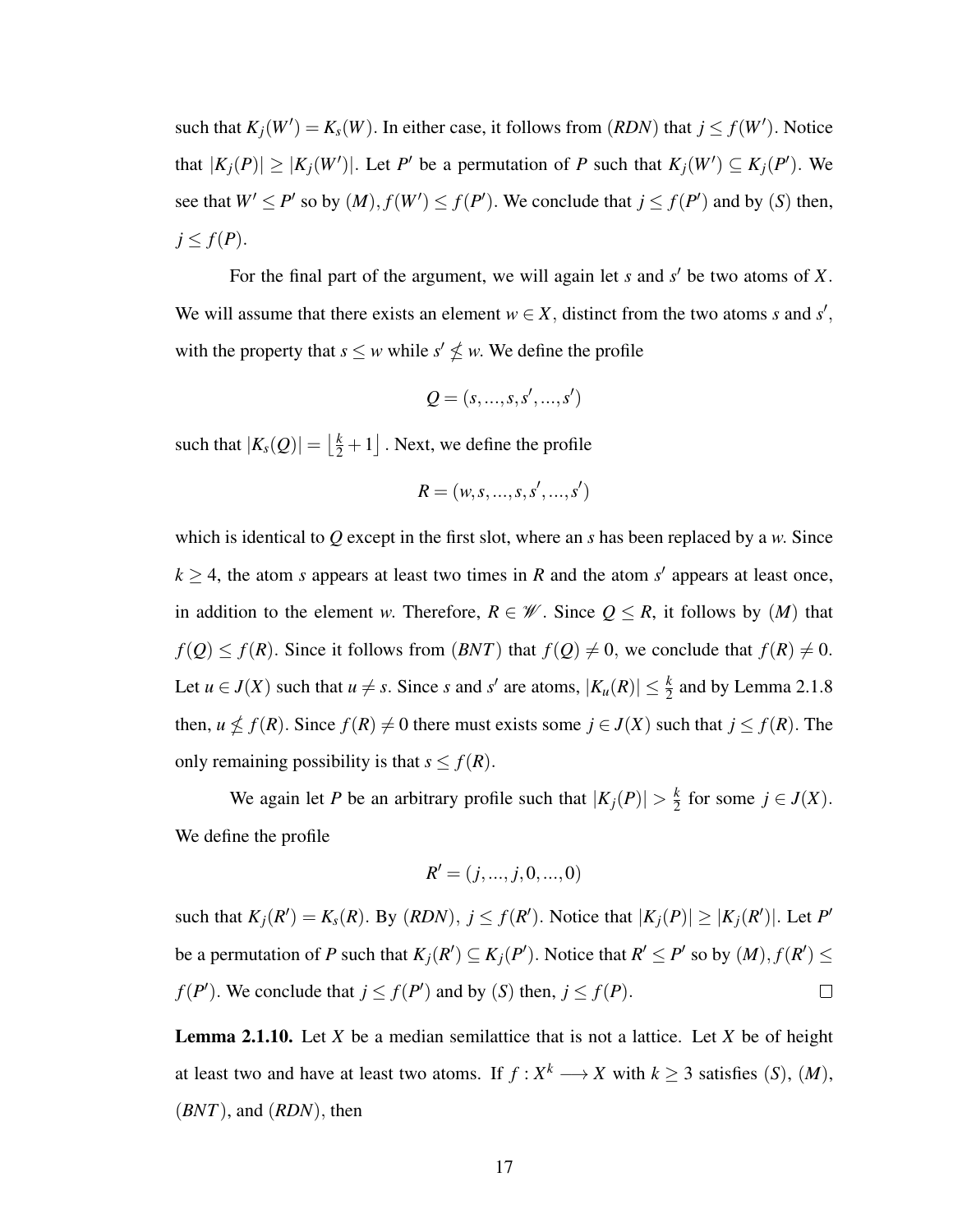$$
\mathrm{Maj}(P) \le f(P).
$$

 $\Box$ 

*Proof.* This follows as a corollary from Lemma 2.1.9.

The following definition will help us to give a characterization of majority rule for an easily described class of median semilattices.

**Definition 2.1.11.** We say that a median semilattice *X* is **sufficient** if the following is true

- (i) *X* is not a lattice, has at least two atoms, and  $h(X) \geq 2$ .
- (ii) either none of the maximal elements of *X* are join irreducible or join irreducible elements that are not maximal are meet reducible.

Let max(*X*) denote the set of all maximal elements of *X* and let  $M(X)$  denote the set of all meet irreducible elements of *X*. Then the second item in the definition of sufficient says that

either 
$$
J(X) \cap \max(X) = \emptyset
$$
 or  $J(X) \setminus \max(X) \cap M(X) = \emptyset$ .

**Proposition 2.1.12.** Let *S* be a finite set with at least four elements. Then  $(\mathcal{H}(S), \leq),$ the median semilattice of all hierarchies on *S* is sufficient.

*Proof.* Since  $|S| \geq 4$ , there exists a four element subset *a*,*b*, *c*,*d* of *S*. Observet that  $H_{\{a,b\}} \vee H_{\{c,d\}}$  does not exist and so  $(\mathcal{H}(S), \leq)$  is not a lattice. Since

$$
H_{\{a,b\}} < H_{\{a,b\}} \cup \{\{c,d\}\}\
$$

it follows that the height of  $(\mathcal{H}(S), \leq)$  is greater than or equal to two. Recall that the set of join irreducible elements of  $(\mathcal{H}(S), \leq)$  is given by

$$
J(\mathscr{H}(S)) = \{ H_A : 1 < |A| < |S| \}.
$$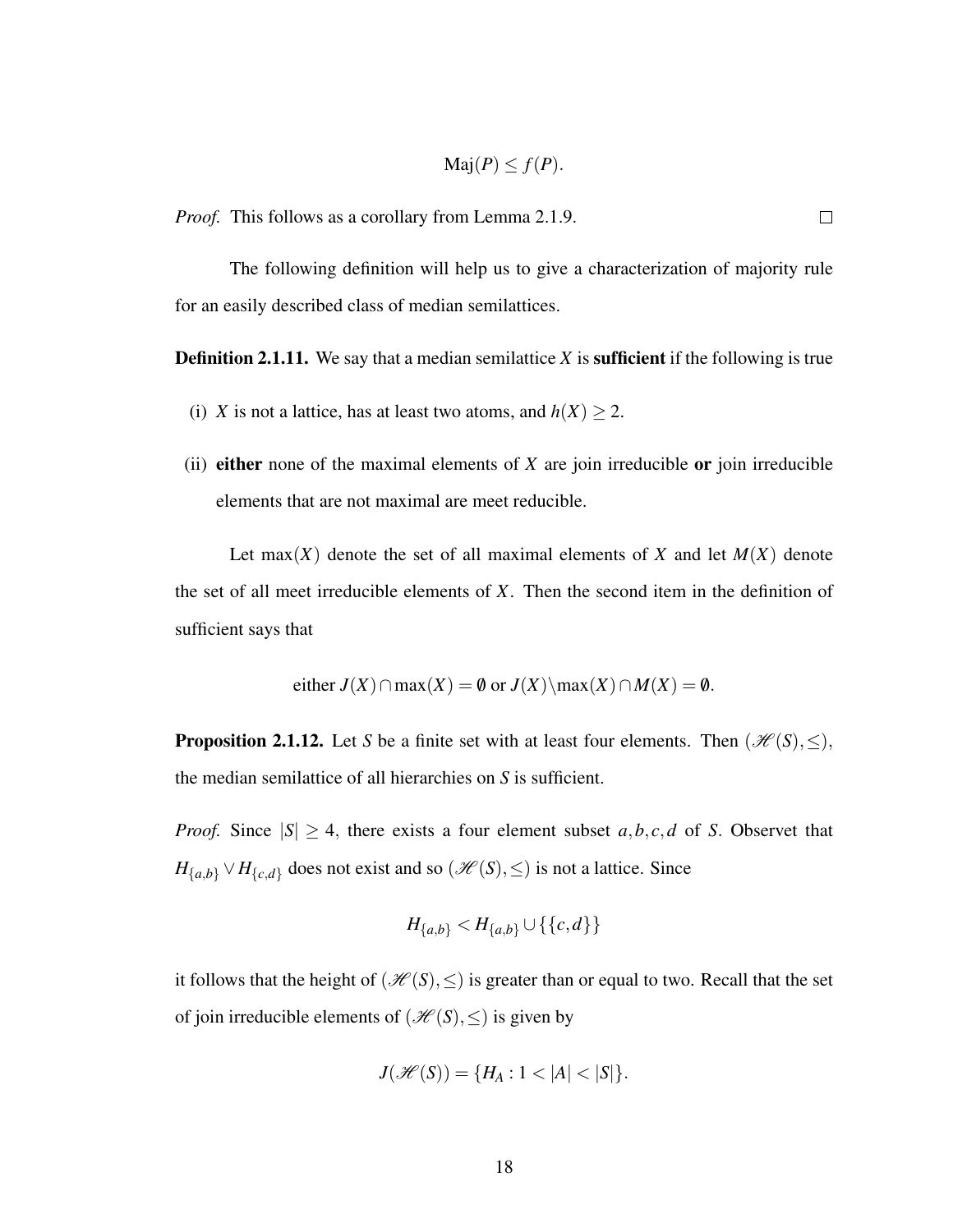Let  $H_A$  be an arbitrary join irreducible element. We will show that  $H_A$  is meet reducible. If  $|A| \leq |S| - 2$ , then let  $\{x, y\}$  be a two element subset of  $S \setminus A$  and note that

$$
H_A = H_A \cup \{A \cup \{x\}\} \vee H_A \cup \{A \cup \{y\}\}\
$$

If  $|A| = S - 1$ , then let  $\{x, y\}$  be a two element subset of *A* and note that

$$
H_A = H_A \cup \{A \setminus \{x\}\} \vee H_A \cup \{A \setminus \{y\}\},\
$$

We know that every join irreducible element is meet reducible. Hence the median semilattice  $(\mathcal{H}(S), \leq)$  is sufficient.  $\Box$ 

If  $|S| = 3$ , then the height of  $(\mathcal{H}(S), \leq)$  is one. Therefore,  $(\mathcal{H}(S), \leq)$  is not sufficient when  $|S| = 3$ .

**Lemma 2.1.13.** Let *X* be a sufficient median semilattice. Assume that  $f: X^k \longrightarrow X$  with  $k \geq 3$  satisfies  $(S)$ ,  $(M)$ ,  $(BNT)$ , and  $(RDN)$ . If *P* is a biprofile then

$$
f(P) \leq \text{Maj}(P).
$$

*Proof.* Let *P* be a biprofile consisting of the elements *j* and *j*<sup> $\prime$ </sup>, such that  $|K_j(P)| > \frac{k}{2}$  $\frac{k}{2}$ . Let *s* ∈ *J*(*X*) such that *s* ≤ *f*(*P*). We want to show that *s* ≤ Maj(*P*).

We claim that  $s \leq j$  or  $s \leq j'$ . Suppose that  $s \nleq j$  and  $s \nleq j'$  and note that under this assumption  $K_s(P) = \emptyset$ . By Lemma 2.1.9,  $j \le f(P)$ . Now  $j \le f(P)$  along with  $s \le f(P)$ implies that *j*∨*s* ≤ *f*(*P*). We construct the profile *P*<sup>'</sup>, identical to *P* with the exception of one slot, where a *j* is replaced by the element  $j \vee s$ . Since  $j, j'$ , and  $j \vee s$  are three distinct elements belonging to the profile *P*<sup>'</sup> it follows that  $P' \in \mathcal{W}$ . By Lemma 2.1.8,  $P' \in \mathcal{W}$ along with  $|K_s(P')|=1<\frac{k}{2}$  $\frac{k}{2}$  implies that  $s \nleq f(P')$ . Now note that  $P \leq P'$  and so, by  $(M)$ , it follows that  $f(P) \leq f(P')$ . This contradicts our assumption that  $s \leq f(P)$  and hence, we conclude that  $s \leq j$  or  $s \leq j'$ .

Assume that  $s \nleq j$ . Then  $s \leq j'$ . Since  $j \vee s$  exists and  $j \neq j \vee s$ , it follows that *j* is not a maximal element of *X*. Assume that

$$
J(X) \cap \max(X) = \emptyset.
$$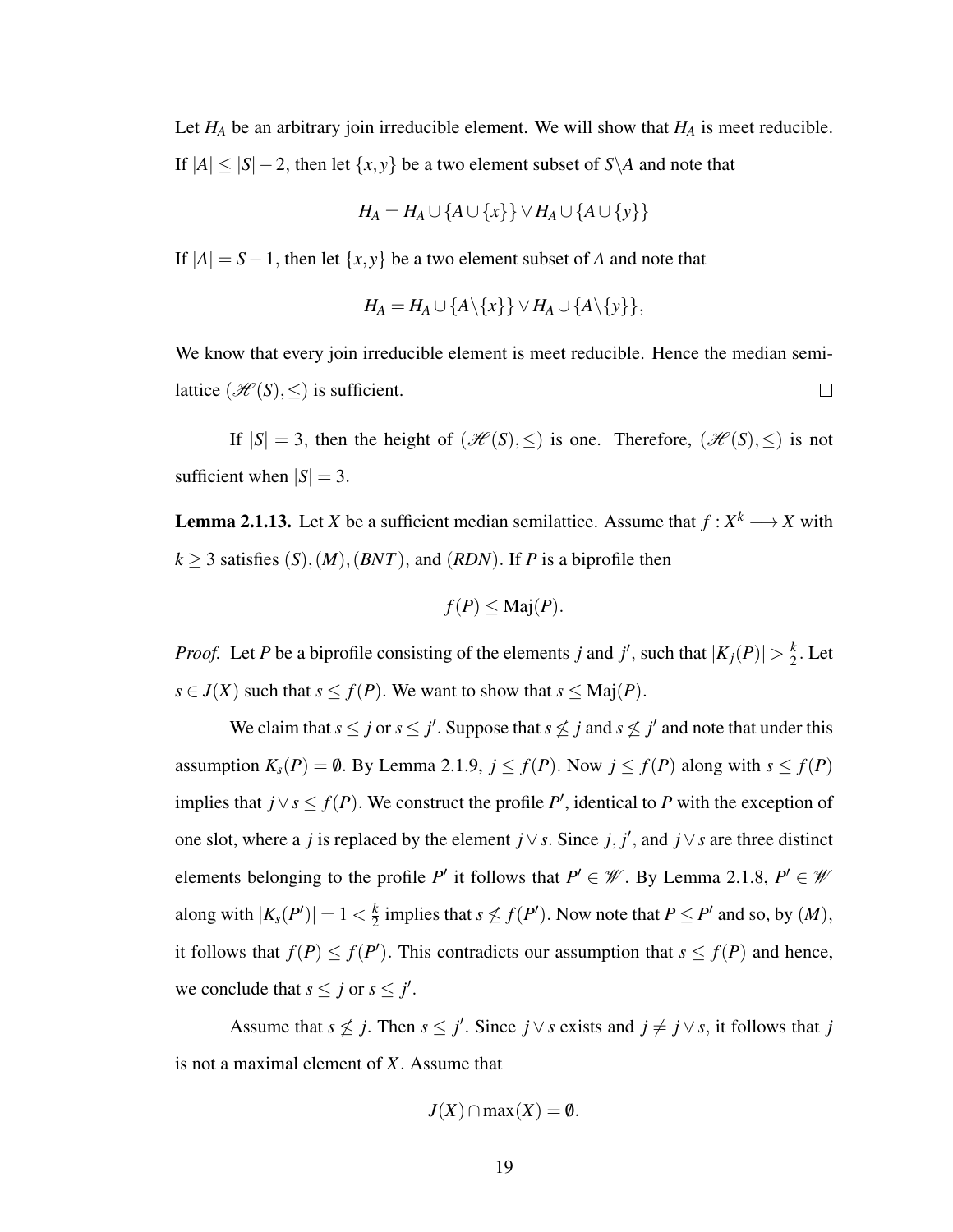Then there exists a maximal element *t* such that  $j' < t$  and  $t \notin J(X)$ . Let Q be a profile identical to *P* except in one slot where *j'* is replaced by *t* and note that  $P \le Q$ . Notice that *t* ∉ *J*(*X*) implies that  $Q \in \mathcal{W}$ . It follows from Lemma 2.1.8 that *s*  $\leq f(Q)$ , a contradiction since  $s \leq f(P) \leq f(Q)$ . This contraction implies that

$$
J(X)\cap \max(X)\neq \emptyset
$$

Since *j* is not maximal,  $j \notin M(X)$  as demanded by the sufficiency of *X*. Let  $u, u'$  be elements distinct from *j* such that  $u \wedge u' = j$ . Note that  $s \nleq u$  or  $s \nleq u'$ , since  $s \nleq j$ . Assume without loss of generality that  $s \not\leq u$  and let *R* be a profile identical to *P*, except in one slot where a *j* is replaced by a *u*. Observe that  $j, j'$ , and *u* are three distinct elements belonging to *R* and so  $R \in \mathcal{W}$ . Since  $R \in \mathcal{W}$  and  $|K_s(R)| < \frac{k}{2}$  $\frac{k}{2}$  it follows from Lemma 2.1.8 that  $s \nleq f(R)$ . By  $(M)$ ,  $P \leq R$  implies that  $s \leq f(P) \leq f(R)$  contrary to  $s \nleq f(R)$ . This last contradiction implies that  $s \leq j$ .

Now  $|K_j(P)| > \frac{k}{2}$  $\frac{k}{2}$  implies that  $j \leq \text{Maj}(P)$  by the definition of Maj. Since  $s \leq j$  if follows that  $s \leq \text{Maj}(P)$  and we are done.  $\Box$ 

**Theorem 2.1.14.** Let X be a sufficient semilattice. Furthermore, let  $f: X^k \longrightarrow X$ , where *k* is an integer greater than or equal to three. Then  $f =$ Maj if and only if f satisfies (*M*),(*S*),(*BNT*), *and* (*RDN*).

*Proof.* ( $\Longleftarrow$ ) Suppose that *f* satisfies  $(M)$ ,  $(S)$ ,  $(BNT)$ , and  $(RDN)$ . It follows from Lemma 2.1.10 that for any profile  $P \in X^k$ , Maj $(P) \le f(P)$ . Let  $P \in X^k$ . Assume that  $P \in X^k \backslash \mathcal{W}$  . It follows from Lemma 2.1.13 that  $f(P) \leq \text{Maj}(P)$ . Now suppose that  $P \in \mathcal{W}$ . By Lemma 2.1.8, if  $j \in J(X)$  and  $j \le f(P)$ , then  $|K_j(P)| > \frac{k}{2}$  $\frac{k}{2}$ . Therefore,  $j \in J(X)$  and  $j \leq f(P)$  imply that  $j \leq \text{Maj}(P)$ . It now follows that  $f(P) \leq \text{Maj}(P)$ . Hence,  $f(P) \leq$ Maj(*P*) for any profile *P*.

 $(\implies)$  Let  $f =$  Maj. Let  $P = (x_1, x_2, ..., x_k)$  and  $Q = (y_1, y_2, ..., y_k)$ .

We claim that Maj satisfies  $(M)$ . Suppose that  $P \leq Q$ . It follows from the properties of the join that  $\text{Maj}(P) \leq \text{Maj}(Q)$  whenever  $P \leq Q$ . Indeed, note that since  $x_i \leq y_i$  for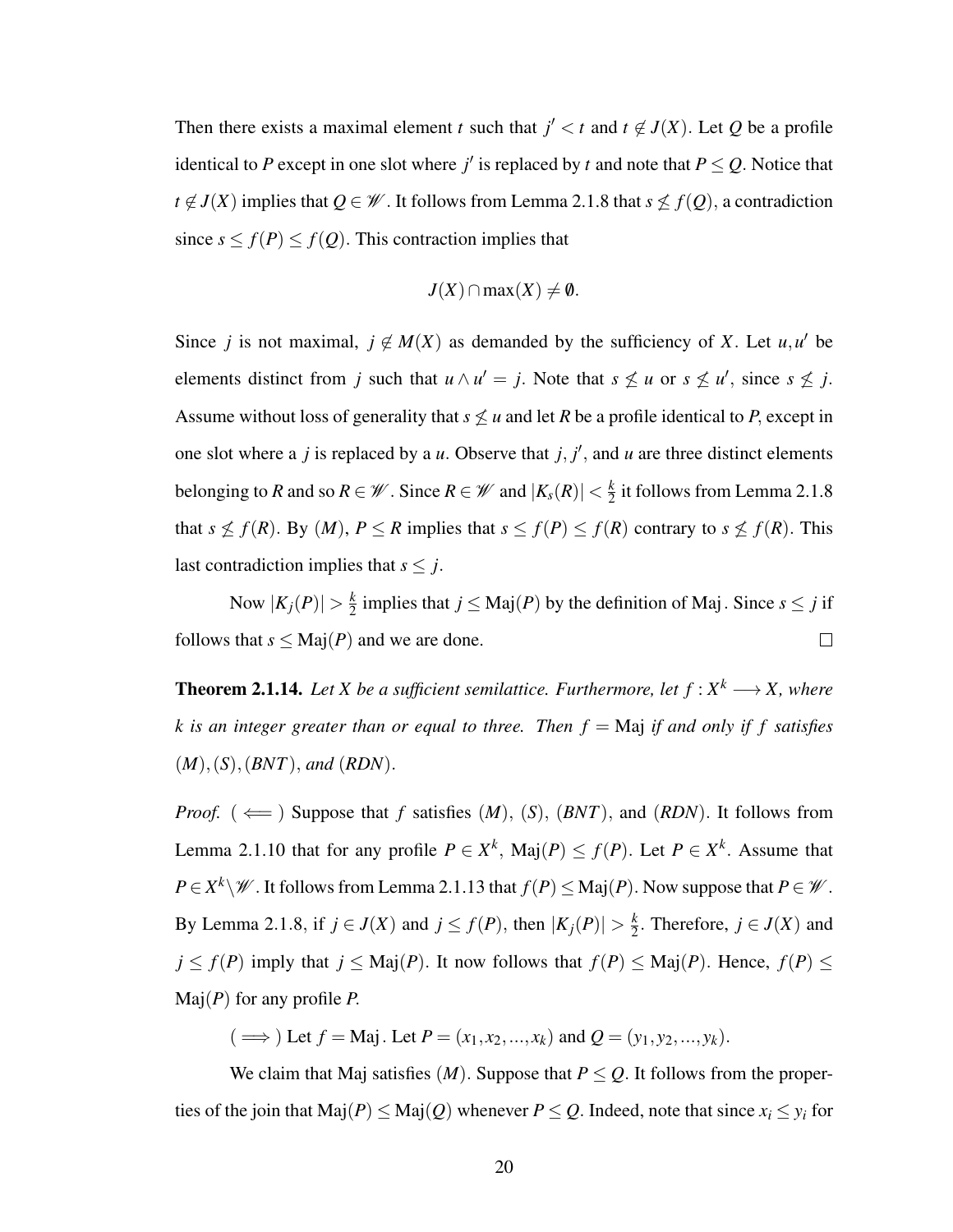all  $i \in K$  it follows that

$$
\{j \in J(X) : |K_j(P)| > k/2\} \subseteq \{j \in J(X) : |K_j(Q)| > k/2\}.
$$
 (2.5)

Hence, it follows that the join, or least upper bound, of the right hand side of (2.5) is greater than or equal to that of the left hand side.

We claim that Maj satisfies (*S*). Let  $P = (x_1, x_2, ..., x_k)$  and let  $\sigma$  be a permutation of *K*. Then  $P_{\sigma} = (x_{\sigma(1)}, x_{\sigma(2)}, ..., x_{\sigma(k)})$ . Note that

$$
\{j \in J(X) : |K_j(P)| > k/2\} = \{j \in J(X) : |K_j(P_{\sigma})| > k/2\}
$$

and therefore their respective joins are also identical.

We claim that Maj satisfies  $(BNT)$ . Suppose that  $P \in X^k \backslash \mathcal{W}$ . Every biprofile has the property that  $|K_i(P)| > k/2$  for some  $j \in J(X)$ . Thus

$$
j\leq \bigvee\{s\in J(X):|K_s(P)|>k/2\}
$$

and hence we see that  $\text{Maj}(P) \neq 0$ .

Last, we claim that Maj satisfies (*RDN*). Let  $P, Q \in \mathcal{W}$  and  $j, j' \in J(X)$  such that  $K_j(P) = K_{j'}(Q)$ . Suppose that  $j \leq \text{Maj}(P)$ . Then  $k/2 < |K_j(P)| = |K_{j'}(Q)|$ . We see that  $j' \leq f(Q)$  and similarily,  $j' \leq \text{Maj}(Q)$  implies that  $j \leq \text{Maj}(P)$ .  $\Box$ 



Figure 2.1: A median semilattice with two atoms and height one.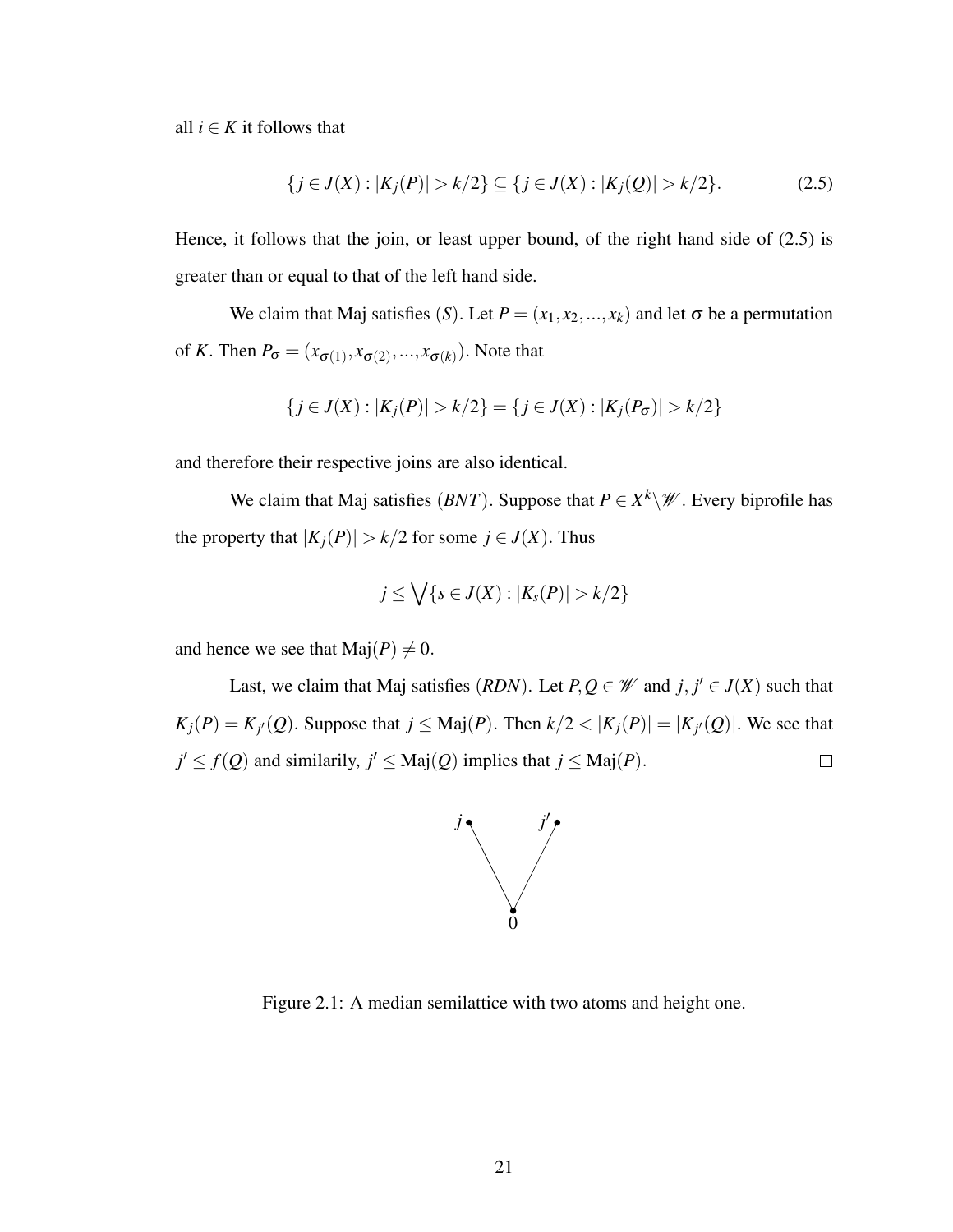#### 2.2 Examples and Counterexamples

We start by looking at some median semilattices that are not sufficient and give examples of non-majority consensus functions on these semilattices that satisfy axioms given in Theorem 2.1.14.

Example 2.2.1. Let *X* be the median semilattice shown in Figure 2.1. Notice that *X* is a semilattice that is not a lattice, so *X* satisfies the conditions of Lemmas 2.1.6 through 2.1.8. Also notice that *X* does not have height two, a condition for Lemmas 2.1.9, 2.1.10, and 2.1.13. Define  $f: X^3 \longrightarrow X$  by

$$
f(P) = \begin{cases} 0 & \text{if } P \in \mathcal{W} \\ \text{Maj}(P) & \text{otherwise.} \end{cases}
$$

It is clear that *f* satisfies (*S*),(*RDN*), and (*BNT*). It remains to verify that *f* satisfies (*M*). Since Maj satisfies  $(M)$ ,  $f$  satisfies  $(M)$  for any pair of biprofiles. Since  $f(P) = 0$  for any non-biprofile, *f* satisfies (*M*) for any pair of non-biprofiles. Let *Q* be a biprofile and *R* be a non-biprofile. Since  $f(R) = 0$ ,  $(M)$  is satisfied whenever  $R \le Q$ . Finally, observe that  $Q \not\leq R$ , since every element in a biprofile is maximal.



Figure 2.2: A median semilattice with a single atom.

**Definition 2.2.2.** Let *k*, *q* be integers such that  $\frac{k}{2} < q < k$ . We define  $M_q: X^k \longrightarrow X$  by

$$
M_q(P) = \bigvee \{ j \in J(X) : |K_j(P)| > q \}.
$$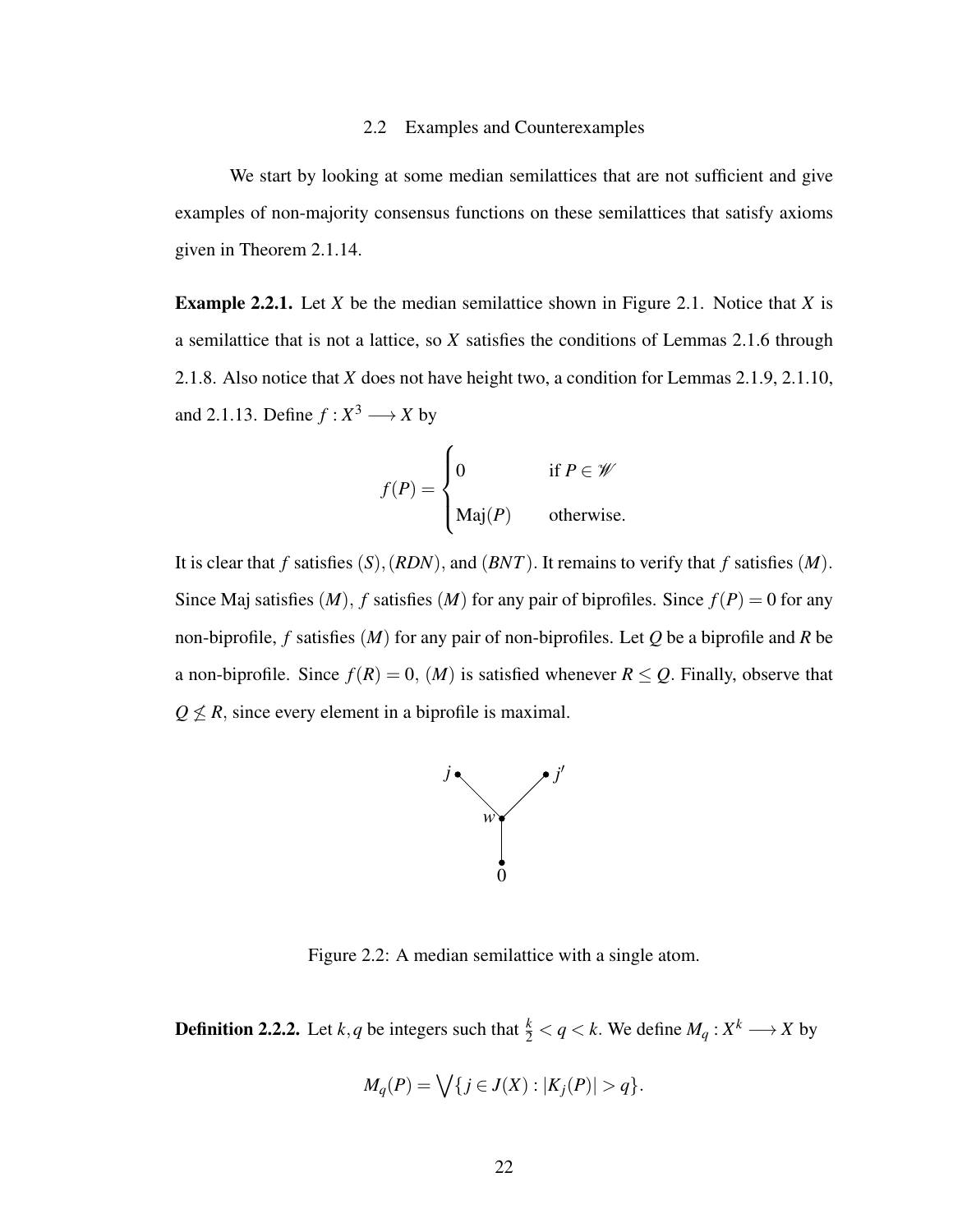Example 2.2.3. Let *X* be the median semilattice shown in Figure 2.2. Notice that *X* satisfies the conditions of Lemmas 2.1.6 through 2.1.8. Since *X* does not have at least two atoms, *X* does not satisfy the conditions of Lemmas 2.1.9, 2.1.10, or 2.1.13. Define  $f: X^3 \longrightarrow X$  by

$$
f(P) = \begin{cases} M_2(P) & \text{if } P \in \mathcal{W} \\ \text{Maj}(P) & \text{otherwise.} \end{cases}
$$

Clearly, *f* satisfies (*S*), (*BNT*), and (*RDN*). For any pair of non-biprofiles, (*M*) is satisfied by the properties of the join. The same is true for any pair of biprofiles. Let  $P \in \mathcal{W}$ and  $Q \in X^3 \backslash \mathscr{W}$ . Assume that  $P \leq Q$ . Note that

$$
\{j \in J(X) : |K_j(Q)| > 2\} \subseteq \left\{j \in J(X) : |K_j(Q)| > \frac{3}{2}\right\}
$$

and hence  $M_2(P) \leq M_2(Q) \leq \text{Maj}(Q)$ . Now assume that  $Q \leq P$ . First, suppose that  $Q$ is equal to *w* in two slots, so that  $f(Q) = w$ . Since *P* is a non-biprofile such that  $Q \le$ *P* and every element in *P* is above *w*,  $K_w(P) = \{1,2,3\}$  and hence,  $w \le M_2(P)$ . Now suppose that  $|K_j(Q)| = 2$ . In this case,  $P = (j, j, j)$  and  $j = \text{Maj}(Q) = M_2(P)$ . Similarily, if  $|K_{j'}(Q)| = 2$ , then  $P = (j', j', j')$  and  $j' = \text{Maj}(Q) = M_2(P)$ . We conclude that *f* satisfies (*M*).



Figure 2.3: A median semilattice with a two-chain of join-irreducible elements.

Example 2.2.4. Let *X* be the median semilattice shown in Figure 2.3. Notice that *X* is a median semilattice of height at least two that has at least two atoms. Hence *X* satisfies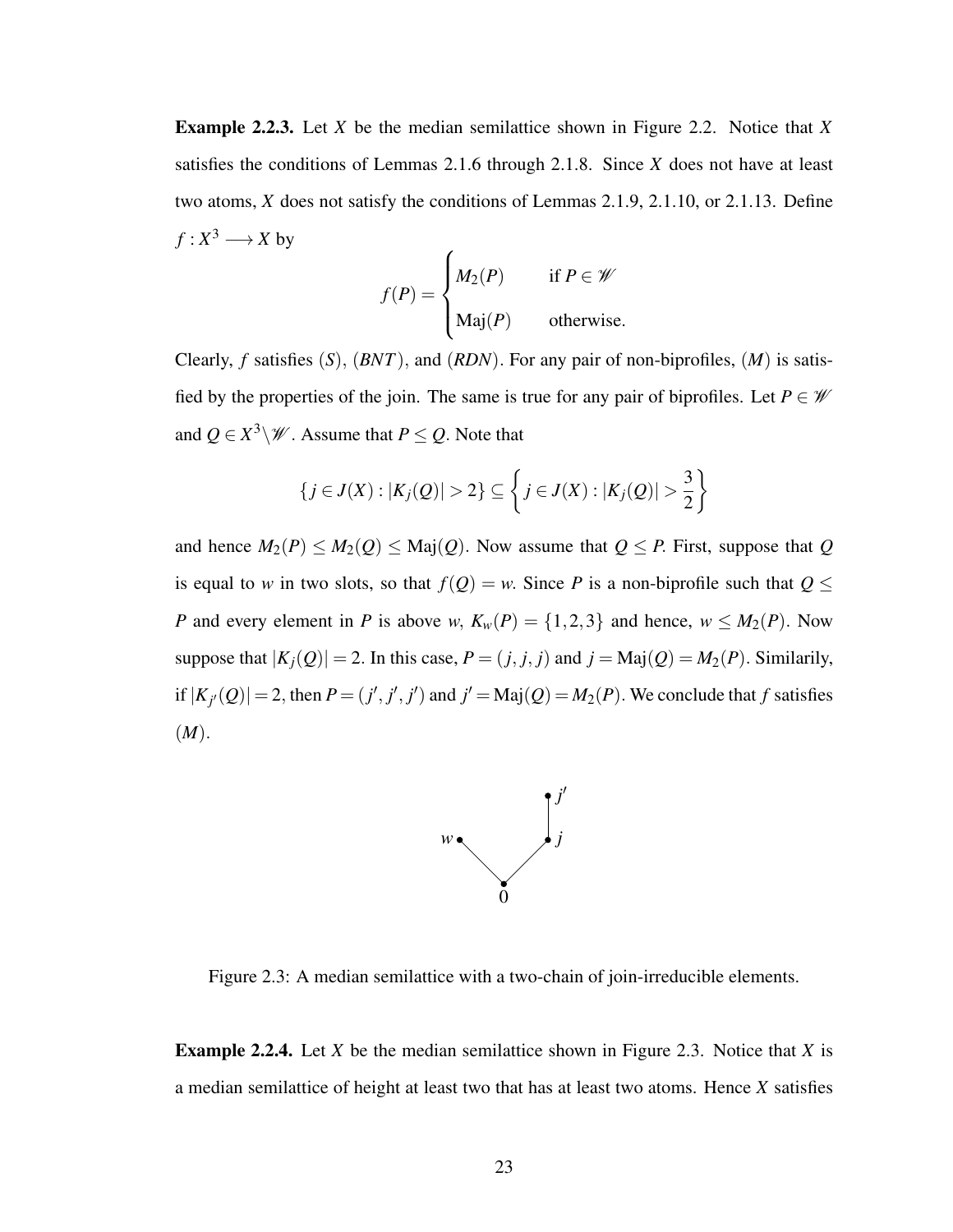the conditions of Lemmas 2.1.6 through 2.1.10, but since *X* is not sufficient, *X* does not satisfy the conditions of Lemma 2.1.13. Define  $f: X^3 \longrightarrow X$  by

$$
f(P) = \begin{cases} j' & \text{if } P \text{ is a permutation of } (j, j, j') \\ \text{Maj}(P) & \text{otherwise.} \end{cases}
$$

Clearly, (*S*) is satisfied. Since  $f(P) = \text{Maj}(P)$  for all  $P \in \mathcal{W}$ , we see that *f* satisfies (*RDN*). Let *P* be a biprofile. Whether *P* is a permutation of  $(j, j, j')$  or not,  $f(P) \neq 0$ , so *f* satisfies (*BNT*). We claim that *f* satisfies (*M*). Let *Q* be a permutation of  $(j, j, j')$ , so that  $f(Q) = j'$ . Let *R* be a profile such that  $Q \leq R$ . Either *R* is identical to *Q*, or  $|K_{j'}(R)| \geq 2 > \frac{k}{2}$  $\frac{k}{2}$ . We see that  $f(R) = j'$  and hence that  $f(Q) \le f(R)$ . Since  $f(Q) = j'$ and *j'* is a maximal element,  $f(R') \leq f(Q)$  for any profile  $R' \leq Q$ . It remains to consider two profiles neither of which is a permutation of  $(j, j, j')$ . Since f is identical to Maj for such profiles, *f* satisfies (*M*) for such pairs as well.



Figure 2.4: Another non-sufficient median semilattice with two atoms and of height greater than or equal to two.

Example 2.2.5. Let *X* be the median semilattice shown in Figure 2.4. Notice that *X* satisfies the conditions of Lemma 2.1.6 through 2.1.10, but *X* is not sufficient. Define  $f: X^5 \longrightarrow X$  by

$$
f(P) = \begin{cases} s \vee j & \text{if } P \text{ is a permutation of } (j, j, j, j', j') \\ \text{Maj}(P) & \text{otherwise.} \end{cases}
$$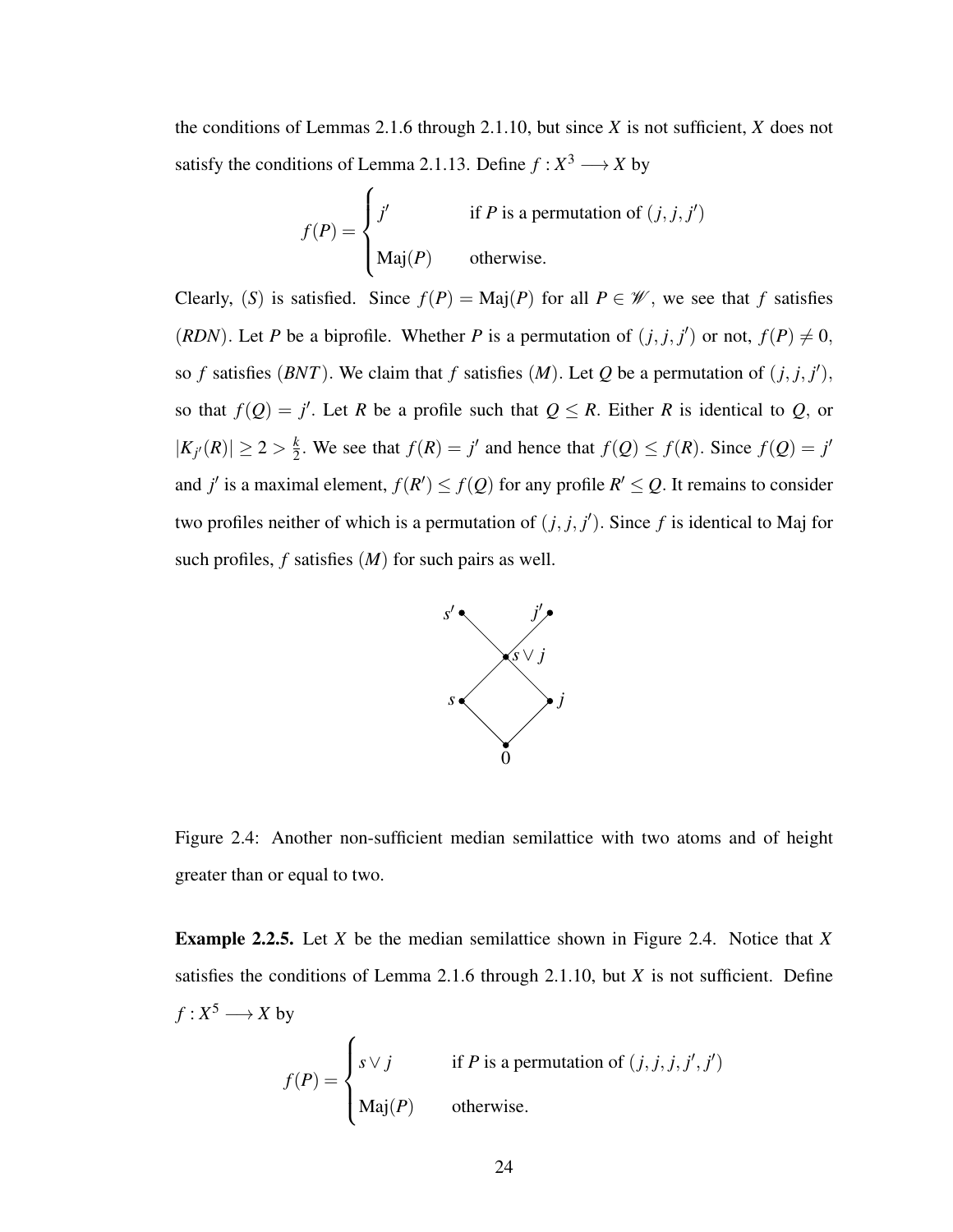Clearly, (*S*) and (*BNT*) are satisfied. Since  $f(P) = \text{Maj}(P)$  for all  $P \in \mathcal{W}$ , (*RDN*) is satisfied. Let *P* be a permutation of  $(j, j, j, j', j')$  and assume that  $P \le Q$  for some  $Q \ne P$ . We claim that  $f(P) \le f(Q)$ . Note that since  $|K_j(Q)| = 5$ ,  $j \le f(Q)$ . Since  $P \le Q$  and  $j'$  is a maximal element, it follows that at least two elements of  $Q$  are equal to  $j'$  and a third element of *Q* is greater than *j* and therefore also strictly greater than *s*. Hence, |*Ks*(*Q*)| ≥ 3. It follows that *s* ≤ *f*(*Q*) and thus, *s*∨ *j* ≤ *f*(*Q*).

Again, let  $P \leq Q$ , where we now assume that *P* is not a permutation of

$$
(j, j, j, j', j').
$$

If *Q* is not a permutation of  $(j, j, j, j', j')$ , then  $f(Q) = \text{Maj}(Q)$  and as shown in the proof of Theorem 14, Maj satisfies  $(M)$ . Now suppose that Q is a permutation of  $(j, j, j, j', j')$ , and so  $f(Q) = s \vee j$ . Let  $t \in J(X) \setminus \{j\}$  and note that since *j* is an atom and  $P \le Q$ , it follows that  $|K_t(P)| \le 2$ . If  $P = Q$ , then  $f(P) = s \vee j$ . If  $P \ne Q$ , then  $f(P) = \text{Maj}(P)$  and hence,  $t \nleq f(P)$  for all  $t \in J(X) \setminus \{j\}$ , so  $f(P) = j$  or  $f(P) = 0$ . In either case,  $f(P) \leq j$  $f(Q)$ , which is what we want to show.



Figure 2.5: Another example of a non-sufficient median semilattice.

Example 2.2.6. Let *X* be the median semilattice shown in Figure 2.5. Notice that *X* satisfies the conditions of Lemma 2.1.6 through 2.1.10, but not Lemma 2.1.13, since *X* is not sufficient. Define  $S = (s, ..., s, j', ..., j')$  for which  $K_s(P) = \lceil \frac{k}{2} \rceil$  $\frac{k}{2}$ . Let  $f: X^k \longrightarrow X$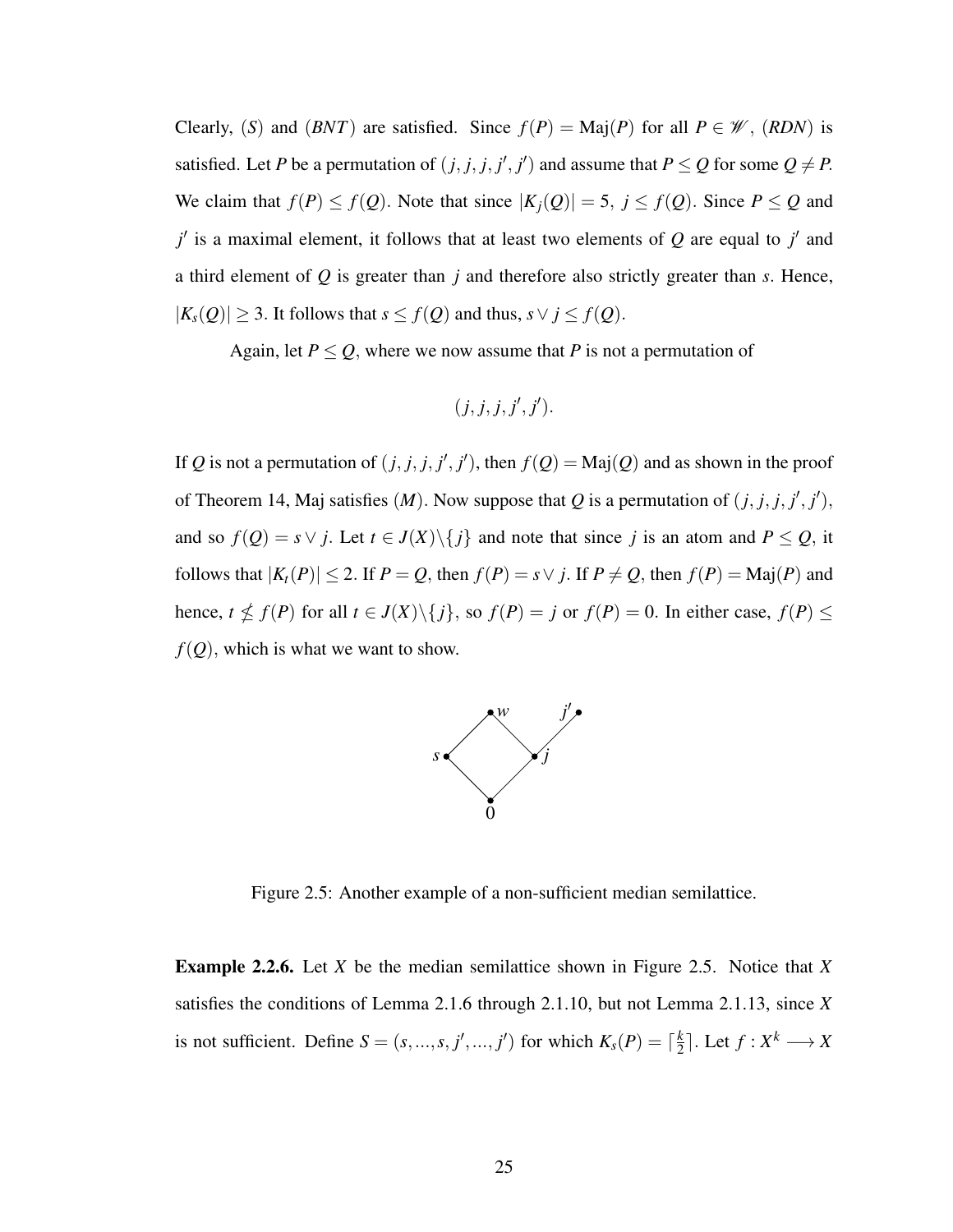where  $k$  is an **odd** integer be defined by

$$
f(P) = \begin{cases} w & \text{if } P \text{ is a permutation of } S. \\ \text{Maj}(P) & \text{otherwise.} \end{cases}
$$

Clearly  $(S)$ ,  $(RDN)$ , and  $(BNT)$  are all satisfied. Let *P* be a profile such that  $P \leq S$ . Suppose that  $f(P) \nleq w = f(S)$ . This would mean that  $f(P) = \text{Maj}(P) = j'$ . However,  $|K_{j'}(P)| \leq \frac{k}{2}$ , so  $j' \nleq f(P)$ . Now let *Q* be a profile such that  $S \leq Q$ . We claim that  $w \leq$  $f(Q)$ . If  $S \le Q$  and  $Q \ne S$ , then  $Q$  must hold a *w* in at least one slot in which *P* holds an *s*. Since  $K_{j'}(Q) = K_{j'}(S) = \lceil \frac{k}{2} \rceil$  $\left[\frac{k}{2}\right] - 1$ , and  $j \leq j'$ , we conclude that  $K_j(Q) \geq \lceil \frac{k}{2} \rceil > \frac{k}{2}$  $\frac{k}{2}$ . Hence,  $f(S) = \text{Maj}(S) = w$  and hence  $f(S) \le f(Q)$ .

**Example 2.2.7.** Let *X* be the median semilattice shown in Figure 2.5. Let  $f: X^k \longrightarrow X$ where  $k \ge 4$  is an even integer. Assume that f satisfies  $(S)$ ,  $(M)$ ,  $(BNT)$ , and  $(RDN)$ . We claim that  $f = Maj$ .

By Lemma 2.1.10,  $\text{Maj}(P) \le f(P)$  for all  $P \in X^k$ . Let  $P \in \mathcal{W}$  and  $j \in J(X)$  such that  $j \le f(P)$ . Suppose that  $j \nleq \text{Maj}(P)$ , so that  $|K_j(P)| \leq \frac{k}{2}$ . Since  $P \in \mathcal{W}$ , it follows from Lemma 2.1.8 that  $j \nleq f(P)$  and therefore,  $f(P) \leq \text{Maj}(P)$  for every  $P \in \mathcal{W}$ . It remains to show that  $f(Q) = \text{Maj}(Q)$  for every biprofile *Q*.

We claim that for every biprofile with majority element *t*, i.e. the element that occurs in the majority of the slots of *Q*, there exists a profile  $R \in \mathcal{W}$  such that  $Q \leq R$  and for which *t* is the only element with the property that  $|K_t(R)| > \frac{k}{2}$  $\frac{k}{2}$ .

Suppose that *j* is the majority element in *Q*. If the remaining slots hold the element *s*, we construct *R* by replacing one *j* in *Q* with the element *j*<sup>'</sup>, otherwise making the profile identical to Q. If the remaining slots of Q hold the element  $j'$ , we construct R by letting exactly  $\frac{k}{2}$  slots in *R* hold the element *j'*, while  $Q \leq R$ . This is possible since *j'* covers *j* and more than  $\frac{k}{2}$  slots of *Q* contain *j*. Note that  $R \in \mathcal{W}$  and that  $|K_j(R)| = k$ , while  $|K_{j'}(R)| = \frac{k}{2}$  $\frac{k}{2}$ . Suppose that *j'* is the majority element in *Q*. Since *j'* is a maximal element, it follows that  $f(Q) \leq \text{Maj}(Q) = j'$ . Finally, suppose that *s* is the majority element of *Q*.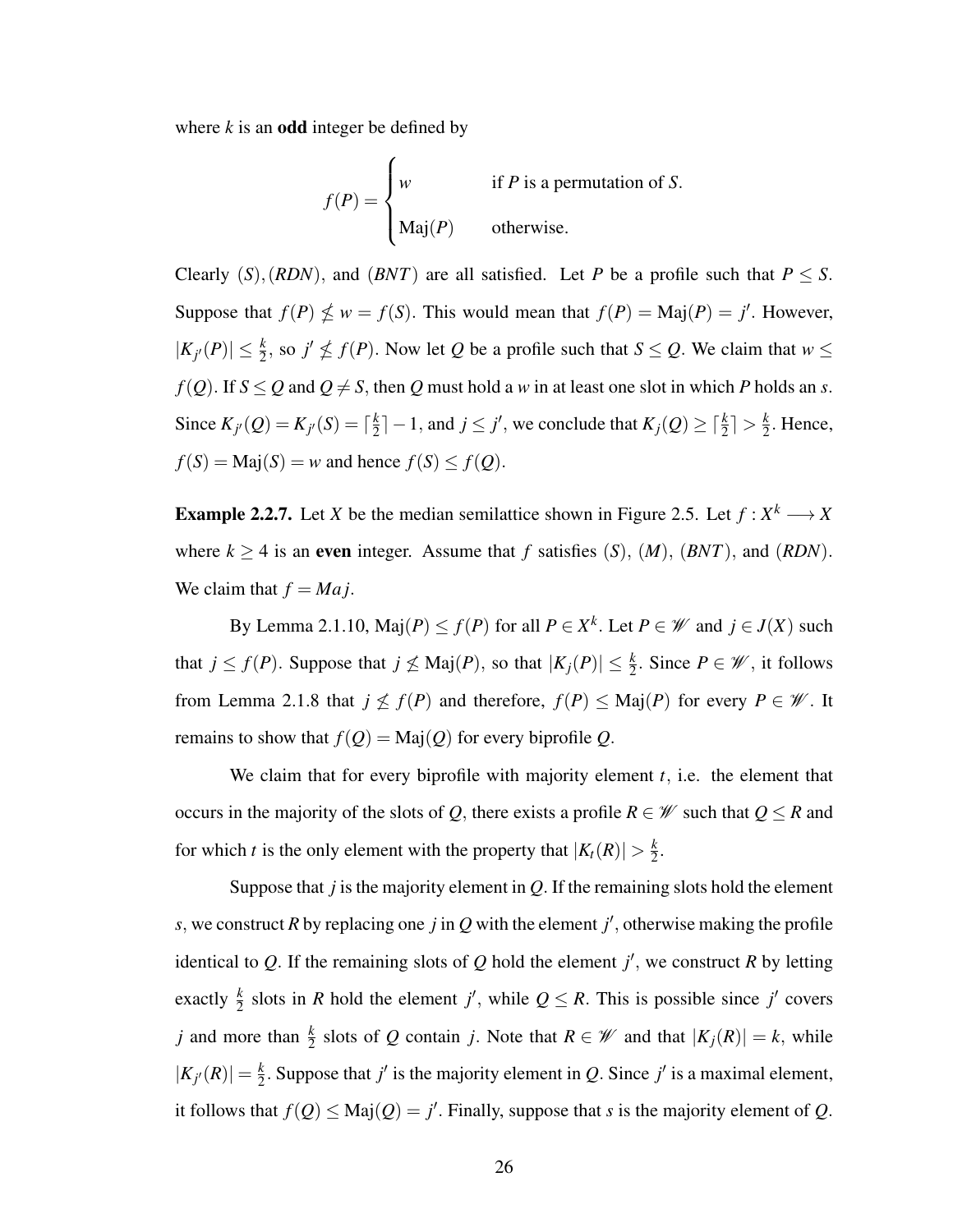If the remaining slots hold  $j'$ , we construct  $R$  by replacing an  $s$  with a  $w$ . If the remaining slots hold the element  $j$ , we construct  $R$  by replacing one of the  $j$ -elements with the element *j'*.

Now let *Q* be a biprofile and let  $x \in J(X)$  with the property that  $x \nleq Maj(Q)$ . Since Q is a biprofile, there exists another element  $t \neq x$  such that  $|K_t(Q)| > \frac{k}{2}$  $\frac{k}{2}$ . We construct *R* as described above. Since  $R \in \mathcal{W}$  and *t* is the only join irreducible with the property that  $|K_t(R)| > \frac{k}{2}$  $\frac{k}{2}$ , it follows from Lemma 2.1.8 that  $x \nleq f(R)$ . Recall that  $Q \leq R$ , so that by  $(M)$ ,  $f(Q) \le f(R)$ . We see that  $x \nle f(Q) \le f(R)$ . Hence  $f(Q) \le f(R)$ , which is what we wanted to show.



Figure 2.6: An example of a non-sufficient median semilattice for which  $f =$  Maj whenever *f* satisfies  $(M)$ ,  $(S)$ ,  $(RDN)$ , and  $(BNT)$ .

Example 2.2.8. Let *X* be the semilattice in Figure 2.6. Note that *X* is non-sufficient since

$$
J(X) \cap max(X) = \{u\} \text{ and } J(X) \setminus max(X) \cap M(X) = \{s, j\}.
$$

Let  $f: X^k \longrightarrow X$ , where  $k \geq 3$  is an integer and assume that f satisfies  $(S)$ ,  $(M)$ ,  $(BNT)$ , and  $(RDN)$ . By Lemma 2.1.10,  $\text{Maj}(P) \le f(P)$  for all  $P \in X^k$ .

Let  $P \in \mathcal{W}$  and  $j \in J(X)$  such that  $j \leq f(P)$ . Suppose that  $j \not\leq \text{Maj}(P)$ , so that  $|K_j(P)| \leq \frac{k}{2}$ . Since  $P \in \mathcal{W}$ , it follows from Lemma 2.1.8 that  $j \nleq f(P)$  and therefore,  $f(P) \leq \text{Maj}(P)$  for every  $P \in \mathcal{W}$ .

Since no pair of join irreducible elements in *X* are comparable, there exists exactly one *t*  $\in$  *J*(*X*) for every biprofile *Q*, such that  $|K_t(Q)| > \frac{k}{2}$  $\frac{k}{2}$ . We claim that for every biprofile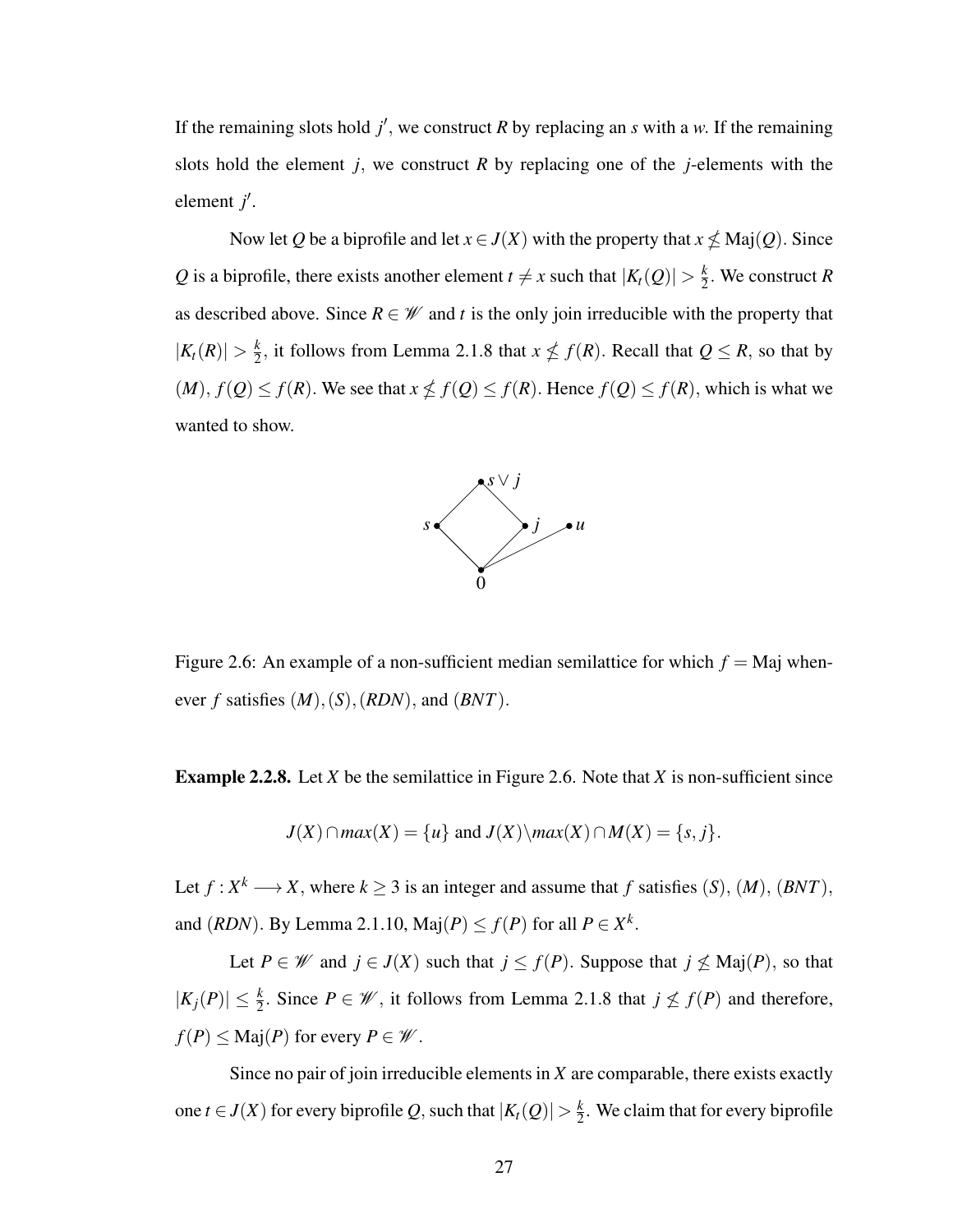with majority element *t*, there exists a profile  $R \in \mathcal{W}$  such that  $Q \leq R$  and for which *t* is the only element with the property that  $|K_t(R)| > \frac{k}{2}$  $\frac{k}{2}$ . Suppose that *u* is the majority element in *Q*. Then we construct *R* by replacing one of the elements *Q* that is covered by  $s \vee j$ with the element *s*∨ *j*. In all other slots, *R* is chosen to be identical to *Q*. Suppose that *s* is the majority element in  $Q$ . Then we chose  $R$  to be identical to  $Q$  in all slots, except in one *s*-slot, for which we choose the element *s*∨ *j*. An analogous construction works when *Q* has *t* in the majority of its slots.

Let *Q* be a biprofile and let  $x \in J(X)$  such that  $x \nleq Maj(Q)$ . There exists a profile *R* ∈ *W* such that  $Q \text{ ≤ } R$  and  $|K_x(R)| \text{ ≤ } \frac{k}{2}$ . By Lemma 2.1.8,  $x \text{ ∉ } f(R)$  and hence, by  $(M)$ ,  $x \nleq f(Q) \leq f(R)$ . We have shown that  $f(Q) \leq \text{Maj}(Q)$  for every biprofile *Q*. Hence  $Maj = f$ , which is what we wanted to show.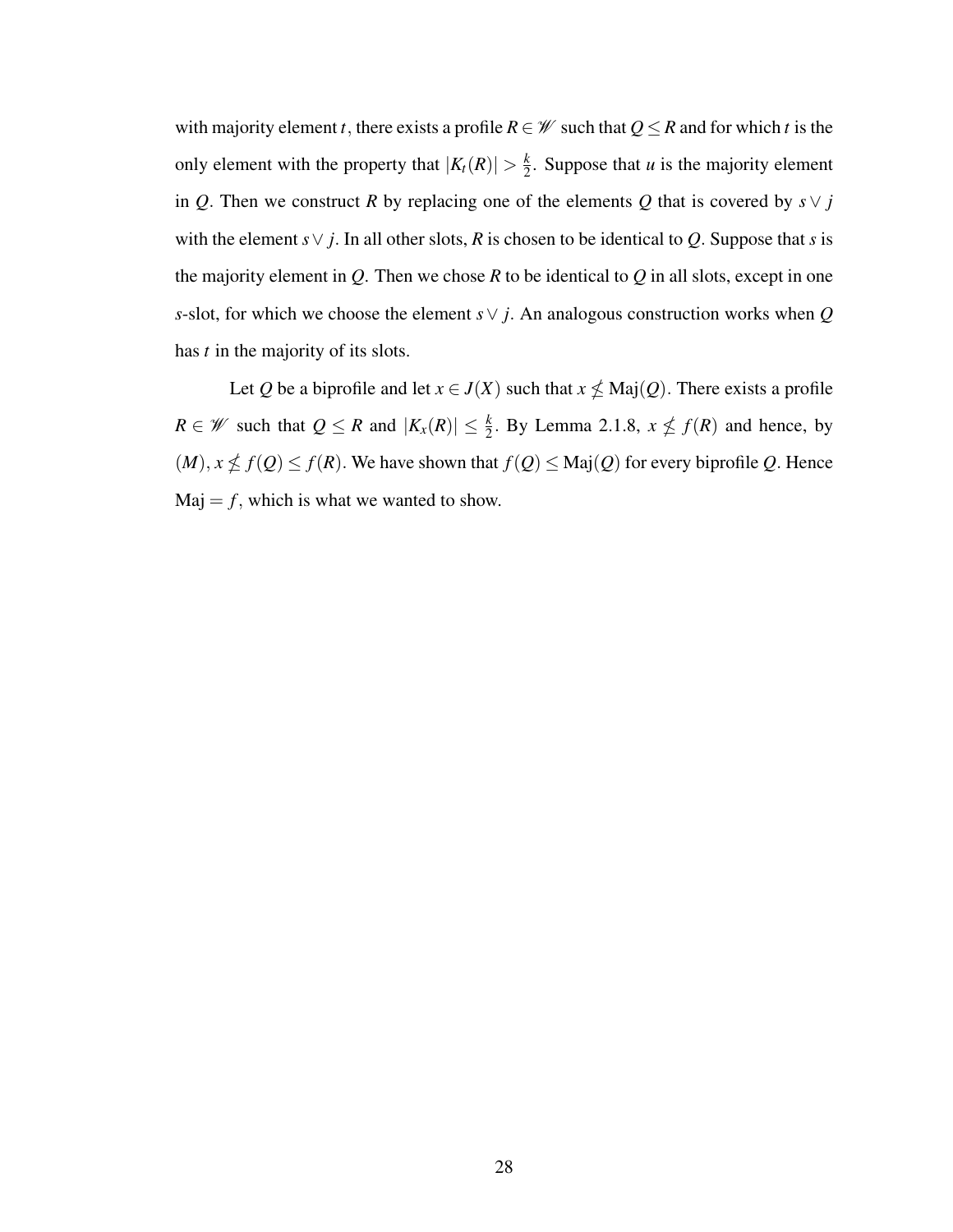## CHAPTER 3 DECISIVE NEUTRALITY ON MEDIAN SEMILATTICES

The goal of this chapter to describe the class of consensus functions defined on a median semilattice that satisfy the axioms (DN), (BI), and (S). The problem originated with Monjardet's *Arrowian Characterizations of Latticial Federation Consensus Functions* (1990) [9].

### 3.1 Definitions and Examples

Let  $X$  be a finite median semilattice such that the cardinality of  $X$  is at least three and let  $f: X^k \longrightarrow X$  be a consensus function.

**Definition 3.1.1.** We say that *f* satisfies **bi-idempotency** (*BI*) if for any biprofile  $P, f(P) \in$ {*P*}, i.e. *f*(*P*) is one of the join-irreducible elements belonging to *P*.

This is a weaker version of the bi-idempotency condition introduced by Monjardet in 1990 [9] and a stronger condition than the biprofile nontrivial condition given in the last chapter.

Definition 3.1.2. We say that *f* satisfies decisive neutrality (*DN*) if for any profiles *P*,*P* ′ and for any  $j, j' \in J(X)$ ,

$$
K_j(P) = K_{j'}(P') \implies [j \le f(P) \iff j' \le f(P')].
$$

The decisive neutrality condition given in Definition 3.1.2 is the same as Monjardet's J-decisive neutrality condition (Monjardet 1990, p. 59) [9]. Unlike Restrictive Decisive Neutrality from Chapter 2, this axiom is not restricted to non-biprofiles.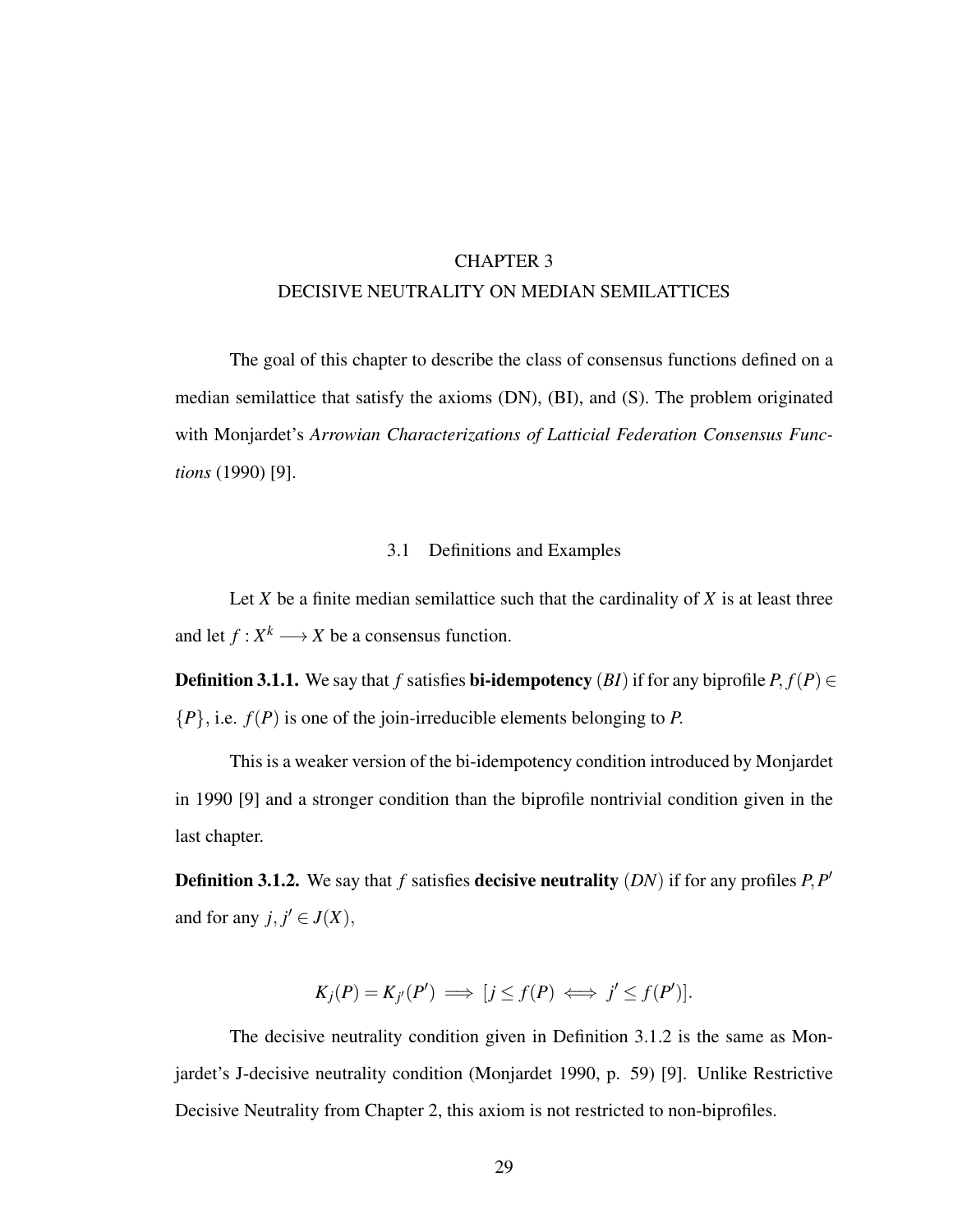The goal of this chapter is to characterize the class of consensus functions satisfying (*BI*), (*S*), and (*DN*). The following three examples illustrate that these axioms do not characterize majority rule on all median semilattices.

**Example 3.1.3.** If *X* is a finite chain, then define  $f: X^k \longrightarrow X$  as follows: for any profile  $P = (x_1, ..., x_k)$ 

$$
f(P) = \bigwedge_{i=1}^{k} x_i
$$

Since *X* is a chain,  $f(P)$  is equal to the smallest member of *P* and hence  $(BI)$  is satisfied for all profiles. Clearly, (*S*) is satisfied. Let  $P = (x_1, x_2, ..., x_k)$  and  $P' = (x_1')$  $'_{1}, x'_{2}$  $x'_2, ..., x'_k$  $'_{k}$ ) be profiles, and  $j, j' \in J(X)$  such that  $K_j(P) = K_{j'}(P')$ . Suppose that  $j \le \bigwedge_{i=1}^k x_i = f(P)$  and note that this implies  $K_j(P) = K_{j'}(P') = K$ . Hence, *j'* is a lower bound of  $\{x'_j\}$  $'_{1}, x'_{2}$  $x'_2, ..., x'_k$ *k* } and we conclude that  $j' \leq \bigwedge_{i=1}^k x'_i = f(P')$  and hence *f* satisfies  $(DN)$ .



Figure 3.1: A median semilattice that is not a lattice.

Example 3.1.4. Let *X* be the median semilattice shown in Figure 3.1 and notice that *X* is a semilattice that is not a lattice. Let  $P \in X^3$  and  $f: X^3 \longrightarrow X$  be defined as

$$
f(P) = \begin{cases} 0 & \text{if } K_t(P) = K \text{ for some } t \in J(X). \\ \text{Maj}(P) & \text{otherwise.} \end{cases}
$$

We claim that *f* satisfies (*S*), (*BI*), and (*DN*). Clearly (*S*) and (*BI*) are satisfied. Note that the only profiles for which  $f(P) \neq \text{Maj}(P)$  are the profiles  $(j, j, j)$  and  $(j', j', j')$ . Since  $f(j, j, j) = f(j', j', j') = 0$ , we see that  $(DN)$  is satisfied as well.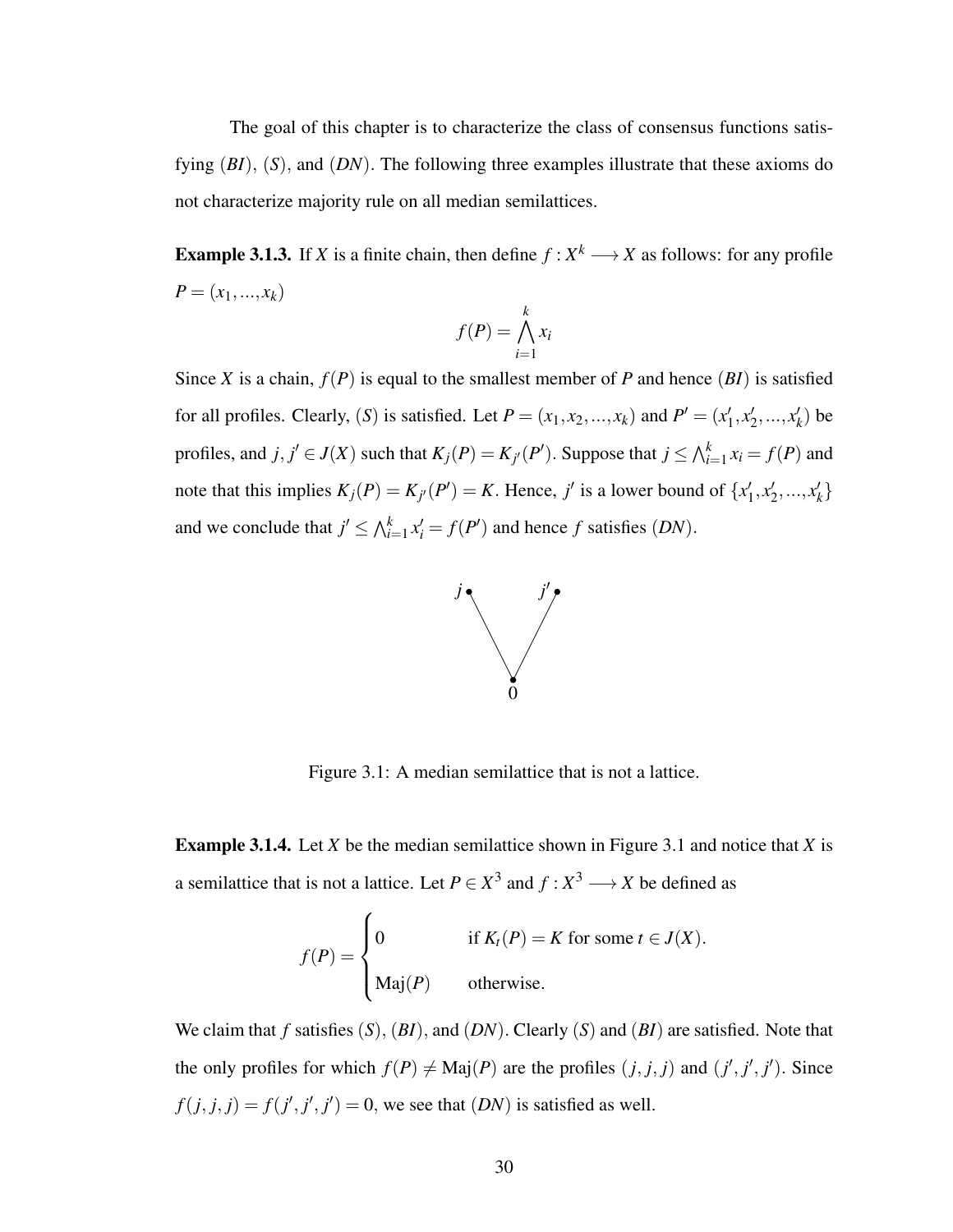

Figure 3.2: A median semilattice where every join irreducible is an atom.

**Example 3.1.5.** Let *X* be the semilattice shown in Figure 3.2. Let  $P \in X^3$  and  $f: X^3 \longrightarrow$ *X* be defined as

$$
f(P) = \bigvee \{t \in J(X) : |K_t(P)| = 2\}
$$

Clearly, *f* satisfies (*S*). Any biprofile has the property  $|K_t(P)| = 2$  for some  $t \in J(X)$ , so (*BI*) is satisfied. Let  $P, P' \in X^k$  and suppose that  $K_t(P) = K_{t'}(P')$  for some  $t, t' \in J(X)$ . If  $|K_t(P)| = |K_{t'}(P')| = 2$ , it follows that  $t \le f(P)$  and  $t' \le f(P')$ . Since every  $w \in J(X)$  is an atom,  $w \le \sqrt{\{t \in J(X) : |K_t(P)| = 2\}}$  only if  $w \in \{t \in J(X) : |K_t(P)| = 2\}$ . Hence, *f* satisfies (*DN*).

#### 3.2 Results

The goal of this chapter to describe the class of functions that satisfy the axioms (DN), (BI), and (S). The results are summarized in Figure 3.3. The reader should start at the top and follow either the *yes* arrow or the *no* arrow, depending on the class of semilattice of interest. If the semilattice *X* is not a lattice, the functions characterized by our axioms are given by Theorem 3.2.5. If *X* is a chain, the functions characterized by our axioms are given by Theorem 3.2.12. If *X* is lattice that is not a chain and not atomistic, the characterization is given by Theorem 3.2.16. Finally, if *X* is a lattice that is not a chain, but *X* is atomistic, Proposition 3.2.15 tells us that *X* is also Boolean. If *X* is Boolean with two atoms, the characterization can be found in Theorem 3.2.20. If *X* is Boolean with three or more atoms, the characterization is given by Theorem 3.2.19. Note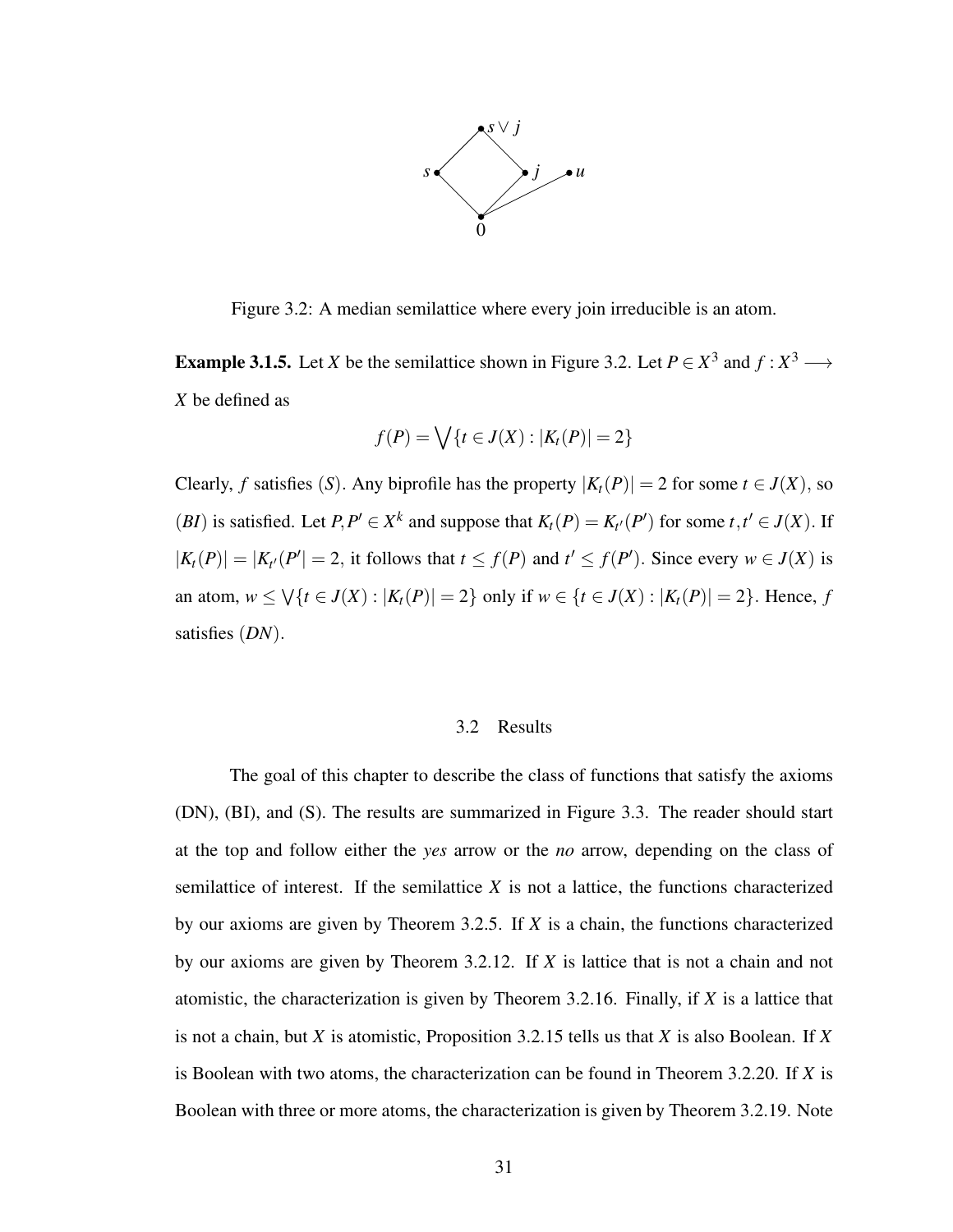

Figure 3.3: A summary of the main result of the chapter.

that this covers every finite median semilattice with cardinality at least three.

If a consensus function satisfies the decisive neutrality condition (DN), then, as shown in the next lemma, there is an associated family of sets  $\mathcal{D}_f$  where  $I \subseteq K$  belong to  $\mathscr{D}_f$  if and only if there exists a profile *P* and a join irreducible *j* such that  $K_j(P) = I$  and  $j \leq f(P)$ . We will call  $\mathcal{D}_f$  a decisive family.

**Lemma 3.2.1.** Let  $f: X^k \longrightarrow X$  be a consensus function where X is any finite median semilattice. If *f* satisfies  $(DN)$ , then there exists a subset  $\mathcal{D}_f$  of the power set  $\mathcal{P}(K)$  such that for every profile  $Q \in X^k$ 

$$
f(Q) = \bigvee \{s \in J(X) : K_s(Q) \in \mathscr{D}_f\}.
$$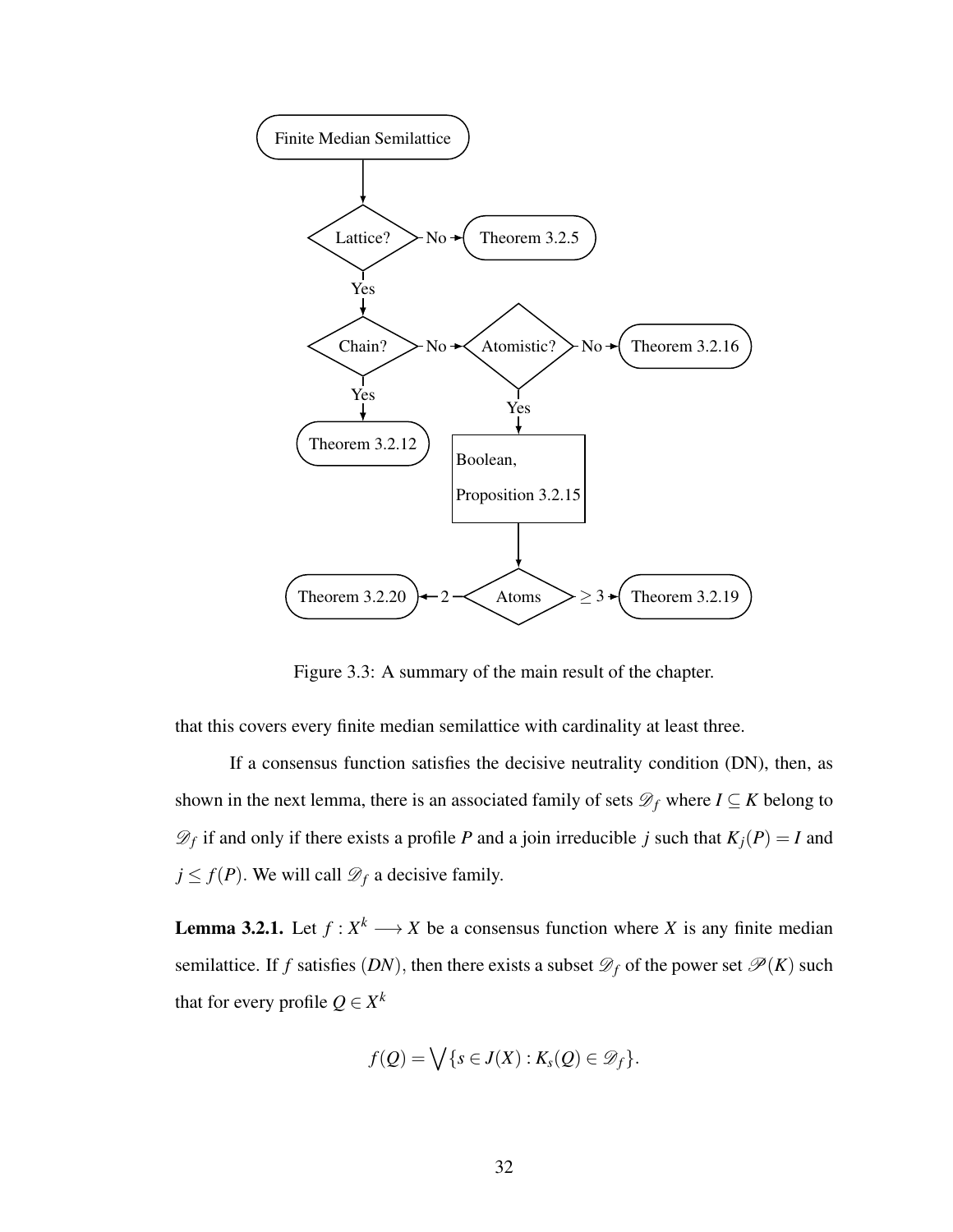*Proof.* Given the decisive neutral function *f*, we define

$$
\mathscr{D}_f = \{I \subseteq K : \exists P \in X^k \text{ and } j \in J(X) \text{ s.t. } K_j(P) = I \text{ and } j \le f(P)\}.
$$

Let  $Q \in X^k$  and suppose  $K_j(Q) \in \mathcal{D}_f$  for some  $j \in J(X)$ . Since  $K_j(Q) \in \mathcal{D}_f$  it follows from the definition of  $\mathcal{D}_f$  that there exists  $P \in X^k$  and  $s \in J(X)$  such that  $K_s(P) = K_j(Q)$ and  $s \leq f(P)$ . Since *f* satisfies  $(DN)$ ,  $j \leq f(Q)$ . Therefore,

$$
\bigvee \{s \in J(X): K_s(Q) \in \mathscr{D}_f\} \leq f(Q).
$$

Now suppose that  $j' \le f(Q)$  for some  $j' \in J(X)$ . By the definition of  $\mathcal{D}_f$ ,  $K_{j'}(Q) \in \mathcal{D}_f$ . Hence

$$
f(Q) = \bigvee \{s \in J(X) : K_s(Q) \in \mathscr{D}_f\}.
$$

 $\Box$ 

It follows from Lemma 3.2.1 that if  $f: X^k \longrightarrow X$  is any consensus function satisfying  $(DN)$  and  $P \in X^k$  is an arbitrary profile, then

$$
j \le f(P) \iff K_j(P) \in \mathscr{D}_f
$$

for all  $j \in J(X)$ . In this case, we will refer to  $\mathcal{D}_f$  as the decisive family determined by the decisive neutral consensus function *f*.

**Lemma 3.2.2.** Let  $f: X^k \longrightarrow X$  be a consensus function where X is any finite median semilattice which is not a lattice. If  $f$  satisfies  $(DN)$  and  $\mathscr{D}_f$  is the corresponding decisive family of *f* i.e.

$$
\mathscr{D}_f = \{ I \subseteq K : \exists P \in X^k \text{ and } j \in J(X) \text{ s.t. } K_j(P) = I \text{ and } j \le f(P) \},
$$

then

$$
[A\in\mathscr{D}_f,B\in\mathscr{D}_f]\implies[A\cap B\neq\emptyset].
$$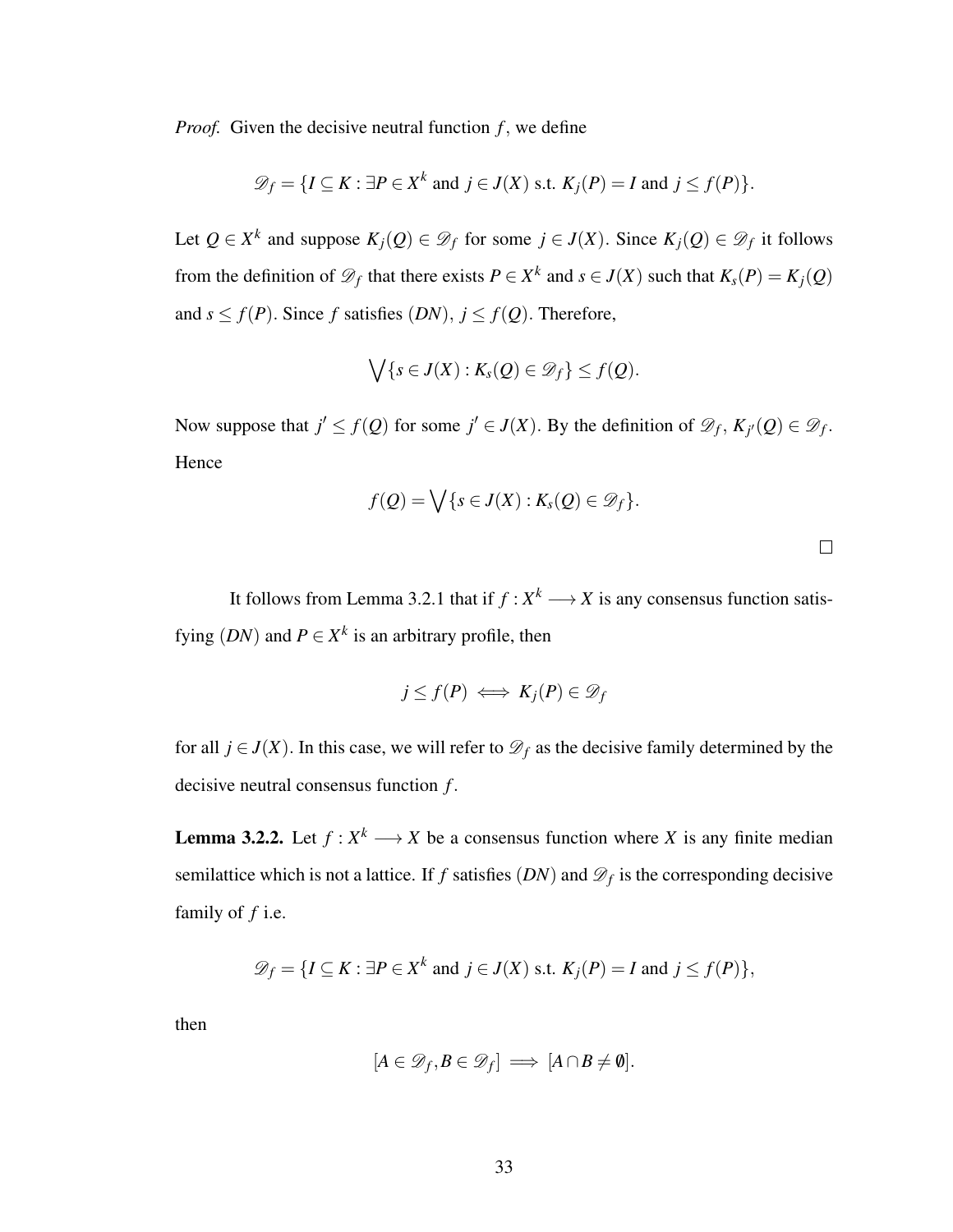*Proof.* Assume that there exists  $A, B \in \mathcal{D}_f$  such that  $A \cap B = \emptyset$ . Since *X* is not a lattice, there exists join irreducibles *j* and *j*' such that the join  $j \vee j'$  does not exist. Let  $P \in X^k$ be a profile such that  $K_j(P) = A$  and  $K_{j'}(P) = B$ . By Lemma 3.2.1,

$$
f(Q) = \bigvee \{s \in J(X) : K_s(P) \in \mathscr{D}_f\}.
$$

Therefore,  $f(P)$  is an upper bound for  $\{j, j'\}$  contrary to the fact that  $j \vee j'$  does not exist.  $\Box$ 

**Lemma 3.2.3.** Let  $f: X^k \longrightarrow X$  be a consensus function where X is any finite median meet semilattice which is not a lattice. If *f* satisfies  $(DN)$  and  $(S)$ , then  $|A| > k/2$  for all  $A \in \mathscr{D}_f$ .

*Proof.* Let  $A \in \mathcal{D}_f$  and suppose that  $|A| \le k/2$ . Let  $j \in J(X)$  and  $P \in X^k$  such that  $K_j(P) =$ *A*. Let  $P_{\sigma}$  be a permutation of *P* such that  $K_j(P_{\sigma}) \subseteq K \backslash A$ . Note that it follows from Lemma 3.2.2 that

$$
[A \in \mathscr{D}_f, B \in \mathscr{D}_f] \implies [A \cap B \neq \emptyset].
$$

Since *f* satisfies  $(S)$ ,  $K_j(P_{\sigma}) \in \mathcal{D}_f$ , a contradiction since  $K_j(P_{\sigma}) \cap K_j(P) = \emptyset$ .  $\Box$ 

The following example illustrates the importance of symmetry.

**Example 3.2.4.** Let *X* be a finite meet semilattice and suppose  $f: X^k \longrightarrow X$  is the dictatorship function  $f(P) = x_1$  for all  $P = (x_1, x_2, ..., x_k)$ . Then *f* satisfies  $(DN)$  and  $(BI)$ .

*Proof.* Let  $P \in X^k$ . Since  $f(P) = x_1 \in \{P\}$ ,  $(BI)$  is satisfied. Suppose that  $j \le f(P) = x_1$ so that  $\{1\} \subseteq K_j(P)$ . Let  $j' \in J(X)$ ,  $P' \in X^k$ , and suppose that  $K_{j'}(P') = K_j(P)$ . It follows that  $\{1\} \subseteq K_{j'}(P')$ , so  $j' \le f(P')$ , and therefore  $(DN)$  is satisfied.  $\Box$ 

We are now ready for the the first theorem of the chapter. When *X* is not a lattice, our axioms characterize a class consisting of two functions, one of which is majority rule.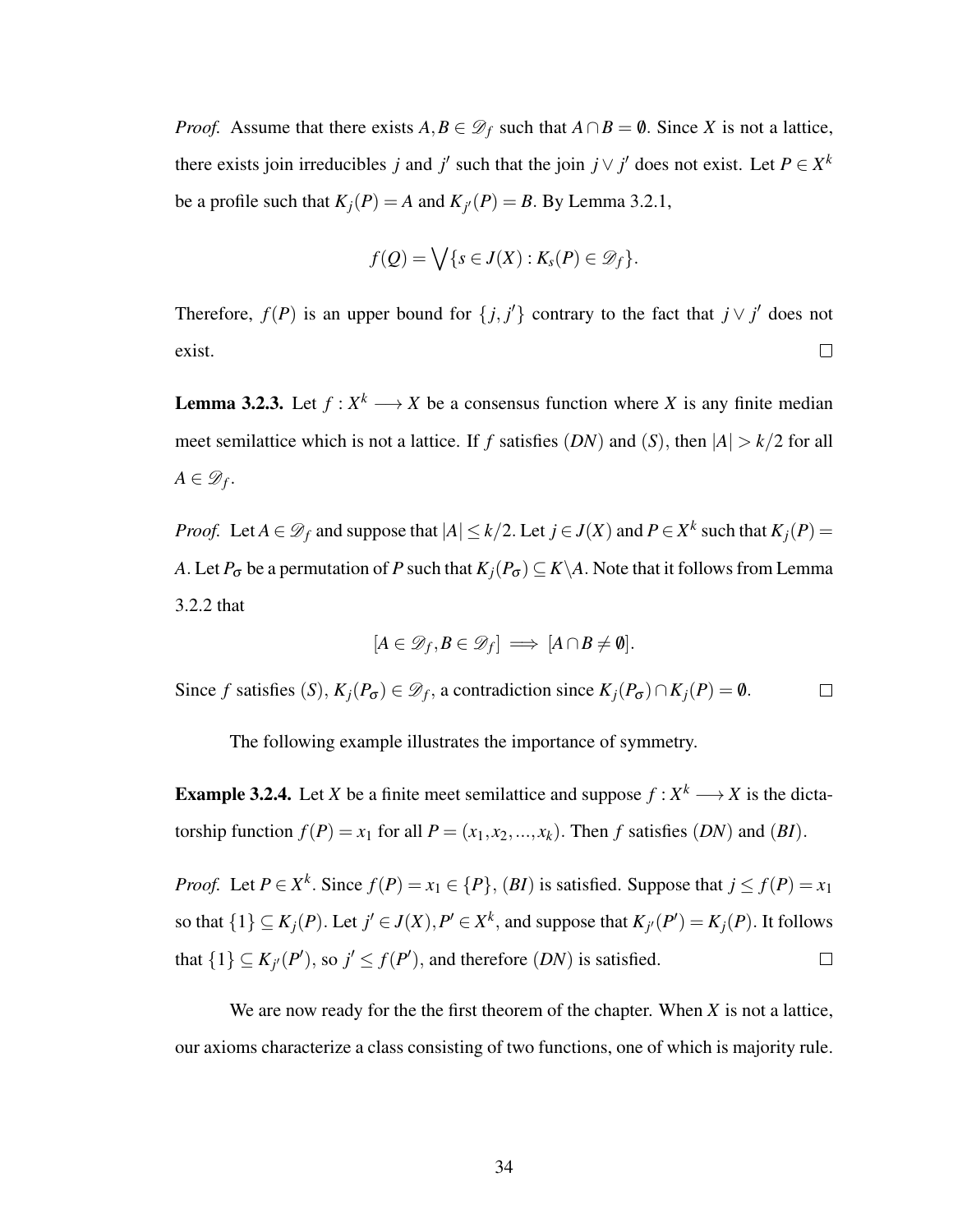**Theorem 3.2.5.** Let X be a median semilattice which is not a lattice. If  $f: X^k \longrightarrow X$ *satisfies* (*DN*),(*BI*), *and* (*S*), *then either*

$$
f(P) = \bigvee \{ t \in J(X) : k/2 < |K_t(P)| < k \}
$$

*or*

$$
f(P) = \bigvee \{t \in J(X) : k/2 < |K_t(P)|\}.
$$

*Proof.* We claim that

$$
\{I: |I| > k/2\} \backslash \{K\} \subseteq \mathscr{D}_f \subseteq \{I: |I| > k/2\}.
$$

Since *f* satisfies  $(DN)$  and  $(S)$ ,  $\mathcal{D}_f \subseteq \{I : |I| > k/2\}$  follows directly from Lemma 3.2.3. Let  $A \in \{I : |I| > k/2\} \setminus \{K\}$ . Since X is not a lattice, there exist join irreducibles *j* and *j'* such that  $j \vee j'$  does not exist. Let *P* be the biprofile with  $\{P\} = \{j, j'\}$  and  $K_j(P) = A$ . Then  $K_{j'}(P) = K \setminus A$ . Since  $|K \setminus A| \le k/2$  it follows from Lemma 3.2.3 that  $K \setminus A \notin \mathscr{D}_f$ . By the remark right after the proof of Lemma 3.2.1,  $j' \nleq f(P)$ . Thus, by  $(BI)$ ,  $f(P) = j$  and so  $A \in \mathscr{D}_f$ . If

$$
\mathscr{D}_f = \{I : |I| > k/2\} \backslash \{K\}
$$

then

$$
f(P) = \bigvee \{ t \in J(X) : k/2 < |K_t(P)| < k \}
$$

follows from Lemma 3.2.1. If

$$
\mathcal{D}_f = \{I : |I| > k/2\}
$$

then

$$
f(P) = \bigvee \{t \in J(X) : k/2 < |K_t(P)|\}
$$

follows from Lemma 3.2.1.

The next definition, which can be found in [9] is an unanimity condition with respect to join irreducibles. As we shall see, this condition together with (DN), (S), and (BI) precisely characterizes majority rule on non-lattice median semilattices.

 $\Box$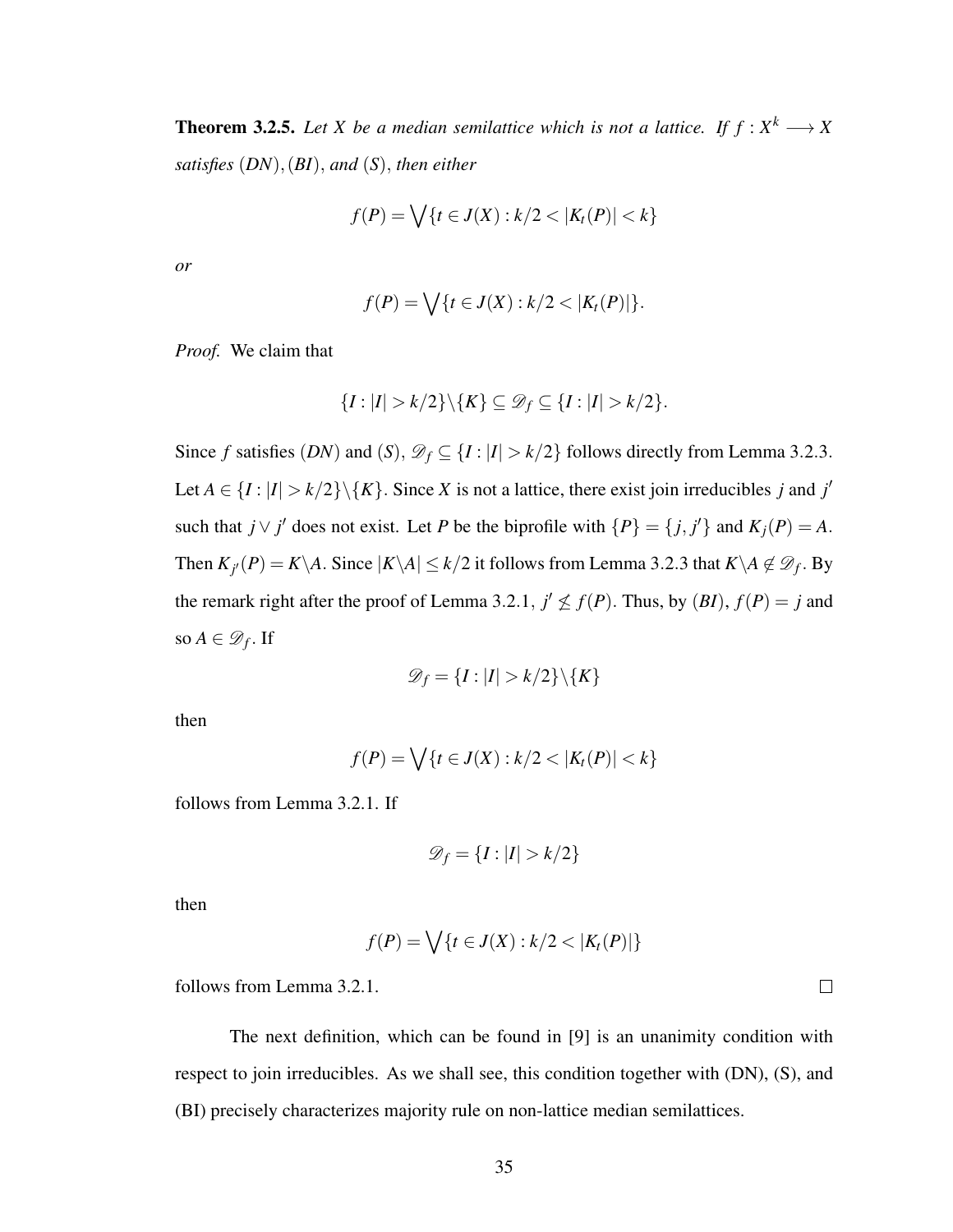Definition 3.2.6. We say that *f* satisfies J-unanimity (*JU*) if for any profile *P* and any  $s \in J(X)$ ,  $K_s(P) = K$  implies  $s \le f(P)$ .

The following result is related to Corollary 7.4 and Proposition 7.3 in Monjardet (1990) [9].

**Corollary 3.2.7.** Let X be a median semilattice that is not a lattice. Then  $f: X^k \longrightarrow X$ *satisfies* (*DN*), (*BI*), (*S*), *and* (*JU*) *(J-unanimity) if and only if f is majority rule.*

*Proof.* By the definition of J-unanimity,  $K \in \mathcal{D}_f$  and so by Theorem 3.2.5, *f* is majority rule.  $\Box$ 

**Definition 3.2.8.** A decisive family  $\mathscr{D}_f$  is called a **federation** if

$$
[A\in \mathscr{D}_f, A\subseteq B]\implies B\in \mathscr{D}_f.
$$

Examples of consensus functions with decisive families that are federations include the dictatorship function and majority rule.

**Lemma 3.2.9.** Let *X* be a finite median semilattice such that there exists  $x, y \in J(X)$  with  $x < y$ . If  $f: X^k \longrightarrow X$  satisfies  $(DN)$ , then the decisive family  $\mathscr{D}_f$  is a federation.

*Proof.* Let  $I \subseteq J \subseteq K$ ,  $x, y \in J(X)$  with  $x < y$ , and suppose that  $I \in \mathcal{D}_f$ . Let  $P = (x_1, x_2, ..., x_k)$ be a profile such that  $x_i = y$  for all  $i \in I$ ,  $x_i = x$  for all  $i \in J \setminus I$ , and zero everywhere else. Since *f* satisfies  $(DN)$ ,  $I \in \mathcal{D}_f$  and  $K_y(P) = I$  implies that  $y \le f(P)$ . Since  $x < y$ ,  $x < f(P)$ and so  $K_x(P) = J \in \mathcal{D}_f$ .  $\Box$ 

The following definition will be used in Theorem 3.2.12 which describes all functions that satisfy  $(DN)$ ,  $(S)$ , and  $(BI)$  when *X* is a chain.

Definition 3.2.10. When the decisive family of a function *f* is given by

$$
\mathscr{D}_f = \{I \subseteq K : |I| \ge \ell\}
$$

where  $\ell$  is an integer, we denote this family by  $\mathscr{D}_{\ell}$ .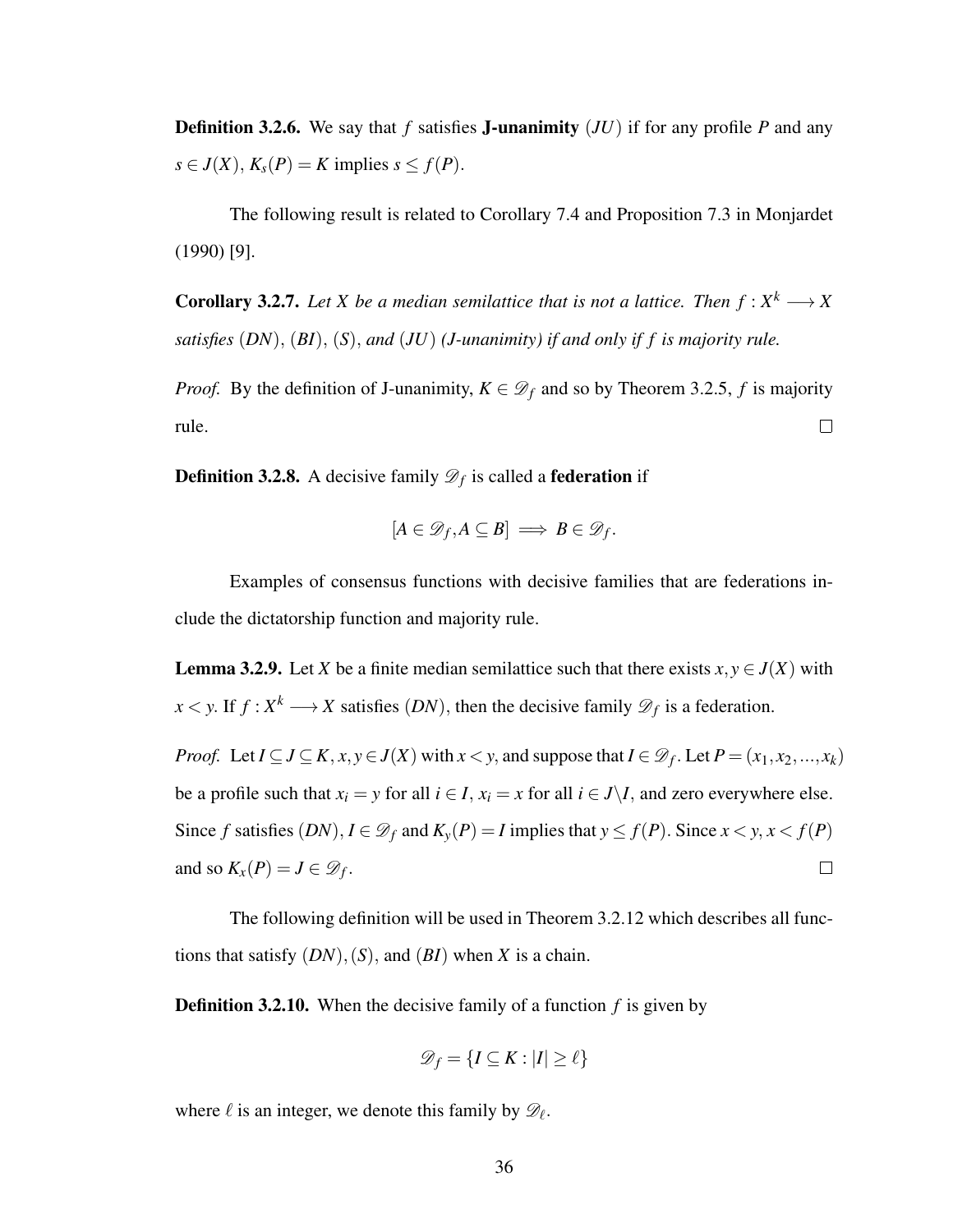**Proposition 3.2.11.** Let *X* be chain such that  $|X| = 3$ . If  $f: X^k \longrightarrow X$  with  $k \ge 3$  satisfies (*DN*), (*S*), and (*BI*), then there exists an integer  $\ell$  such that  $0 \le \ell \le k$  and

$$
\mathscr{D}_f=\mathscr{D}_\ell.
$$

*Proof.* Since *f* satisfies  $(S)$ ,  $I \in \mathcal{D}_f$  implies that

$$
\{J\subseteq K:|J|=|I|\}\subseteq \mathscr{D}_f.
$$

Let  $\ell$  be the smallest integer such that  $|I| = \ell$  for some  $I \in \mathcal{D}_f$ . By Lemma 3.2.9,  $\mathcal{D}_f$  is a federation and thus

$$
\mathscr{D}_f = \{I \subseteq K : |I| \ge \ell\}.
$$

 $\Box$ 

In the case of  $\ell = 0, f : X^k \longrightarrow X$  with  $k \geq 3$  is defined by

$$
f(P)=1
$$

for all  $P \in X^k$ . Then *f* satisfies  $(DN)$ ,  $(S)$ , and  $(BI)$  and

$$
\mathscr{D}_f = \{I \subseteq K : |I| \geq 0\}.
$$

**Theorem 3.2.12.** Let X be a finite chain such that  $|X| \geq 4$ . If  $f: X^k \longrightarrow X$  with  $k \geq 3$ *satisfies*  $(DN)$ ,  $(S)$ , *and*  $(BI)$ , *then there exists an integer*  $\ell$  *such that*  $1 \leq \ell \leq k$  *and* 

$$
\mathscr{D}_f=\mathscr{D}_\ell.
$$

*If*  $\ell = 1$ *, then* 

*If*  $\ell = k$ *, then* 

$$
f(x_1, ..., x_k) = \bigvee_{i=1}^k x_i.
$$

$$
f(x_1, ..., x_k) = \bigwedge_{i=1}^k x_i.
$$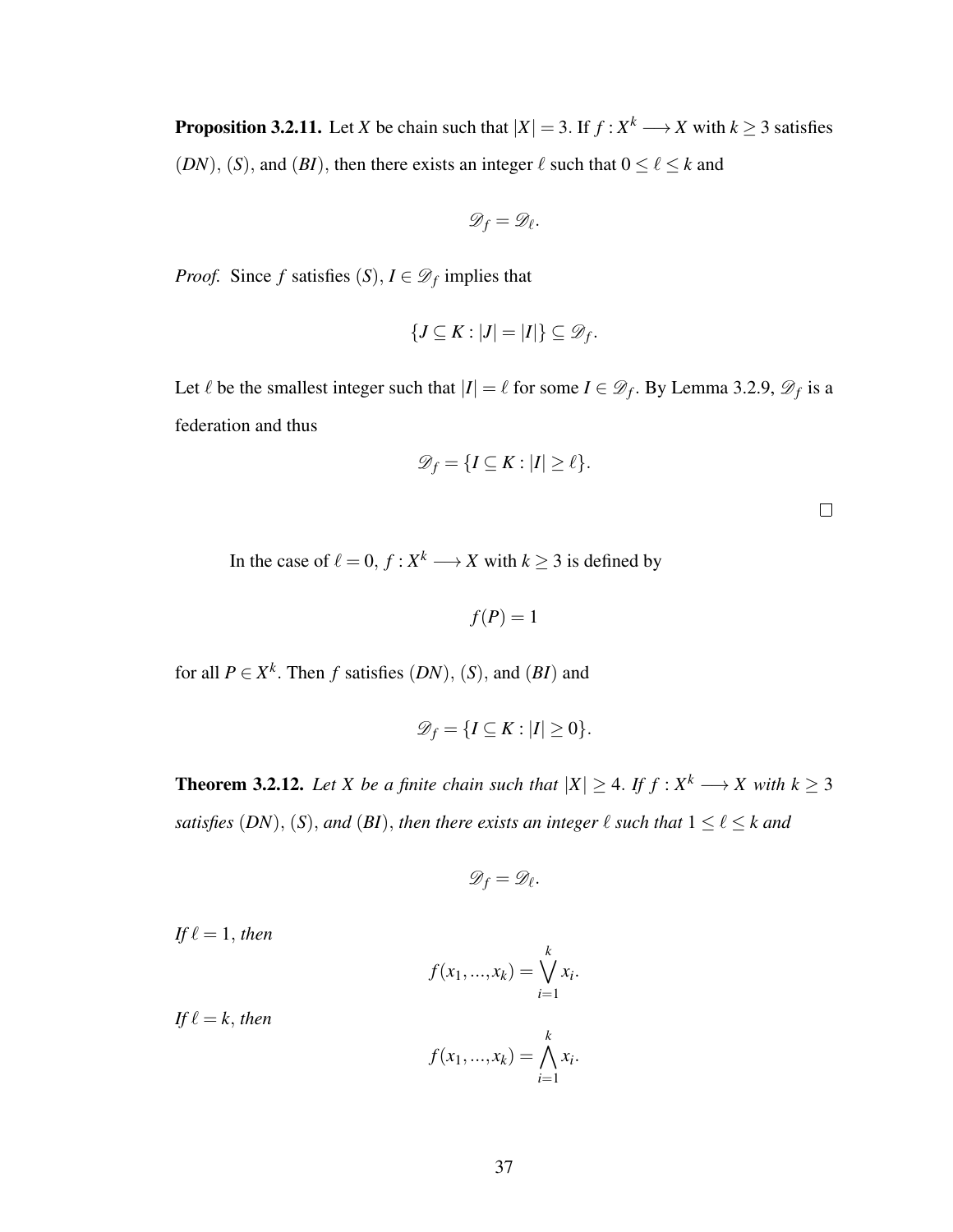*Proof.* Since *f* satisfies  $(S)$ ,  $I \in \mathcal{D}_f$  implies that

$$
\{J\subseteq K:|J|=|I|\}\subseteq \mathscr{D}_f.
$$

Let  $\ell$  be the smallest integer such that  $|I| = \ell$  for some  $I \in \mathcal{D}_f$ . By Lemma 3.2.9,  $\mathcal{D}_f$  is a federation and thus

$$
\mathscr{D}_f = \{I \subseteq K : |I| \ge \ell\}.
$$

Assume that  $\ell = 0$  and let *Q* be an arbitrary profile. For any  $j \in J(X)$ ,  $|K_i(Q)| \ge$ 0 and so  $j \leq f(Q)$ . Therefore,  $f(Q) = 1$  for any profile Q. Since X has at least four elements, there exists a biprofile that does not contain the element 1. Since *f* satisfies  $(BI)$ ,  $f(Q) = 1$  for all Q is a contradiction. It now follows that  $1 \leq \ell \leq k$ .

Suppose that  $\ell = 1$ . Let  $P = (x_1, ..., x_k) \in X^k$  and let  $x = \bigvee_{i=1}^k x_i$ . Since *X* is a chain,  $x \in \{P\}, |K_x(P)| \ge 1$  and hence  $x \le f(P)$ . For any  $x' \in J(X)$  such that  $x' > x, |K_{x'}(P)| = 0$ and and therefore,  $x' \nleq f(P)$  so that  $f(P) = x$ .

Suppose that  $\ell = k$ . Let  $P = (x_1, ..., x_k) \in X^k$  and let  $y = \bigwedge_{i=1}^k x_i$ . Note that  $y' \ge y$ for all  $y' \in \{P\}$ , so  $|K_y(P)| = k$  and hence,  $y \le f(P)$ . For any element  $y' > y$ ,  $|K_{y'}(P)| < k$ and thus  $y' \nleq f(P)$ , i.e.  $f(P) = y$ .  $\Box$ 

**Lemma 3.2.13.** Let *X* be a median semilattice such that there exists  $x, y \in J(X)$  with *x*  $\parallel$  *y*. If *f* : *X*<sup>*k*</sup> → *X* with *k* ≥ 3 satisfies (*DN*) and (*BI*), then for any *I* ⊆ *K* such that  $1 \leq |I| < k$  and  $|I| \neq k/2$ ,

$$
|\mathscr{D}_f \cap \{I, K \setminus I\}| = 1.
$$

*Proof.* Let  $I \subseteq K$  such that  $1 \leq |I| < k$  and  $|I| \neq k/2$  and let  $x, y \in J(X)$  with  $x \parallel y$ . There exists a biprofile *P* with  $\{P\} = \{x, y\}$ ,  $K_x(P) = I$  and  $K_y(P) = K \setminus I$ . Since *f* satisfies (*BI*) and *x*  $\parallel$  *y*, it follows that  $f(P) = x$  and  $f(P) \neq y$ , or  $f(P) \neq x$  and  $f(P) = y$ . Since *f* satisfies  $(DN)$ , either  $I \in \mathcal{D}_f$  and  $K \setminus I \notin \mathcal{D}_f$ , or  $I \notin \mathcal{D}_f$  and  $K \setminus I \in \mathcal{D}_f$ .  $\Box$ 

**Definition 3.2.14.** The elements *x*, *x*<sup> $\prime$ </sup> in a distributive lattice *X* are *complements* if *x*  $\land$  *x*<sup> $\prime$ </sup> = 0 and  $x \vee x' = 1$ . A *boolean lattice* is a distributive lattice with at least two elements in which every element has a complement.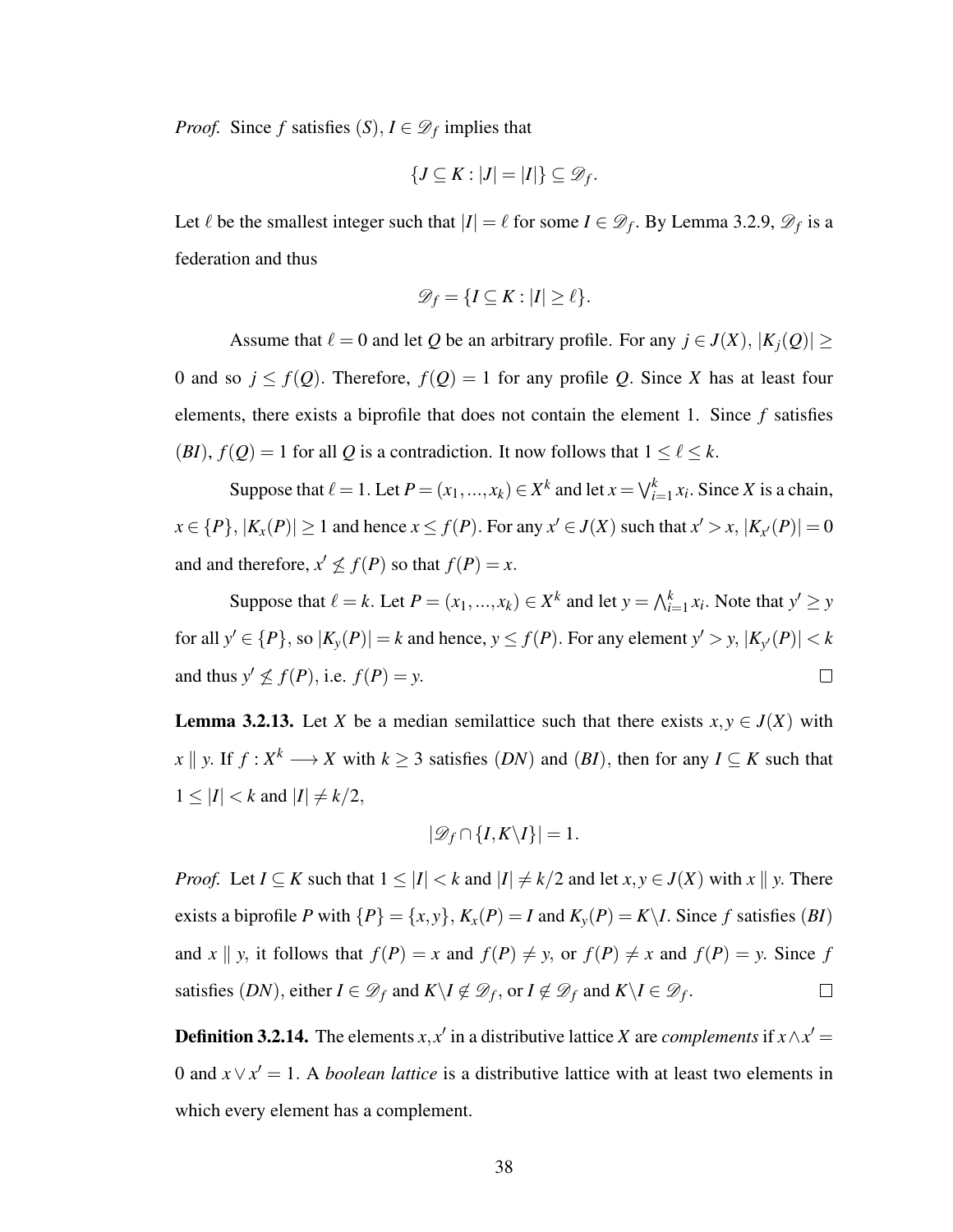Proposition 3.2.15. Every finite, atomistic, distributive lattice with more than two elements is Boolean.

*Proof.* Let *X* be such a lattice. Let  $x \in X$  such that  $x \neq 0$  and  $x \neq 1$ . Let  $x' = \bigvee \{a \in J(X) :$  $a \nleq x$ } and note that  $x = \sqrt{a \in J(X) : a \leq x}$ . We claim that  $x'$  is the complement of *x*. Since *X* is a lattice, the element

$$
x \vee x' = \bigvee \{a \in J(X) : a \le x\} \vee \bigvee \{a \in J(X) : a \nleq x\} = \bigvee J(X)
$$

exists and is equal to 1. Let

$$
y = x \wedge x' = \bigvee \{a \in J(X) : a \le x\} \wedge \bigvee \{a \in J(X) : a \nleq x\}
$$

and note that  $y = \sqrt{a \in J(X) : a \le y}$ . Since  $y \le x \wedge x'$ ,  $y \le x$  and hence *y* is the join of a subset of  $\{a \in J(X) : a \leq x\}$ . Similarly, since  $y \leq x'$ , y is the join of a subset of  ${a \in J(X) : a \nleq x}$ . Since the intersection of these two sets is empty,  $y = \forall \emptyset = 0$ . We conclude that  $x'$  is the complement of x.

Since *X* is a distributive lattice where every element distinct from 0 and 1 has a complement, it follows from the definition of Boolean lattice that *X* is Boolean.  $\Box$ 

We now introduce the *ceiling function*. For any  $x \in \mathbb{R}$ ,

$$
[x] = \inf\{n \in \mathbb{Z} : n \geq x\}.
$$

In particular, if  $k \geq 2$  is an integer, then

$$
\left\lceil \frac{k}{2} \right\rceil = \begin{cases} \frac{k}{2} & \text{if } k \text{ is even} \\ & \\ \frac{k+1}{2} & \text{if } k \text{ is odd.} \end{cases}
$$

The following theorem characterizes the class of functions that satisfy (D), (BI), and (S) in the case of *X* being a lattice, but not a chain, nor atomistic. Just like in Theorem 3.2.5, the characterized class consists of two functions, one of which is majority rule.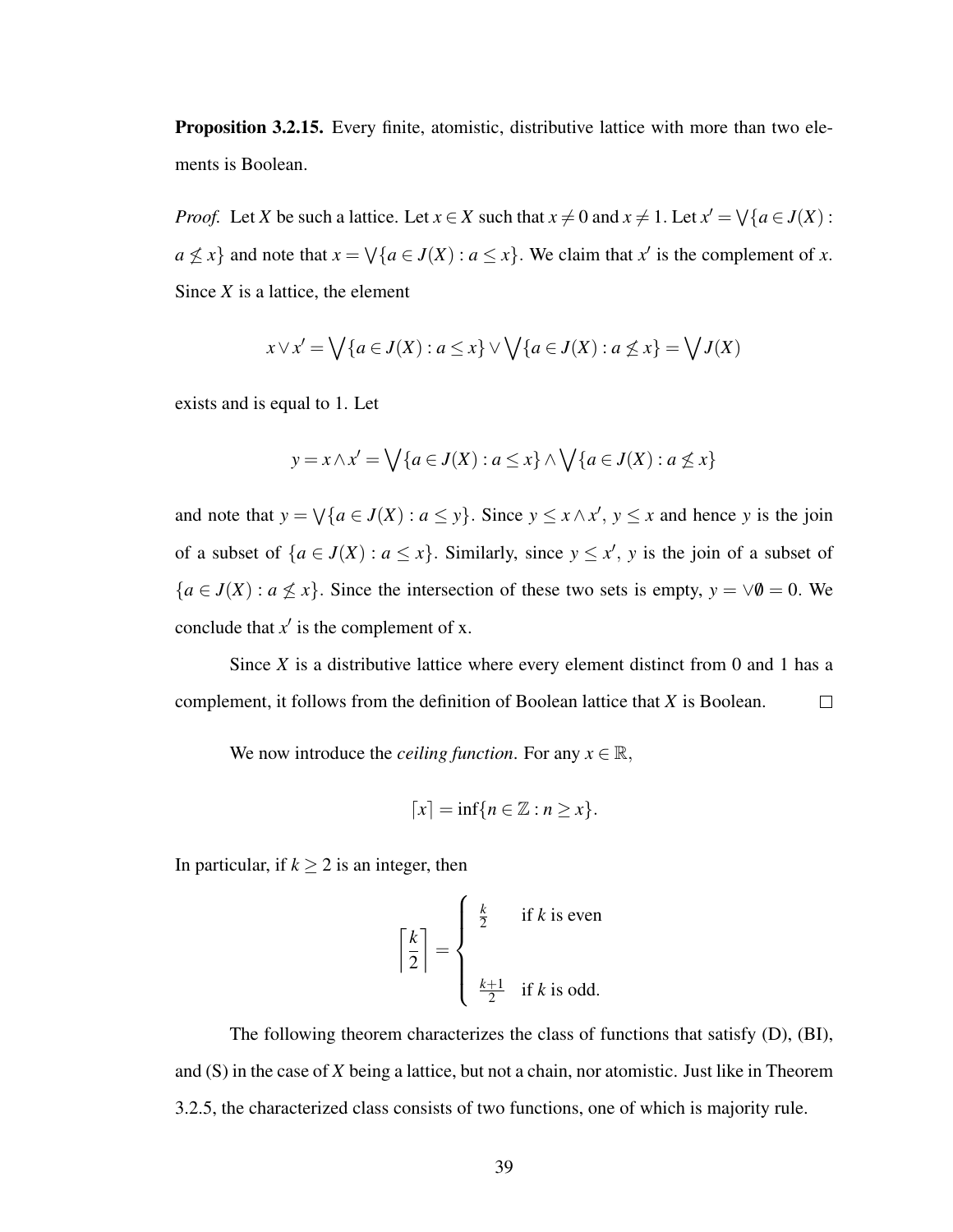**Theorem 3.2.16.** *Suppose that X is a finite distributive lattice with*  $|X| \geq 3$  *such that* X *is not a chain nor an atomistic lattice. If*  $f : X^k \longrightarrow X$  *satisfies*  $(DN)$ *,*  $(BI)$ *, and*  $(S)$ *, then* 

$$
\mathscr{D}_f = \mathscr{D}_\ell
$$

*where*

$$
\ell = \left\lceil \frac{k}{2} \right\rceil \text{ or } \ell = \left\lceil \frac{k+1}{2} \right\rceil.
$$

*When k is odd or*  $\ell = \lceil \frac{k+1}{2} \rceil$  $\frac{+1}{2}$ , *f* is majority rule.

*Proof.* Let  $I \in \mathcal{D}_f$  and assume that  $|I| < k/2$ . Since *X* is not not atomistic, *X* has at least one pair of comparable join irreducible elements. Therefore, since *f* satisfies (*DN*), Lemma 3.2.9 implies that  $\mathscr{D}_f$  is a federation. Consequently, if  $J \subseteq K$  satisfies  $|J| = |K \setminus I|$ and *I* ⊆ *J*, then *J* ∈  $\mathscr{D}_f$ . Since *f* satisfies (*S*), *J* ∈  $\mathscr{D}_f$  implies that  $K\setminus I \in \mathscr{D}_f$ . So both *I* and *K*\*I* belong to  $\mathscr{D}_f$ . This contradiction shows that if  $I \in \mathscr{D}_f$ , then  $|I| \geq k/2$ .

Since *f* satisfies (*S*) and, as mentioned above,  $\mathcal{D}_f$  is a federation, it follows that

$$
\mathscr{D}_f = \mathscr{D}_\ell
$$

for some integer  $\ell \geq k/2$ . Next, let *J* be any subset *K* such that  $|J| = \lceil \frac{k+1}{2} \rceil$  $\frac{+1}{2}$ . Since  $|J| \neq$ *k*/2 and  $|K\backslash J|$  < *k*/2 it follows from Lemma 3.2.9 that  $J \in \mathscr{D}_f$  and  $K\backslash J \notin \mathscr{D}_f$ . Hence,

$$
\ell \le \left\lceil \frac{k+1}{2} \right\rceil
$$

and we are done.

**Definition 3.2.17.** A subset  $\mathcal{I}$  of *K* is *bicomplete* if

$$
|\mathcal{I} \cap \{i, k - i\}| = 1
$$

for all  $i \in [1, k/2) \cap \mathbb{Z}$ . For example, if  $K = \{1, 2, 3, 4, 5\}$ , then  $\{1, 3\}$  and  $\{1, 3, 5\}$  are bicomplete. For any subset  $\mathscr I$  of  $K$ , let

$$
\mathscr{D}_{\mathscr{I}} = \{I \subseteq K : |I| \in \mathscr{I}\}.
$$

 $\Box$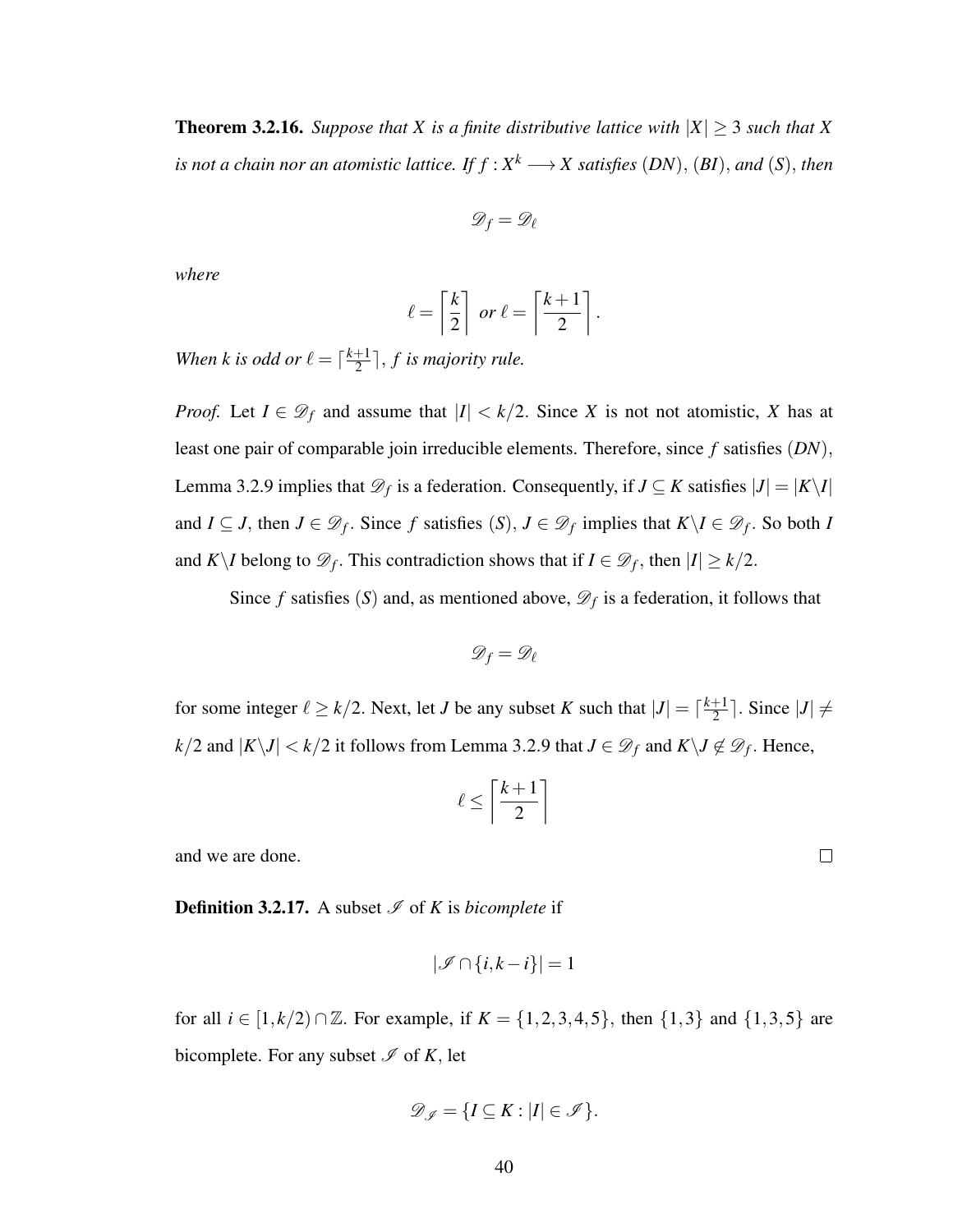**Lemma 3.2.18.** Let  $f: X^k \longrightarrow X$  be a consensus function where X is any finite median semilattice containing two noncomparable join irreducible elements. If *f* satisfies (*S*), (*DN*), and (*BI*), then  $\{|I| : I \in \mathcal{D}_f \text{ and } I \neq \emptyset\}$  is a bicomplete subset of *K*.

*Proof.* Let  $i \in [1, k/2)$  and choose  $I \subseteq K$  such that  $|I| = i$ . By Lemma 3.2.13,

$$
|\mathcal{D}_f \cap \{I, K \setminus I\}| = 1.
$$

If  $I \in \mathcal{D}_f$  and  $K \setminus I \notin \mathcal{D}_f$ , then  $i \in \{ |I| : I \in \mathcal{D}_f \text{ and } I \neq 0 \}$  and, since f satisfies (*S*) and  $|K\setminus I| = k - i, k - i \notin \{|I| : I \in \mathcal{D}_f \text{ and } I \neq 0\}$ . On the other hand,  $I \notin \mathcal{D}_f$  and  $K\setminus I \in \mathcal{D}_f$ implies that  $k - i \in \{ |I| : I \in \mathcal{D}_f \text{ and } I \neq 0 \}$  and  $i \notin \{ |I| : I \in \mathcal{D}_f \text{ and } I \neq 0 \}$ . Hence  $\{ |I| : I \neq \mathcal{D}_f \text{ and } I \neq 0 \}$ . *I* ∈  $\mathcal{D}_f$  and *I*  $\neq$  0} is a bicomplete subset of *K*.  $\Box$ 

Theorems 3.2.19 and 3.2.20 handle the case when *X* is a boolean lattice.

Theorem 3.2.19. *Let X be a Boolean, distributive lattice with at least three atoms. If*  $f: X^k \longrightarrow X$  satisfies  $(DN)$ ,  $(BI)$ , and  $(S)$ , then there exists a bicomplete subset  $\mathscr I$  such *that*

$$
\mathscr{D}_f=\mathscr{D}_{\mathscr{I}}.
$$

*Conversely, if*  $I$  *is a bicomplete subset of K and* 

$$
f(P) = \bigvee \{ j \in J(X) : |K_j(P)| \in \mathscr{I} \}
$$

*for all*  $P \in X^k$  *then f satisfies*  $(DN)$ ,  $(BI)$ *, and*  $(S)$ *.* 

*Proof.* Assume that *f* satisfies (*DN*), (*BI*), and (*S*). Since *f* satisfies (*DN*) it follows from Lemma 3.2.1 that there exists a subset  $\mathcal{D}_f$  of  $P(K)$  such that

$$
f(P) = \bigvee \{s \in J(X) : K_s(P) \in \mathscr{D}_f\}
$$

for any  $P \in X^k$ . Moreover, as noted right after the proof of Lemma 3.2.1,

$$
s \leq f(P)
$$
 if and only if  $K_s(P) \in \mathcal{D}_f$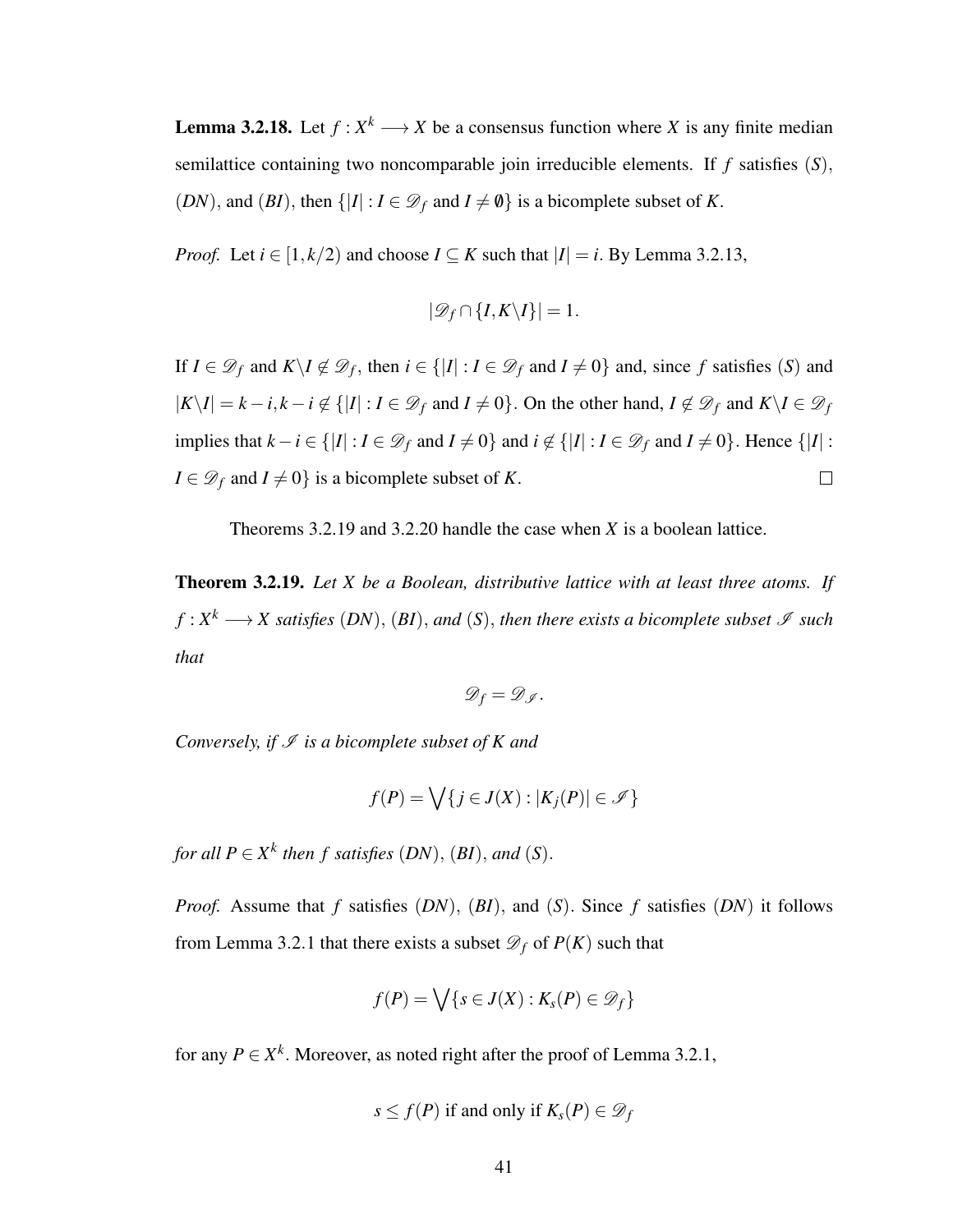for any  $P \in X^k$ .

Assume that  $\emptyset \in \mathcal{D}_f$ . Let *P* be a biprofile. Since *X* contains at least three atoms, there exists  $j \in J(X)$  such that  $j \notin \{P\}$ . Note that  $K_j(P) \neq \emptyset$  and so  $\emptyset \in \mathcal{D}_f$  implies that  $j \leq f(P)$ . Since *X* is atomistic it follows that  $f(P) \notin \{P\}$  which contradicts the fact that *f* satisfies  $(BI)$ . Thus  $\emptyset \notin \mathscr{D}_f$ .

Since  $f$  satisfies  $(DN)$ ,  $(BI)$ , and  $(S)$  we can apply Lemma 3.2.18 to conclude that  $\{|I|: I \in \mathscr{D}_f \text{ and } I \neq \emptyset\}$  is a bicomplete subset of *K*. Since  $\emptyset \notin \mathscr{D}_f$  it follows that

$$
\{|I|: I \in \mathcal{D}_f \text{ and } I \neq \emptyset\} = \{|I|: I \in \mathcal{D}_f\}
$$

Let  $\mathscr I$  denote the bicomplete subset  $\{|I| : I \in \mathscr D_f\}$ , let  $A \in \mathscr D_{\mathscr I} = \{I \subseteq K : |I| \in \mathscr I\}$ , and note that there exists  $I \in \mathcal{D}_f$  such that  $|I| = |A|$ . Since f satisfies (S) and (DN), it follows that  $A \in \mathcal{D}_f$ . Let  $B \in \mathcal{D}_f$  and note that since  $|B| \in \mathcal{I}, B \in \mathcal{D}_f$ . Since  $\mathcal{D}_f \subseteq \mathcal{D}_f$ and  $\mathscr{D}_{\mathscr{I}} \subseteq \mathscr{D}_{f}$ ,

$$
\mathscr{D}_f=\mathscr{D}_{\mathscr{I}}.
$$

Let

$$
f(P) = \bigvee \{ j \in J(X) : |K_j(P)| \in \mathscr{I} \}
$$

where  $\mathscr I$  is a bicomplete subset of *K*. Clearly, (*S*) is satisfied. We claim that (*DN*) is satisfied. Let  $P, Q \in X^k$  and  $j, s \in J(X)$  such that  $K_j(P) = K_s(Q)$ , with  $j \le f(P)$ . Since *j* ∈ *J*(*X*), *j* ≤  $\bigvee$ {*j* ∈ *J*(*X*) : |*K<sub><i>j*</sub>(*P*)| ∈  $\mathscr{I}$ } implies that *j* ∈ {*j* ∈ *J*(*X*) : |*K<sub><i>j*</sub>(*P*)| ∈  $\mathscr{I}$ } and thus  $|K_j(P)| \in \mathcal{I}$ . Since  $K_s(Q) = K_j(P), |K_s(Q)| \in \mathcal{I}$ , and hence  $s \le f(P)$ .

Finally, we claim that *f* satisfies (*BI*). Let *P* be a biprofile with  $\{P\} = \{j, s\}$  and  $|K_j(P)| < k/2$  and observe that  $|K_s(P)| = k - |K_j(P)|$ . Since  $\mathscr I$  is bicomplete,  $|K_{j'}(P)| \in$  $I$  implies that  $k-|K_j(P)| \notin I$ . Hence, we either have  $j \leq J(P)$  and  $s \nleq f(P)$ , or  $j \nleq J(P)$ and  $s \leq f(P)$ . Since *j* and *s* are atoms and  $\{P\} = \{j, s\}$ , we conclude that  $f(P) \in \{P\}$ , which is what we wanted.  $\Box$ 

The next theorem covers the case where *X* is a lattice with four elements, two of which are atoms. Note that a chain with three or more elements is non-boolean.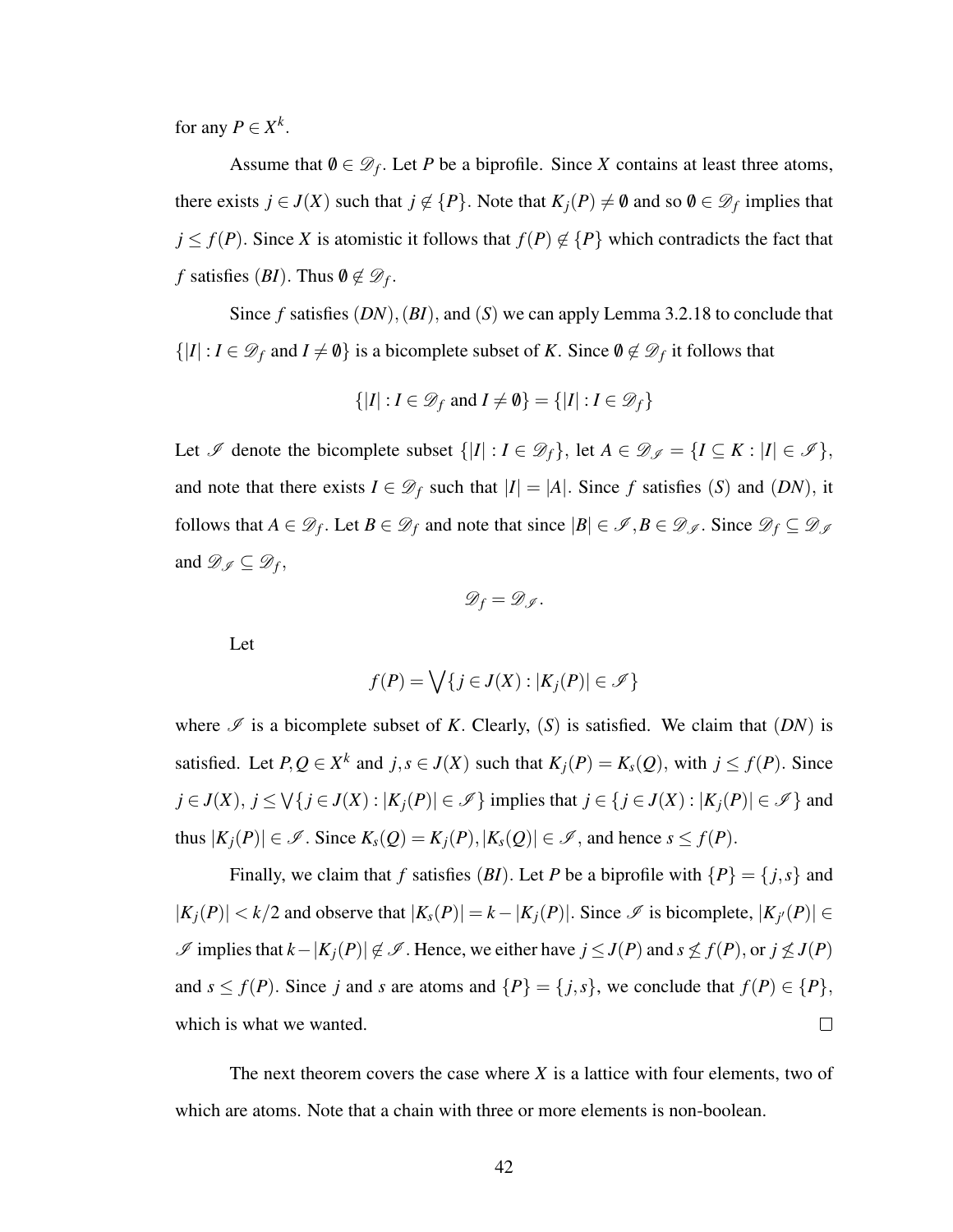**Theorem 3.2.20.** Let X be a Boolean lattice with two atoms. If  $f: X^k \longrightarrow X$  satisfies  $(S)$ ,  $(DN)$ , and  $(BI)$ , then there exists a bicomplete subset  $\mathscr I$  of K such that

$$
\mathscr{D}_f = \mathscr{D}_{\mathscr{I}} \text{ or } \mathscr{D}_f = \mathscr{D}_{\mathscr{I} \cup \{0\}}
$$

*Conversely, if*  $I$  *is a bicomplete subset of K and* 

$$
f(P) = \bigvee \{ j \in J(X) : |K_j(P)| \in \mathscr{I} \}
$$

*for all*  $P \in X^k$  *or if* 

$$
f(P) = \bigvee \{ j \in J(X) : |K_j(P)| \in \mathcal{I} \cup \{0\} \}
$$

*for all*  $P \in X^k$ , *then f satisfies*  $(DN)$ ,  $(BI)$ *, and*  $(S)$ *.* 

*Proof.* Assume that *f* satisfies (*DN*), (*BI*), and (*S*). Since *f* satisfies (*DN*), it follows from Lemma 3.2.1 that there exists a subset  $\mathcal{D}_f$  of  $\mathcal{P}(K)$  such that

$$
f(P) = \bigvee \{s \in J(X) : K_s(P) \in \mathscr{D}_f\}
$$

for any  $P \in X^k$ . Since f satisfies  $(DN)$ ,  $(BI)$ , and  $(S)$  we can apply Lemma 3.2.18 to conclude that  $\{|I|: I \in \mathcal{D}_f \text{ and } I \neq \emptyset\}$ , which we denote by  $\mathcal{I}$ , is a bicomplete subset of *K*. Let  $A \in \mathcal{D}_{\mathcal{I}} = \{I \subseteq K : |I| \in \mathcal{I}\}\$ , and note that there exists  $I \in \mathcal{D}_f$  such that  $|I| = |A|$ . Since *f* satisfies (*S*) and (*DN*), it follows that  $A \in \mathcal{D}_f$ . Let  $B \in \mathcal{D}_f$  and note that since  $|B| \in \mathscr{I} \cup \{0\}, B \in \mathscr{D}_{\mathscr{I} \cup \{0\}}$ . Since  $\mathscr{D}_f \subseteq \mathscr{D}_{\mathscr{I} \cup \{0\}}$  and  $\mathscr{D}_{\mathscr{I}} \subseteq \mathscr{D}_f$ ,

$$
\mathscr{D}_f = \mathscr{D}_{\mathscr{I}} \text{ or } \mathscr{D}_f = \mathscr{D}_{\mathscr{I} \cup \{0\}}.
$$

Let  $\mathscr I$  be a bicomplete subset of *K* and define  $f : X^k \longrightarrow X$  as

$$
f(P) = \bigvee \{ j \in J(X) : |K_j(P)| \in \mathscr{I} \cup \{0\} \}.
$$

Let *j* and *j*<sup> $\prime$ </sup> be the two atoms belonging to *X*. Clearly *f* satisfies (*S*). We claim that *f* satisfies (*BI*). Let *P* be a biprofile with  $\{P\} = \{j, j'\}$  and  $0 < |K_j(P)| < k/2$  and observe that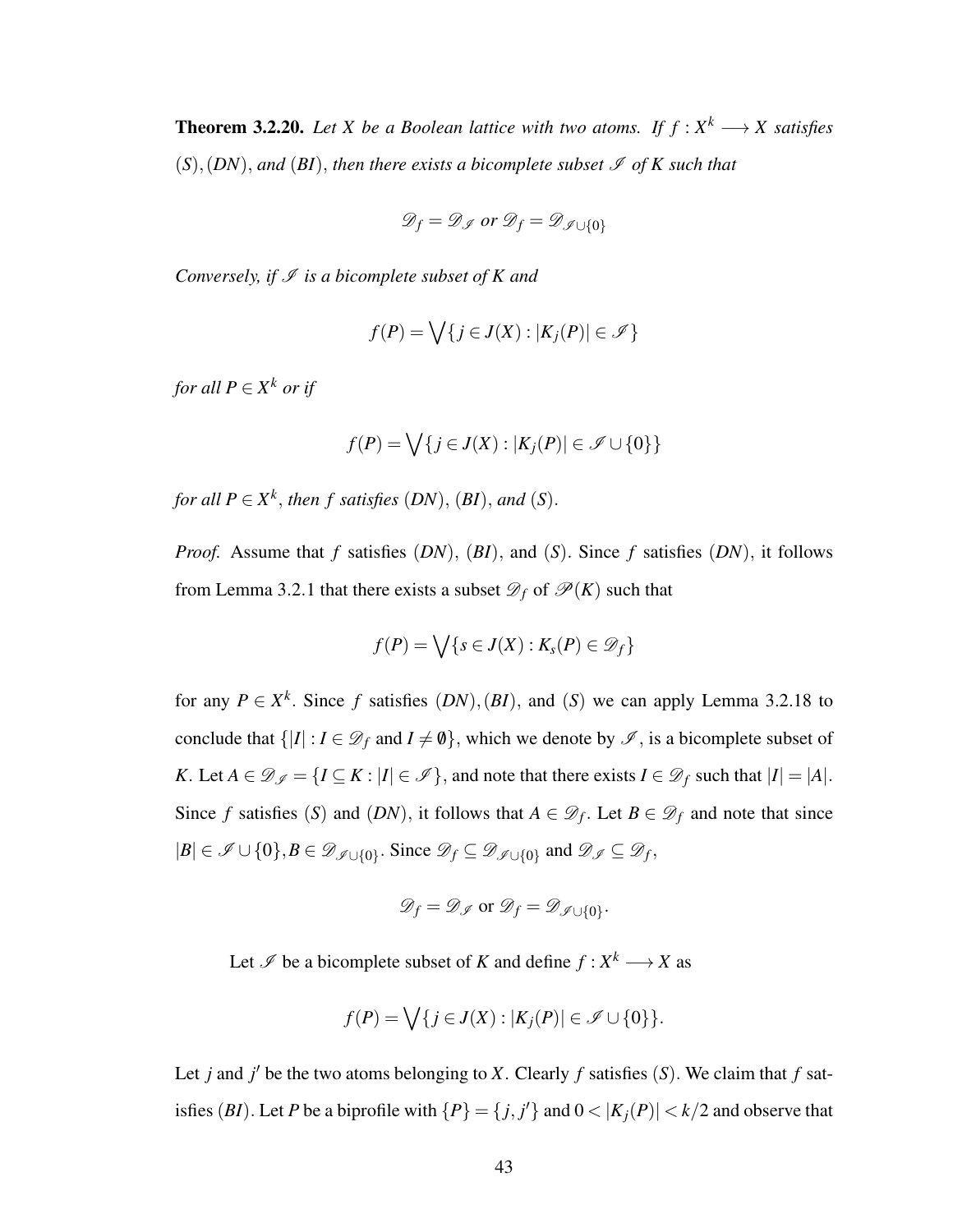$|K_{j'}(P)| = k - |K_j(P)|$ . Since  $\mathscr I$  is bicomplete,  $|K_{j'}(P)| \in \mathscr I$  implies that  $k - |K_j(P)| \notin \mathscr I$ . Hence, we either have  $j \leq J(P)$  and  $j' \nleq f(P)$ , or  $j \nleq J(P)$  and  $j' \leq f(P)$ . Since *j* and *j*' are atoms and  $\{P\} = \{j, j'\}$ , we conclude that  $f(P) \in \{P\}$ . We claim that *f* satisfies (*DN*). Let  $P, Q \in X^k$  and  $j, s \in J(X)$  such that  $K_j(P) = K_s(Q)$ , with  $j \le f(P)$ . Since *j* ∈ *J*(*X*), *j* ≤  $\bigvee$ {*j* ∈ *J*(*X*) : |*K*<sub>*j*</sub>(*P*)| ∈  $\mathcal{I}$  ∪ {0}} implies that *j* ∈ {*j* ∈ *J*(*X*) : |*K<sub><i>j*</sub>(*P*)| ∈  $\mathscr{I} \cup \{0\}\}\$ and thus  $|K_j(P)| \in \mathscr{I} \cup \{0\}\$ . Since  $K_s(Q) = K_j(P), |K_s(Q)| \in \mathscr{I} \cup \{0\}\$ , and hence  $s \leq f(P)$ .

For the case of  $f(P) = \bigvee \{j \in J(X) : |K_j(P)| \in \mathscr{I}\}\)$  for all  $P \in X^k$ , we refer to the proof of Theorem 3.2.19.  $\Box$ 

How many different functions satisfy the condtions given in Theorem 3.2.20 for a given profile length *k*? This question is answered in Proposition 3.2.23.

**Lemma 3.2.21.** Let  $k > 3$  be an interger. Define

$$
A = \left\{1, 2, \ldots, \frac{k-1}{2}, k\right\}
$$

when *k* is odd,

$$
A = \left\{1, 2, \ldots, \frac{k}{2}, k\right\}
$$

when *k* is even. The function  $f : \mathcal{P}(A) \longrightarrow \mathcal{P}(K)$  defined by

$$
f(I) = \left\{ i \in \mathbb{Z} : i \in I \text{ or } \frac{k}{2} \le i \le k - 1 \text{ and } k - i \notin I \right\}
$$

is one-to-one.

*Proof.* Let  $I \subseteq A$  and  $J \subseteq A$  such that  $f(I) = f(J)$ . Let  $a \in I$ . Since  $a \in I, a \in f(I) = f(J)$ . This mean that either  $a \in J$  or  $k/2 \le a \le k-1$ . Since  $a \in I$ ,  $a \notin [k/2, k-1]$  and hence *a* ∈ *J*. By symmetry, *a* ∈ *J* implies *a* ∈ *I* and therefore *I* = *J*.  $\Box$ 

Let  $K = \{1, 2, ..., k\}$  with  $k \geq 3$  and let  $\mathcal{B}(A)$  be the set of bicomplete subsets of *K*. In addition, let

$$
A = \left\{1, 2, \ldots, \left\lceil \frac{k-1}{2} \right\rceil, k \right\}
$$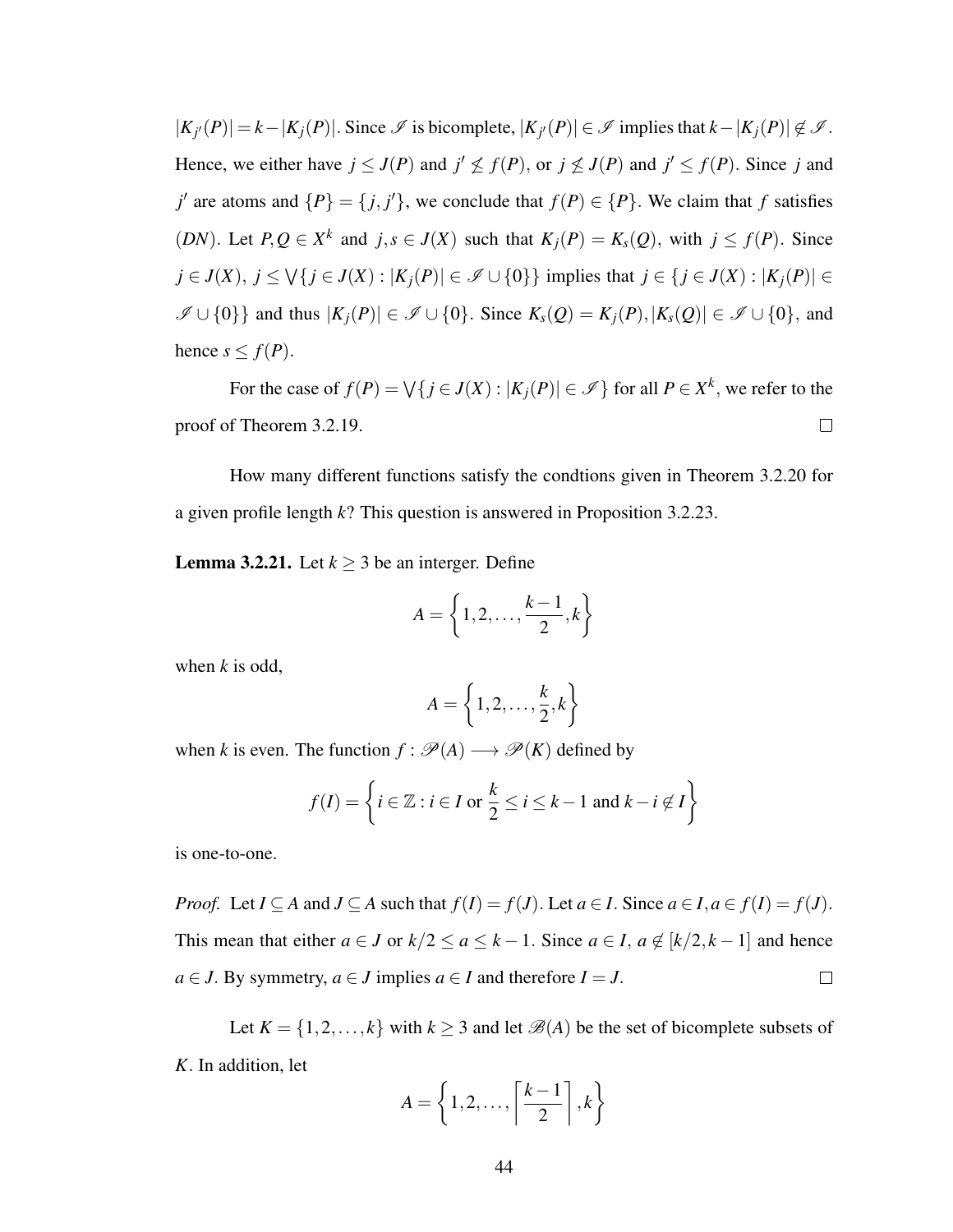and notice that *A* is proper subset of *K*.

**Lemma 3.2.22.** The function  $f : \mathcal{P}(A) \longrightarrow \mathcal{B}(K)$  defined by

$$
f(J) = \{ j \in K : j \in J \text{ or } j = k - i \text{ for some } i \in A \setminus J \}
$$

for all  $J \in \mathcal{B}(K)$  is a well-defined bijection. In fact, the inverse map g is defined by

$$
g(I) = I \cap A
$$

for all  $I \in \mathcal{B}(K)$ .

*Proof.* To show that *f* is well-defined, let  $J \in \mathcal{P}(A)$  and show that  $f(J)$  is a bicomplete subset of *K*. Let  $i \in [1, k/2) \cap \mathbb{Z}$ . We claim that  $|\{i, k - i\} \cap f(J)| = 1$ .

If  $i \in J$ , then  $i \in f(J)$  since  $J \subseteq f(J)$ . Notice that  $i \in [1, k/2)$  implies that  $k/2 <$ *k* − 1 < *k* and so  $k - i \notin A$ . Since  $J \subseteq A$  it follows that  $k - i \notin J$ . Next, assume that  $k - i = k - i'$  for some  $i' \in A \setminus J$ . Then  $i = i'$  leading to the contradiction  $i' \in J$ . Hence  $k - i \notin f(J)$ .

If  $i \notin J$ , then  $i \in A \setminus J$  and so  $k - i \in f(J)$ . Assume  $i = k - i'$  for some  $i' \in A \setminus J$ . Then  $i + i' = k$ . Since  $i \in [1, k/2) \cap \mathbb{Z}$  it follows that  $i' > k/2$ . Since  $i' \in A, i' > k/2$  implies that  $i' = k$ . Now  $i' = k$  along with  $i + i'$  forces  $i = 0$  contrary to  $i \ge 1$ . This contradiction shows that  $i \neq k - i'$  for all  $i' \in A \setminus J$ . This fact, along with  $i \notin J$ , implies that  $i \notin f(J)$ . Thus,  $|\{i, k - i\} \cap f(J)| = 1$  and so *f* is well-defined.

Let  $I \in \mathcal{B}(K)$  and note that  $g(I) = I \cap A \subseteq A$ , so the map *g* is well defined. Our next goal is to show that *g* is the inverse of *f* .

Let  $I \in \mathcal{B}(K)$  and note that

$$
f(g(I)) = f(I \cap A) \supseteq I \cap A.
$$

Now let  $j \in I$  and  $j \notin A$ . Then

$$
\frac{k}{2} < j < k \text{ and } 1 < k - j < \frac{k}{2}.
$$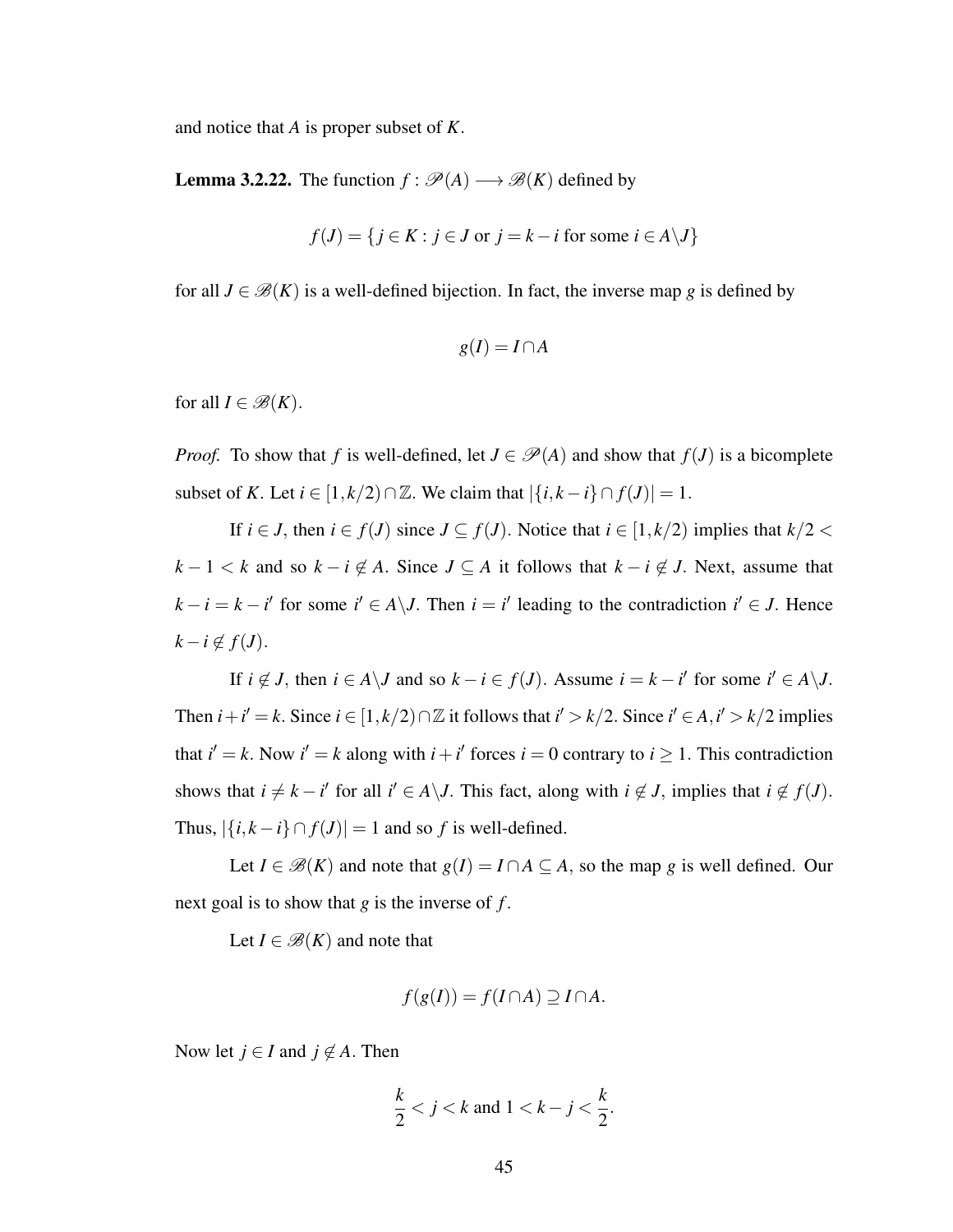So  $k - j \in A$ . Moreover, since *I* is a bicomplete subset of *K*,

$$
|\{j,k-j\}\cap I|=1.
$$

Thus, *j* ∈ *I* implies that  $k - j \notin I$ . Since  $k - j \in A \setminus (I \cap A)$  it follows that

$$
j = k - (k - j) \in f(I \cap A).
$$

Thus,  $I \subseteq f(g(I))$ .

If  $x \in f(g(I))$ , then, by the definition of *f*, either  $x \in g(I) = I \cap A$  and so  $x \in I$  or *x* = *k* − *i* for some *i* ∈ *A*\(*I* ∩*A*). For the latter case, *i* ∈ *I* along with *I* being a bicomplete subset of *K* implies that  $k - i \in I$  and so  $x \in I$ . We can now conclude that

$$
f(g(I)) = I.
$$

Let  $I_1, I_2 \in \mathcal{B}(K)$  such that  $g(I_1) = g(I_2)$ . We see that  $f(g(I_1)) = f(g(I_2))$  which implies that  $I_1 = I_2$ , and hence *g* is one-to-one. Let  $J \in \mathcal{P}(A)$  and note that the element  $f(J) \in$  $\mathscr{B}(A)$  maps to *J*. Therefore, *g* onto and since *g* is one-to-one and onto, *g* is a bijection. (I would like to discuss this part)  $\Box$ 

Proposition 3.2.23. The number of functions characterized in Theorem 3.2.19 is 2*<sup>h</sup>* where  $h = \lceil \frac{k+1}{2} \rceil$  $\frac{+1}{2}$ .

*Proof.* For a given *k*, the number of consensus function characterized in Theorem 3.2.19 is equal to the number of bicomplete subsets of *K*. Let *f* be defined as in Lemma 3.2.22 and note that since  $f : \mathcal{P}(A) \longrightarrow \mathcal{B}(K)$  is a bijection,

$$
|\mathscr{B}(K)| = |\mathscr{P}(A)| = 2^{|A|}.
$$

Recall that

$$
A = \left\{1, 2, \ldots, \left\lceil \frac{k-1}{2} \right\rceil, k\right\}
$$

and hence  $|A| = \lceil \frac{k+1}{2} \rceil$  $\frac{+1}{2}$ .

 $\Box$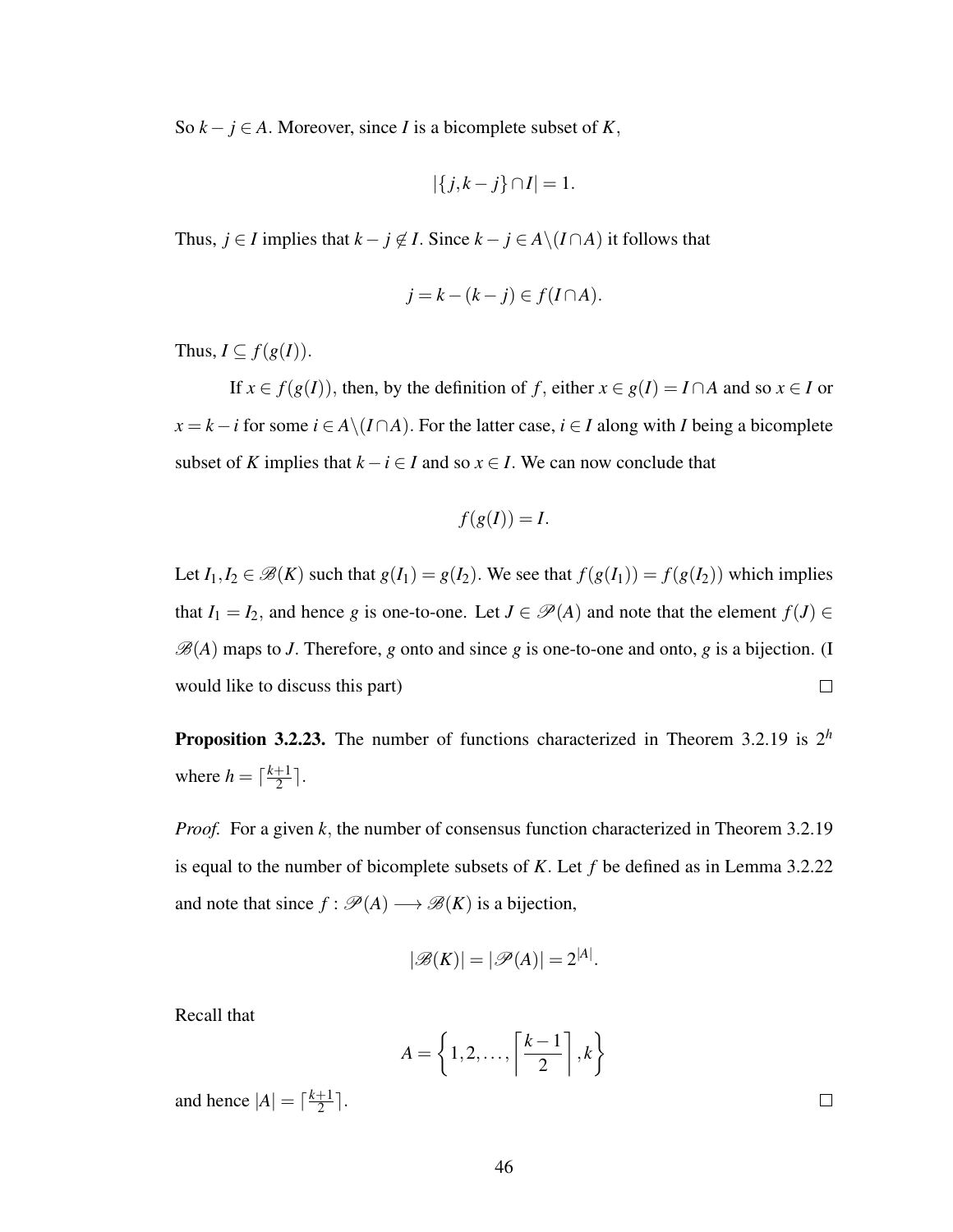**Lemma 3.2.24.** Let  $f: X^k \longrightarrow X$  be a consensus function where X is any finite median semilattice. If *f* satisfies  $(M)$  and there exists a bicomplete subset  $\mathscr I$  such that  $D_f = \mathscr D_{\mathscr I}$ , then  $[1, k/2) \cap \mathscr{I} = \emptyset$ .

*Proof.* Assume  $c \in [1, k/2) \cap \mathcal{I}$ . Since  $\mathcal{I}$  is bicomplete,  $k - c \notin \mathcal{I}$ . Let  $P, Q \in X^k$  such that  $|K_j(P)| = c$ ,  $|K_j(Q)| = k - c$ , and  $P \leq Q$ . Note that  $j \leq f(P)$  while  $j \not\leq f(Q)$  and hence  $f(P) \nleq f(Q)$ , a contradiction since *f* satisfies (M).  $\Box$ 

**Definition 3.2.25.** A consensus function  $f: X^k \longrightarrow X$  is a **quota rule** if there exists an integer  $\ell$  in the interval  $[1, k]$  such that for any profile *P*,

$$
f(P) = \bigvee \{ j \in J : |K_j(P)| \ge \ell \}.
$$

In other words,  $\mathscr{D}_f = \mathscr{D}_\ell$ . We refer to  $\ell$  as the **threshold** of the quota rule  $f$ .

**Definition 3.2.26.** If *k* is even and *X* is a lattice, then  $f : X^k \longrightarrow X$  is **weak majority rule** if for any profile *P*,

$$
f(P) = \bigvee \{ j \in J(X) : |K_j(P)| \ge k/2 \}.
$$

Corollary 7.4 in [9] contains an error. The claim is that that conditions (2) and (4) from that corollary are equivalent. However, this equivalence is true only for non-lattice median semilattices. The next result corrects this error. It is a complete characterization of consensus functions on a median semilattice that satisfy the four axioms of decisive neutrality, bi-idempotence, symmetry, and monotonicity.

**Theorem 3.2.27.** Assume that X is a finite median semilattice such that  $|X| \geq 3$  and let  $f: X^k \longrightarrow X$  be a consensus function on  $X$  with  $k \geq 3$ .

- *1. If X is not a lattice, then f satisfies (DN), (BI), (S), and (M) if and only if f is majority rule.*
- *2. If X is a lattice and not a chain, then f satisfies (DN), (BI), (S), and (M) if and only if f is majority rule, or weak majority rule and k is even.*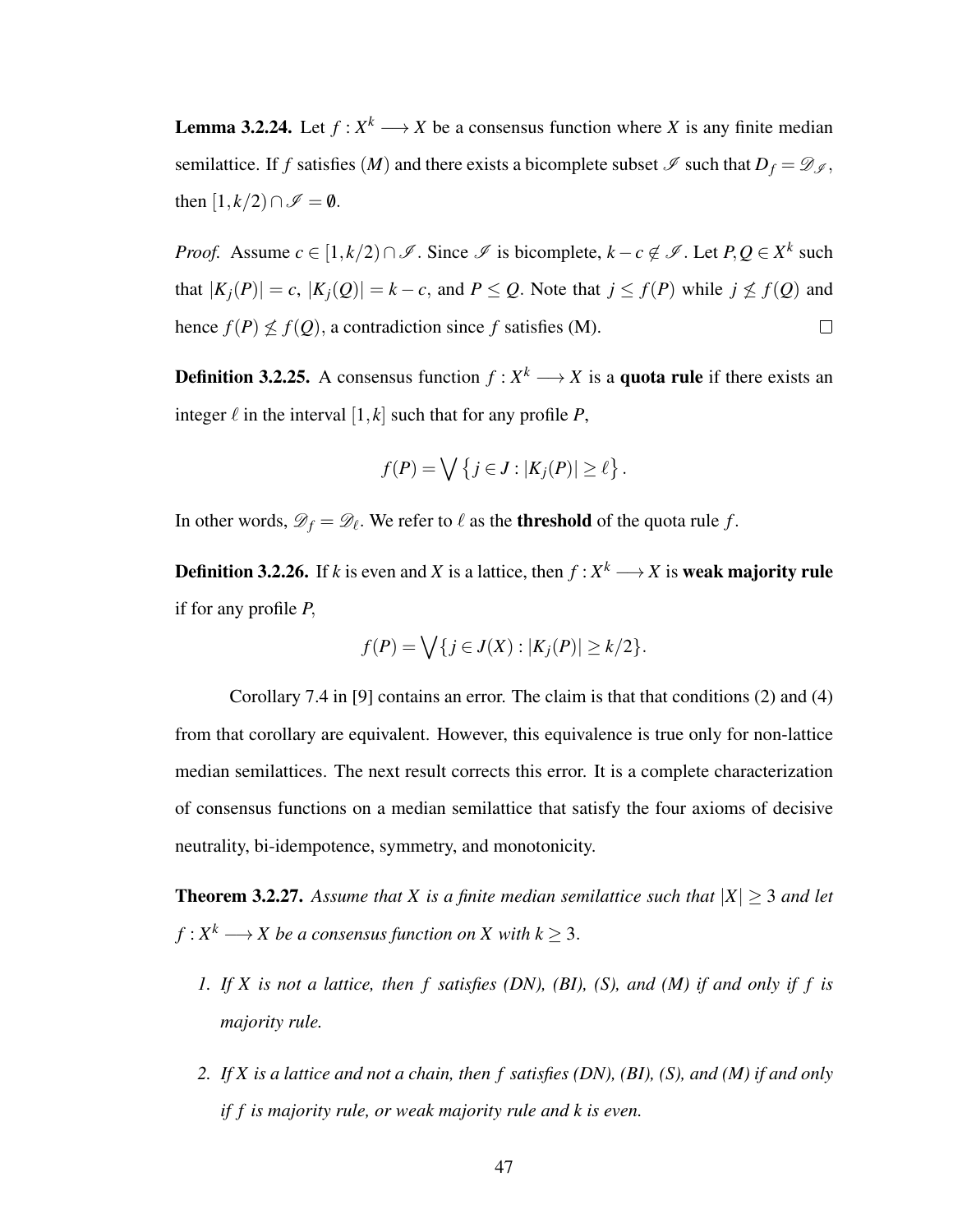- *3. If X is a chain, then f satisfies (DN), (BI), (S), and (M) if and only if either f is the constant function with output 1 and*  $|X| = 3$  *or if f is a quota rule with threshold*  $\ell$ *for some integer*  $\ell$  *beloning to the interval*  $[1, k]$ *.*
- *Proof.* 1. If *f* is majority rule, then *f* satisfies (DN), (BI), (S), and (M). The proofs for each of the axoims are analogous to those in found in the proof of Theorem 2.1.14.

If *X* is not a lattice, then by Theorem 3.2.5, (DN), (BI), and (S) imply that

$$
f(P) = \bigvee \{ t \in J(X) : k/2 < |K_t(P)| < k \}
$$

or

$$
f(P) = \bigvee \{ t \in J(X) : k/2 < |K_t(P)| \}.
$$

Suppose that  $f(P) = \bigvee \{t \in J(X) : k/2 < |K_t(P)| < k\}$ . Let  $j \in J(X), P = (j, j, ..., j, 0)$ and  $P' = (j, j, ..., j)$ . Note that  $j \nleq f(P')$  whereas  $j \leq f(P)$ . Since  $P < P'$ , monotonicity implies that  $f(P) \leq f(P')$ , which is a contradiction. Hence  $f(P) = \sqrt{\{t \in P\}}$  $J(X): k/2 < |K_t(P)|$ , i.e. *f* is majority rule.

2. As mentioned above, if *f* is majority rule, then *f* satisfies (DN), (BI), (S), and (M). This is also true if *f* is weak majority rule. Recall that no element in a biprofile can be in exactly half the slots.

If *X* is a Boolean lattice with two atoms, Theorem 3.2.20 implies that

$$
\mathscr{D}_f = \mathscr{D}_{\mathscr{I}} \text{ or } \mathscr{D}_f = \mathscr{D}_{\mathscr{I} \cup \{0\}}.
$$

where  $\mathscr I$  is a bicomplete subset of *K*. Recall that A subset  $\mathscr I$  of *K* is bicomplete if

$$
|\mathscr{I} \cap \{i,k-i\}| = 1
$$

for all  $i \in [1, k/2) \cap \mathbb{Z}$ .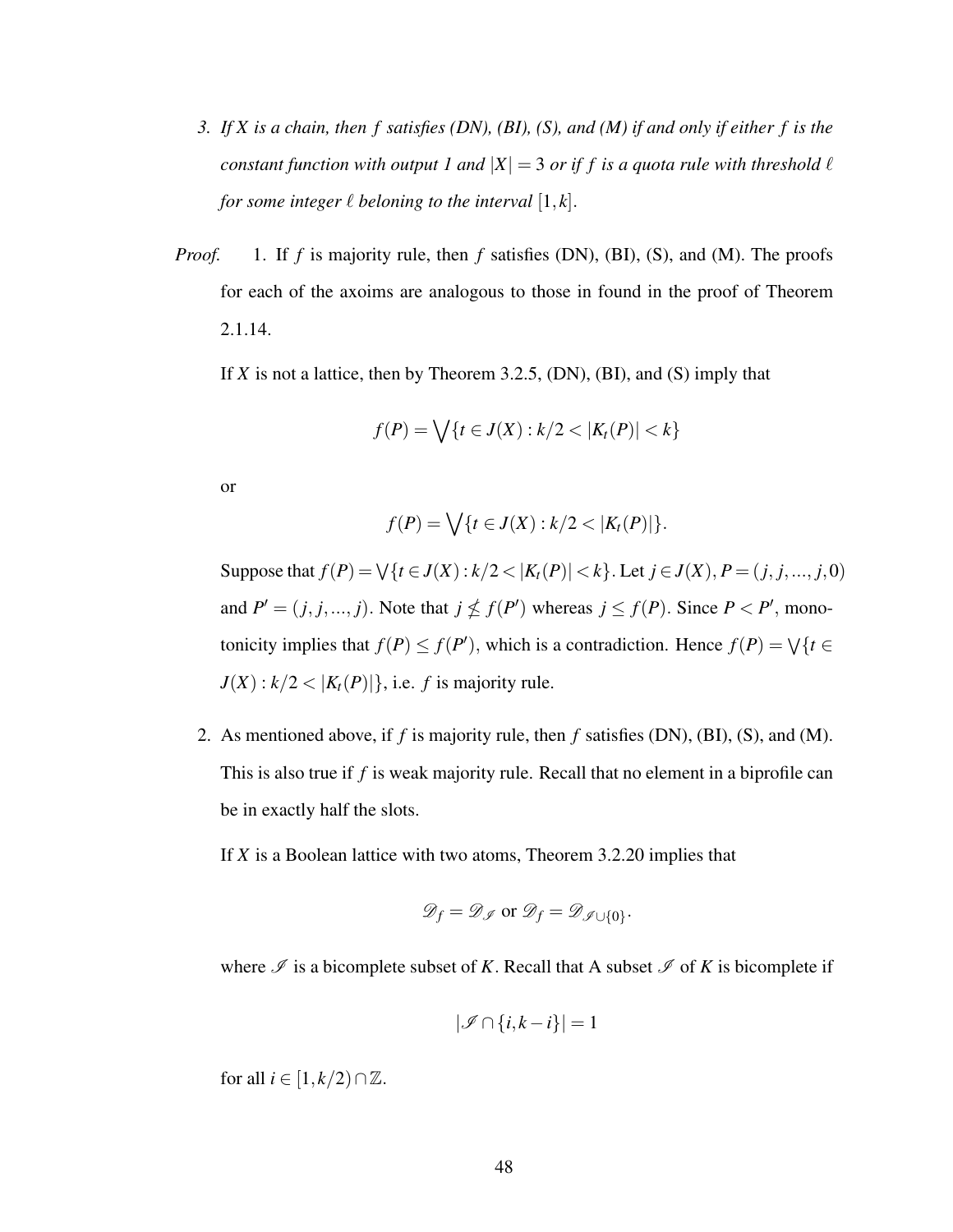Suppose that the empty set is a decisive set. Let  $P_0 = (0, 0, \ldots, 0)$  and note that  $f(P_0) = \bigvee J(X) = 1$  since  $K_j(P_0) = \emptyset$  for all  $j \in J(X)$ . Then, by monotonicity,  $f(P) = 1$  for all  $P \in X^k$  since  $P_0$  is below every other profile. Since  $\mathscr I$  is bicomplete, there exists  $m \in K$  such that  $m \notin \mathscr{I}$ . Let  $Q \in X^k$  and  $j \in J(X)$  such that  $|K_j(Q)| = m$ . Then  $j \nleq f(Q)$ , which is a contradiction since  $f(Q) = 1$ .

Since the empty set is not a decisive set, both Theorem 3.2.19 and Theorem imply 3.2.20 that

$$
f(P) = \bigvee \{ j \in J(X) : |K_j(P)| \in \mathscr{I} \}
$$

where  $\mathscr I$  is a bicomplete subset of *K*, when *X* is boolean with at least two atoms.

By Lemma 3.2.24,  $[1, k/2) \cap \mathscr{I} = \emptyset$ . If *k* is odd, then,  $\frac{k+1}{2}$  is the smallest member of  $\mathcal{I}$  and since  $|\mathcal{I} \cap \{i,k-i\}| = 1$ , it follows that  $\mathcal{I} = \{\frac{k+1}{2}$  $\frac{+1}{2}, \frac{k+1}{2}+1, ..., k$ , which makes *f* majority rule. If *k* is even,  $\frac{k}{2}$  may or may not belong to  $\mathscr{I}$ . If  $\frac{k}{2} \in \mathscr{I}$ ,  $\mathscr{I} = \{\frac{k}{2}$  $\frac{k}{2}, \frac{k}{2} + 1, ..., k$ , i.e. *f* is weak majority rule. If  $\frac{k}{2} \notin \mathcal{I}$ , *f* is majority rule.

If *X* is a lattice, but not a chain and not Boolean, it follows from directly from Theorem 3.2.16 that *f* is either majority rule, or *f* is weak majority rule and *k* is even.

3. Clearly, the quota rule satisfies (DN), (BI), (S), and (M).

The other direction follows from Proposition 3.2.11 and Theorem 3.2.12.

 $\Box$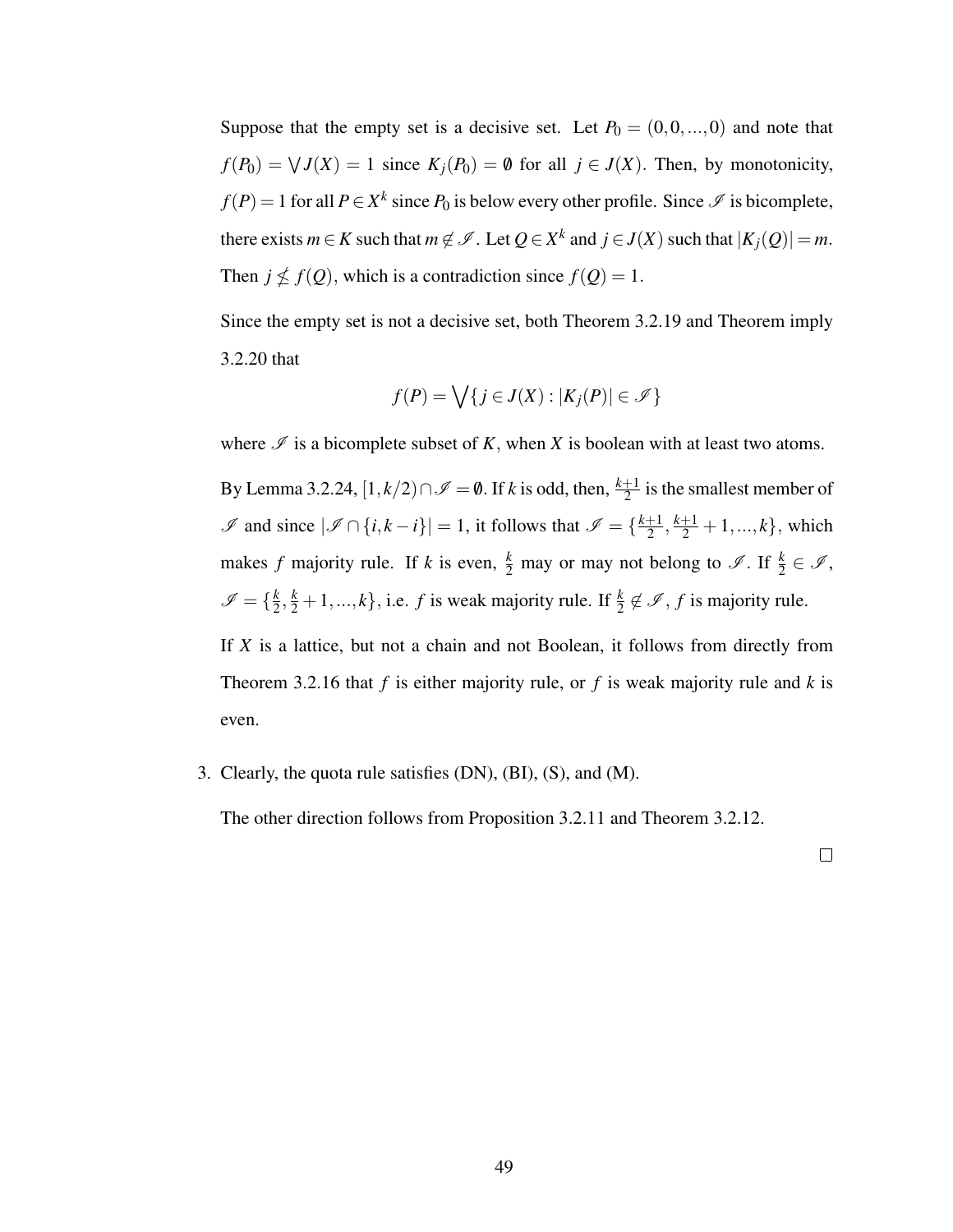# CHAPTER 4 SPLIT DECISIVE NEUTRALITY ON MEDIAN GRAHPS

There is a nice connection between median graphs and median semilattices. Namely, the covering graph of a median semilattice is a median graph and any median graph is the covering graph of some median semilattice (see Bandelt *Discrete Ordered Sets whose covering graphs are median* (1984) [2]). The goal of this chapter is to use this connection to possibly extend the main results of Chapter 3. We are able to make some progress on this problem.

## 4.1 Median Graphs

Definitions 4.1.1, 4.1.2, 4.1.3, and part of Definition 4.1.4 come from [5].

**Definition 4.1.1.** A graph *G* is a finite nonempty set *V* of objects called vertices (the singular is vertex) together with a nonempty set *E* of two-element subsets of *V* called edges. If *uv* is an edge of *G*, then *u* and *v* are adjacent vertices.

**Definition 4.1.2.** For two (not necessarily distinct) vertices *u* and *v* in a graph *G*, a  $u - v$ walk *W* in *G* is a sequence of vertices in *G*, beginning with *u* and ending at *v* such that the consecutive vertices in *W* are adjacent in *G*. A walk in a graph *G* with no vertex repeated is called a path.

**Definition 4.1.3.** Two vertices *u* and *v* are **connected** in a graph *G* if *G* contains a  $u - v$ path. The graph *G* itself is connected if every two vertices of *G* are connected.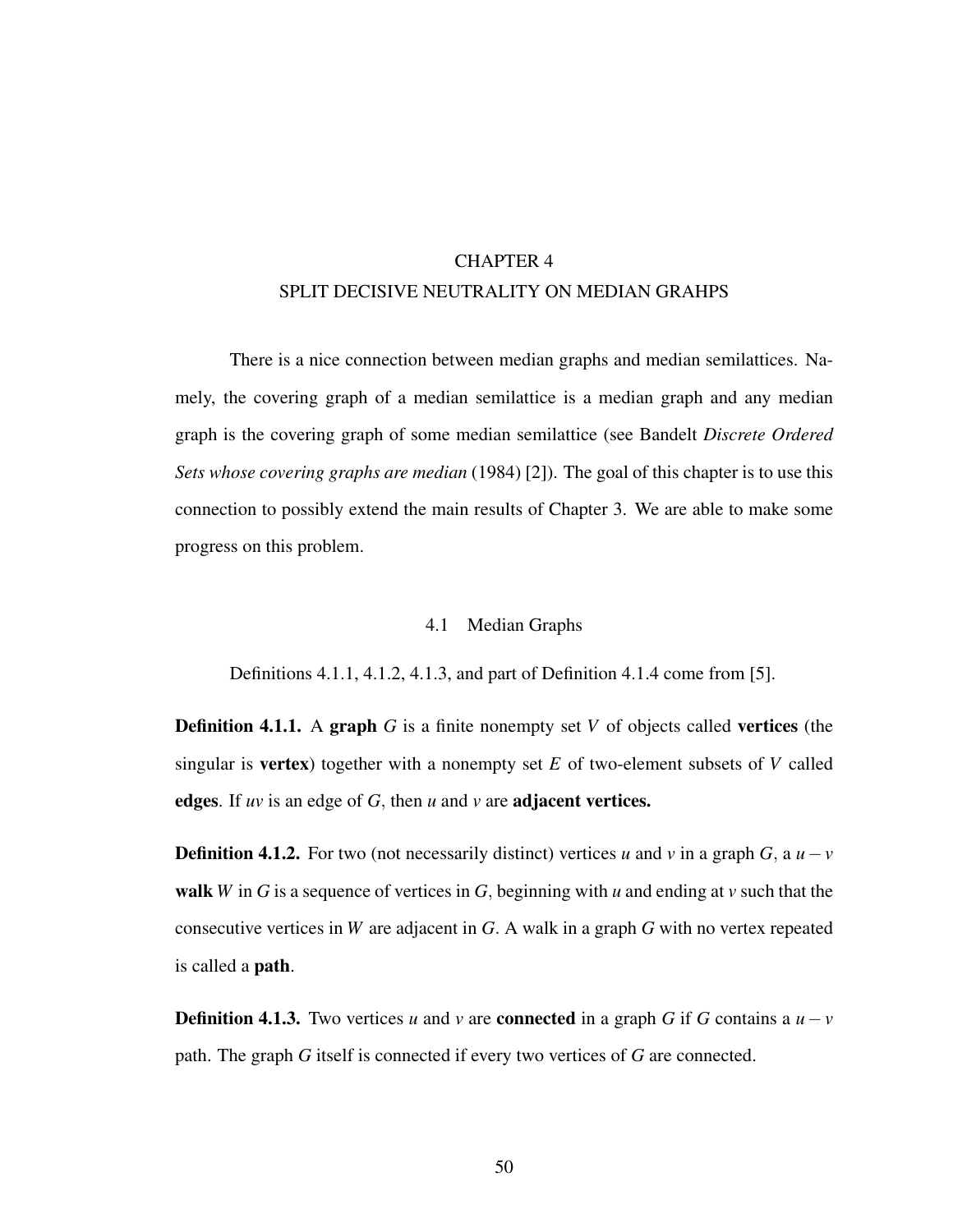**Definition 4.1.4.** A cycle  $C_n$  in a graph G is a walk in which no edge is repeated, and in which the vertices can be labeled  $v_1, v_2, ..., v_n$ , and whose edges are  $v_1, v_n$  and  $v_i, v_{i+1}$  for  $i = 1, 2, \dots, n - 1$ . A tree is a connected graph that has no cycles.

**Definition 4.1.5.** In a connected graph  $G = (V, E)$ , the **distance** between two vertices *x* and *y*, denoted  $d(x, y)$ , is the length of the shortest path from *x* to *y*. A shortest path between *x* and *y* is called an *x*, *y*-geodesic.

**Definition 4.1.6.** Let  $G = (V, E)$  be a simple, finite, and connected graph. For any  $u, v \in$ *V*,

$$
I_G(u, v) = \{x \in V : d(u, v) = d(u, x) + d(x, v)\}.
$$

 $I_G(u, v)$ , or just  $I(u, v)$ , is called the **interval** between *u* and *v*.

**Definition 4.1.7.** A *median graph*  $G = (V, E)$ , is a connected graph such that for every  $u, v, w \in V$ ,  $I(u, v) \cap I(u, w) \cap I(v, w)$  contains a unique element. We will use the notation

$$
I(u, v, w) = I(u, v) \cap I(u, w) \cap I(v, w).
$$

Every finite tree is a median graph. Let *G* be the binary tree in Figure 4.1. Notice that for  $\gamma$ , δ, ζ  $\in$  *G*,

$$
I(\delta,\varepsilon) \cap I(\delta,\zeta) \cap I(\varepsilon,\zeta) = \{\beta\}
$$

i.e. the intersection of the three pairs of intervals is a single element. This is true for any triplet of vertices and hence *G* is a median graph.

The graph in Figure 4.2,  $C_5$ , is not a median graph. Notice that

$$
I(\alpha, \beta) = {\alpha, \beta}
$$
  

$$
I(\alpha, \omega) = {\alpha, \delta, \omega}
$$
  

$$
I(\beta, \omega) = {\beta, \gamma, \omega}
$$

The intersection

$$
I(\alpha,\beta) \cap I(\alpha,\omega) \cap I(\beta,\omega) = \emptyset
$$

and hence  $C_5$  is not a median graph.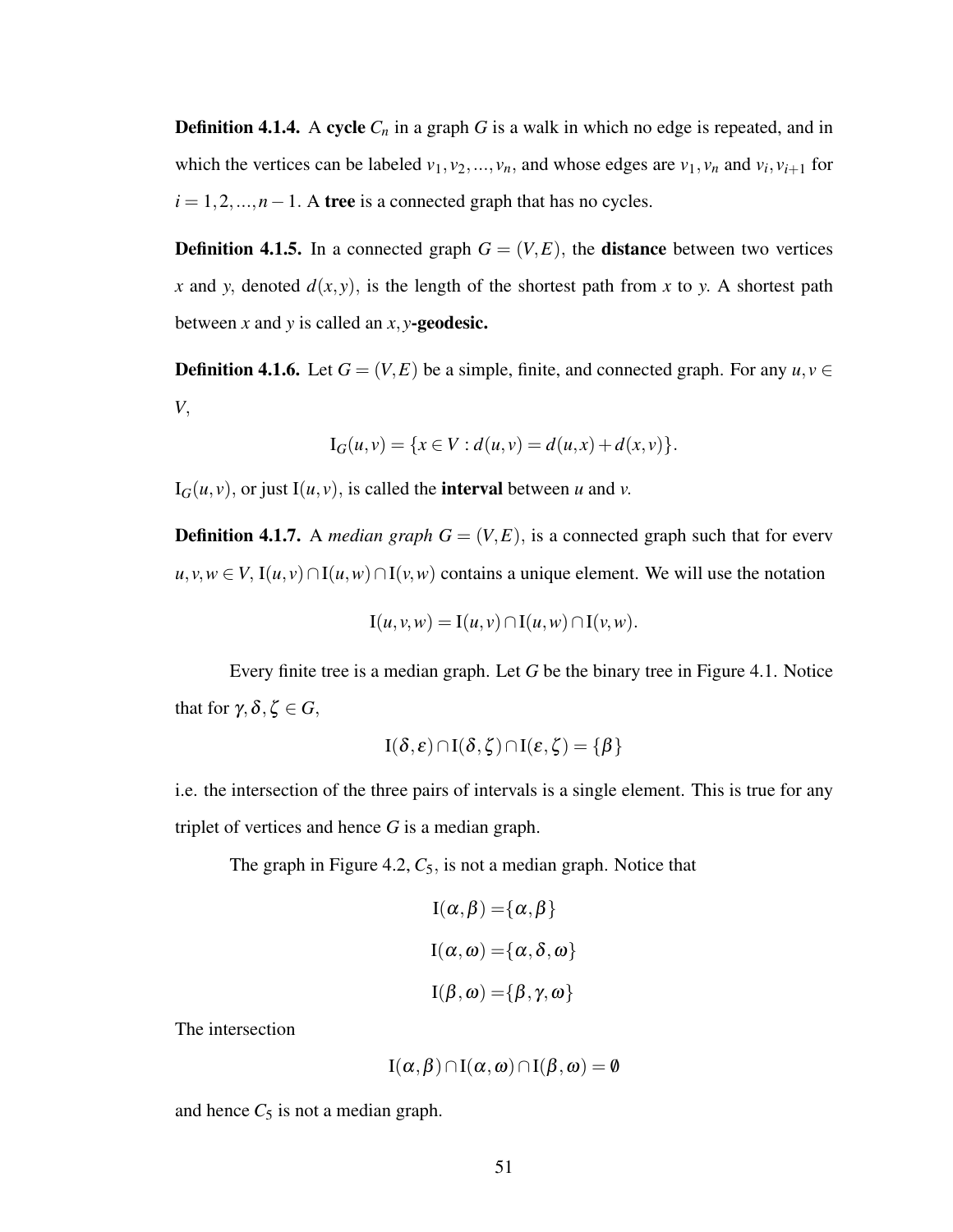

Figure 4.1: A binary tree. The median of  $\{\delta, \varepsilon, \zeta\}$  is  $\beta$ .



Figure 4.2:  $C_5$ .

**Definition 4.1.8.** Let  $G = (V, E)$  be a median graph and choose any vertex *z* belonging to *V*. We define  $\leq_z$  as follows:

$$
x \leq_z y \text{ if } x \in I(z, y)
$$

for all  $x, y \in V$ .

**Lemma 4.1.9.** The pair  $(V, \leq_z)$  is a partially ordered set with minimal element *z*.

*Proof.* For any vertex  $x \in V$  we know that  $x \in I(z, x)$ . Thus  $x \leq_z x$  for all  $x \in V$  and hence  $\leq_z$  is reflexive. We claim that  $\leq_z$  is antisymmetric. Let  $u, v \in V$  such that  $u \leq_z v$ and  $v \leq_z u$ . Now observe that since  $u \leq_z v$  and  $v \leq_z u$ ,  $u \in I(v,z)$  and  $v \in I(u,z)$ , and thus  $\{u, v\}$  is a subset of both I(*v*,*z*) and I(*u*,*z*) and hence it also follows that  $\{u, v\} \subseteq$  $I(u, v) \cap I(u, z) \cap I(v, z)$ . Since *V* is a median graph,

$$
|\mathbf{I}(u,v)\cap\mathbf{I}(u,z)\cap\mathbf{I}(v,z)|=1
$$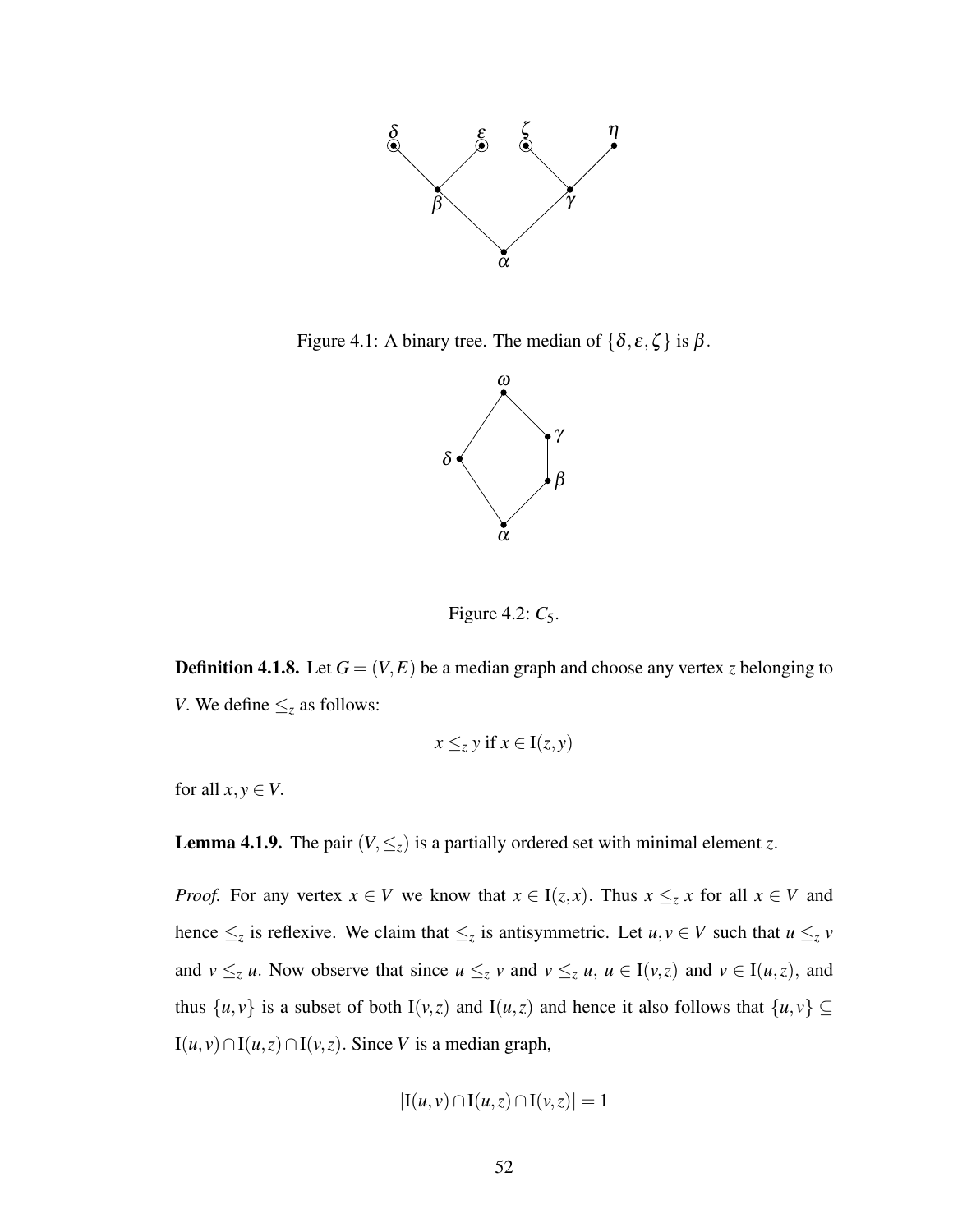which implies that *u* and *v* is the same element. We claim that  $\leq_z$  is transitive. Let *u*, *v*, *w* ∈ *V* such that *u* ≤*z v* and *v* ≤*z w* and hence

$$
d(z, v) = d(z, u) + d(u, v)
$$
  

$$
d(z, w) = d(z, v) + d(v, w)
$$

We combine these and apply the triangle inequality:

$$
d(z, w) = d(z, u) + d(u, v) + d(v, w) \ge d(z, u) + d(u, w) \ge d(z, w).
$$

Since  $d(z, w) = d(z, u) + d(u, w)$ , *u* belongs to the interval  $I(z, w)$  and thus  $u \leq z w$ , which is what we wanted to show.  $\Box$ 

It turns out that the partially ordered set  $(V, \leq_z)$  is a meet semilattice where, for any *x* and  $y \in V$ ,  $x \wedge_z y$  is the unique element belonging to  $I(x, y) \cap I(x, z) \cap I(y, z)$ . Moreover, based on the work of Sholander [13], it can be verified that  $(V, \leq_z)$  is a median semilattice. To emphasize the previous fact we now state it as a theorem.

**Theorem 4.1.10.** For any median graph  $G = (V, E)$  and for any vertex *z* belonging to V, *the partially ordered set*  $(V, \leq_z)$  *is a median semilattice.* 

We omit the proof of Theorem 4.1.10 since it is a well known fact.

**Definition 4.1.11.** For any median graph  $G = (V, E)$  and for any vertex  $z \in V$ , let  $J_z(V)$ be the set of join irreducible elements belonging to the median semilattice  $(V, \leq_z)$ .

**Definition 4.1.12.** Let  $k \ge 3$  be an integer and  $K = \{1, 2, ..., k\}$ . For any  $s \in J_z(V)$  and any profile  $P = (x_1, x_2, ..., x_k)$ , let  $K_s(P) = \{i \in K : s \leq z x_i\}.$ 

**Definition 4.1.13.** For the semilattice  $(V, \leq_z)$  and any profile P of length k, we define  $\text{Maj}_z : V^k \longrightarrow V$  by

$$
\text{Maj}_z(P) = \bigvee \{ j \in J_z(V) : |K_s(P)| > k/2 \}.
$$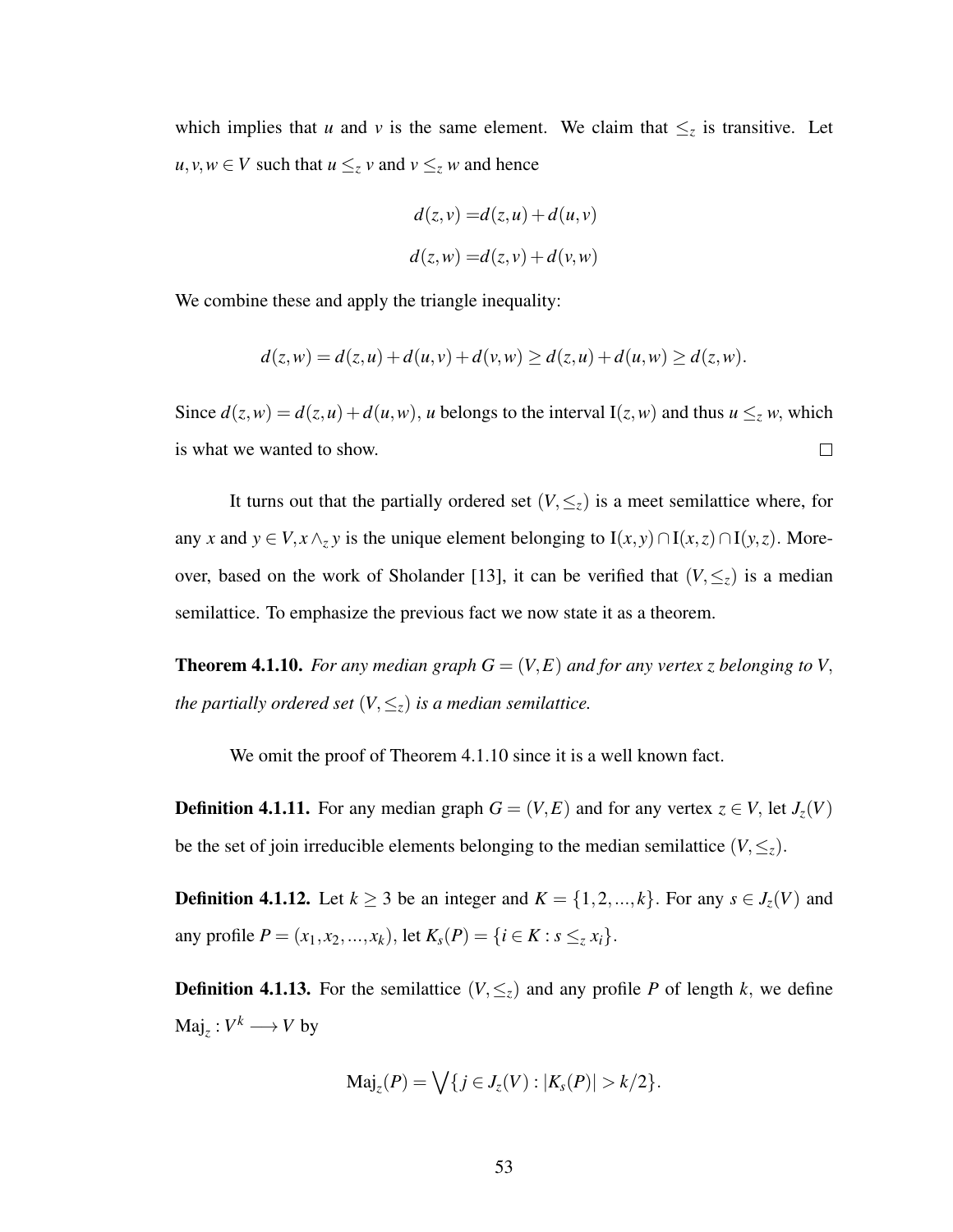# *x*<sup>1</sup> *x*<sup>2</sup> *x*<sup>3</sup> *x*<sup>4</sup>

### Figure 4.3: A 4-path.

Let  $G = (V, E)$  be the path in Figure 4.3. Consider the profile  $P = (x_1, x_2, x_3, x_4)$ . First, consider the semilattice  $(V, \leq_{x_2})$  and note that  $J_{x_2} = \{x_1, x_3, x_4\}$  so  $\text{Maj}_{x_2}(P) = x_2$ . Second, consider the semilattice  $(V, \leq_{x_3})$  and note that  $J_{x_3} = \{x_1, x_2, x_4\}$ , so  $\text{Maj}_{x_3}(P) =$  $x_3$ . Hence  $\text{Maj}_{x_3}(P) \neq \text{Maj}_{x_2}(P)$ .

$$
\begin{array}{cccc}\nx_1 & x_2 & x_3 & x_4 & x_5 \\
\hline\n\end{array}
$$



Let  $G = (V, E)$  be the path in Figure 4.4. Consider the profile  $P = (x_1, x_2, x_3, x_4, x_5)$ . Note that that  $\text{Maj}_{x_i}(P) = x_3$  regardless of our choice of zero element  $x_i$ .

We will now introduce the concept of a *split*, which will be central to this chapter.

**Definition 4.1.14.** If  $G = (V, E)$  is a median graph and  $xy \in E$ , then *the split induced by the edge xy* is the bipartition  $\{V_{xy}, V_{yx}\}$  of *V*.



Figure 4.5: A split induced by the edge  $\alpha\beta$ .

Figure 4.5 shows an example of a split. The split induced by the edge  $\alpha\beta$  partitions the semilattice into  $\{\alpha,\delta\}$  and  $\{\beta,\gamma,\varepsilon,\omega\}$ . Note that the choice of the edge  $\delta\varepsilon$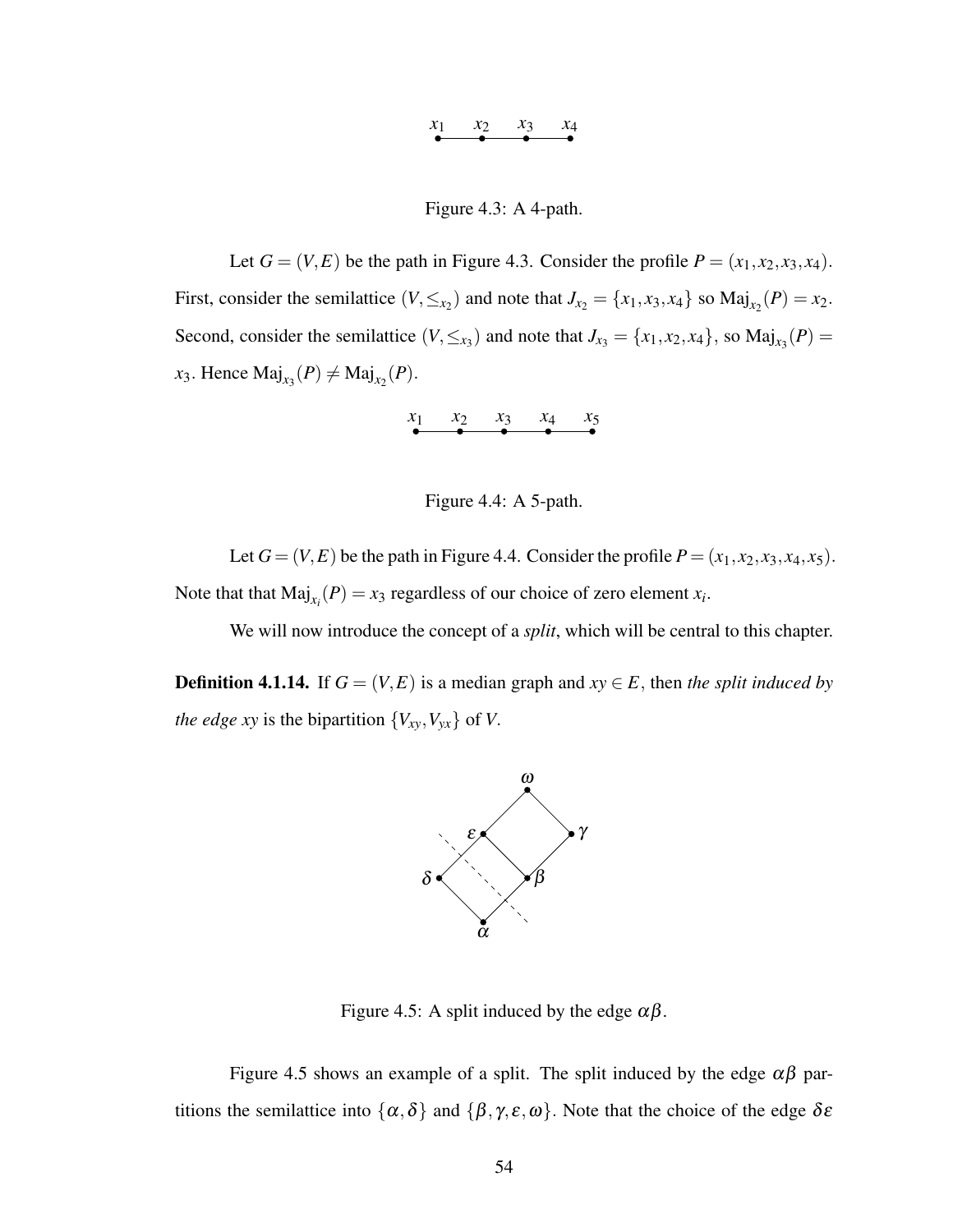would induce the same split. We will now relate the concept of splits to consensus functions.

Let 
$$
G = (V, E)
$$
 be a median graph and  $f : V^k \longrightarrow V$  a consensus function on G.

Definition 4.1.15. We say that *f* satisfies *Split Decisive Neutrality* (SDN) if for any splits  $\{A, V \setminus A\}$  and  $\{B, V \setminus B\}$  and for any profiles  $P = (x_1, ..., x_k), P' = (x_1')$  $x'_1, \ldots, x'_k$  $'_{k})$  :

$$
\{i: x_i \in A\} = \{i: x'_i \in B\} \implies [f(P) \in A \iff f(P') \in B].
$$

**Example 4.1.16.** The function  $f: V^k \longrightarrow V$  defined by  $f(P) = x_1$  for all profiles  $P =$  $(x_1,...,x_k)$  satisfies (SDN).

*Proof.* Let  $\{A, V \setminus A\}$  and  $\{B, V \setminus B\}$  be splits. Let  $P = (x_1, ..., x_k)$  and  $P' = (x_1')$  $x'_1, \ldots, x'_k$  $'_{k}$ ) such that

$$
\{i: x_i \in A\} = \{i: x'_i \in B\}.
$$

Suppose  $f(P) \in A$ . Then  $x_1 \in A$  and  $x'_1 \in B$ . Thus  $f(P') \in B$  and hence  $f$  satisfies (SDN).

 $\Box$ 

**Example 4.1.17.** If  $f: V^k \longrightarrow V$  is a constant function, then  $f$  does not satisfy (SDN).

*Proof.* Assume that  $f(P) = v$  for all profiles *P* and let  $u \in V$  be adjacent to *v*. So  $uv \in E$ . Let  $A = V_{vu}$  and  $B = V_{uv}$  and note that  $\{A, B\}$  is the split induced by the edge *uv*. Consider the constant profiles  $P = (x_1, ..., x_k)$  and  $P' = (x_1')$  $x'_1, \ldots, x'_k$  $f_k$ ) such that  $x_i = v$  and  $x'_i = u$  for  $i = 1, \ldots, k$ . Observe that

$$
\{i: x_i \in A\} = K = \{i: x'_i \in B\}.
$$

Since  $f(P) = v \in A$  and  $f(P') = v \notin B$  it follows that *f* does not satisfy (SDN).  $\Box$ 

Recall the definition of decisive neutrality. We say that  $f: X^k \longrightarrow X$ , where *X* is a median semilattice, satisfies **decisive neutrality** (*DN*) if for any profiles *P*,*P'* and for any  $j, j' \in J(X)$ ,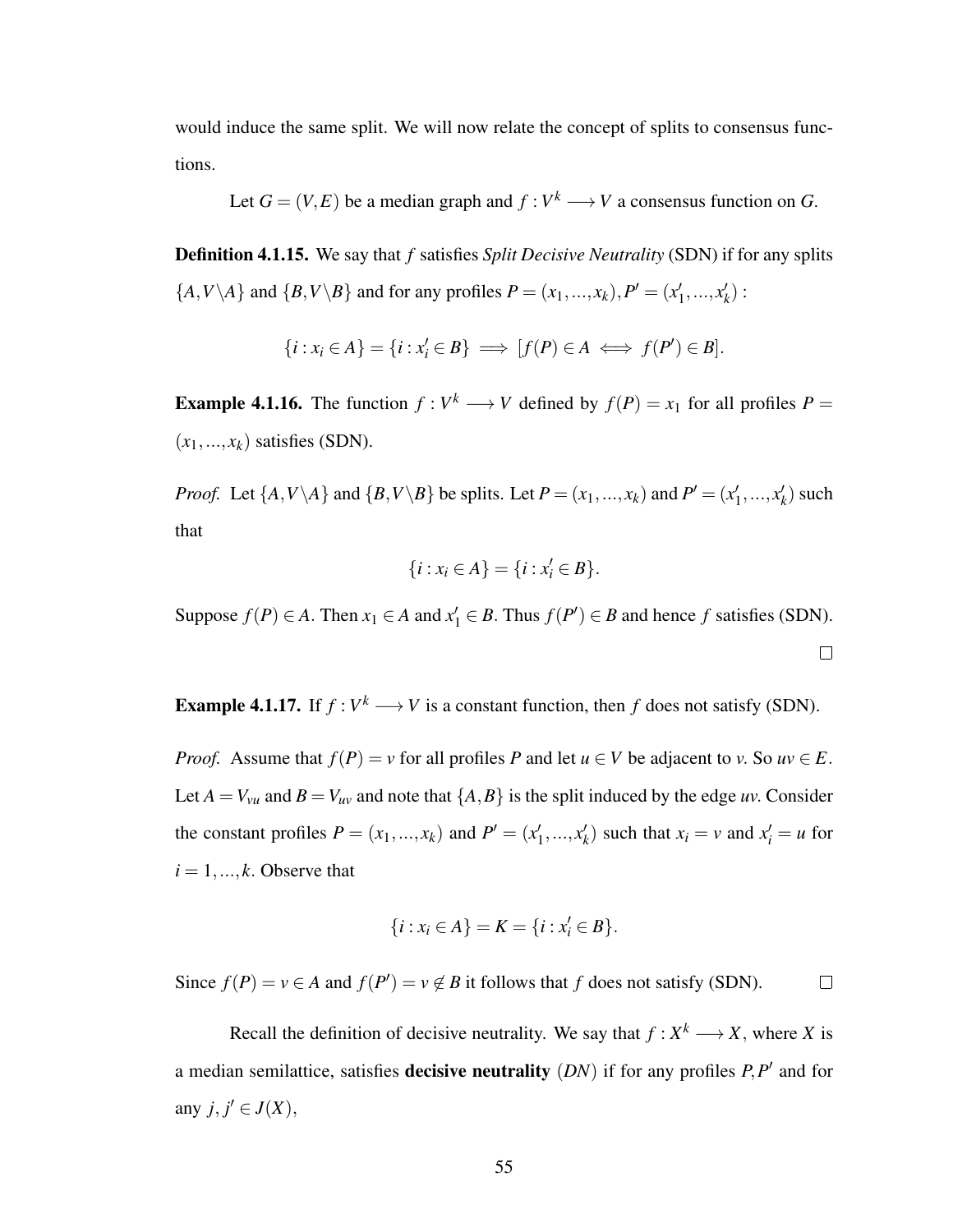$$
K_j(P) = K_{j'}(P') \implies [j \le f(P) \iff j' \le f(P')].
$$

**Definition 4.1.18.** For  $W \subseteq V$  and  $x \in V \setminus W$ , the vertex  $z \in W$  is a *gate* for *x* if  $z \in I(x, w)$ for all  $w \in W$ .

The next theorem is Theorem C in McMorris, Mulder, Powers (2006) [10].

**Theorem 4.1.19.** Let  $G = (V, E)$  be a median graph and let *z* be any vertex of G. For any *split*  $G_1$ ,  $G_2$  *of* G with *z* in  $G_1$ , the gate *s of z* in  $G_2$  *is the unique join-irreducible in*  $G_2$  *in the median semilattice*  $(V, \leq_z)$ .

### 4.2 Results and Examples

The following result is the main result of the chapter. It establishes a connection between (SDN) and the (DN) condition from chapter 2.

**Theorem 4.2.1.** If V is a median graph,  $f: V^k \longrightarrow V$  satisfies (SDN), and  $z \in V$ , then

$$
f:(V,\leq_z)^k\longrightarrow(V,\leq_z).
$$

*satisfies* (*DN*).

*Proof.* Let  $P = (x_1, ..., x_k)$  and  $P' = (x'_1, ..., x'_k)$  $x'_1, \ldots, x'_k$  $h(k)$  be profiles and *j* a join irreducible such that  $j \leq z f(P)$ . Suppose that

$$
K_j(P)=K_{j'}(P').
$$

Let *s* denote the element covered by *j* and consider the split induced by the edge *sj*. Similarly, let  $s'$  denote the element covered by  $j'$  and consider the split induced by the edge *s* ′ *j* ′ .

By letting  $G_1$  be  $V_{sj}$  and  $G_2$  be  $V_{js}$  it follows from Theorem 4.1.19 that *j* is a gate for  $V_{js}$  and hence  $t \in V_{js}$  implies  $j \in I(z,t)$ . Moreover,  $j \in I(z,t)$  implies  $j \leq z$  t by definition, so  $t \in V_{js}$  implies  $j \leq z$   $t$ .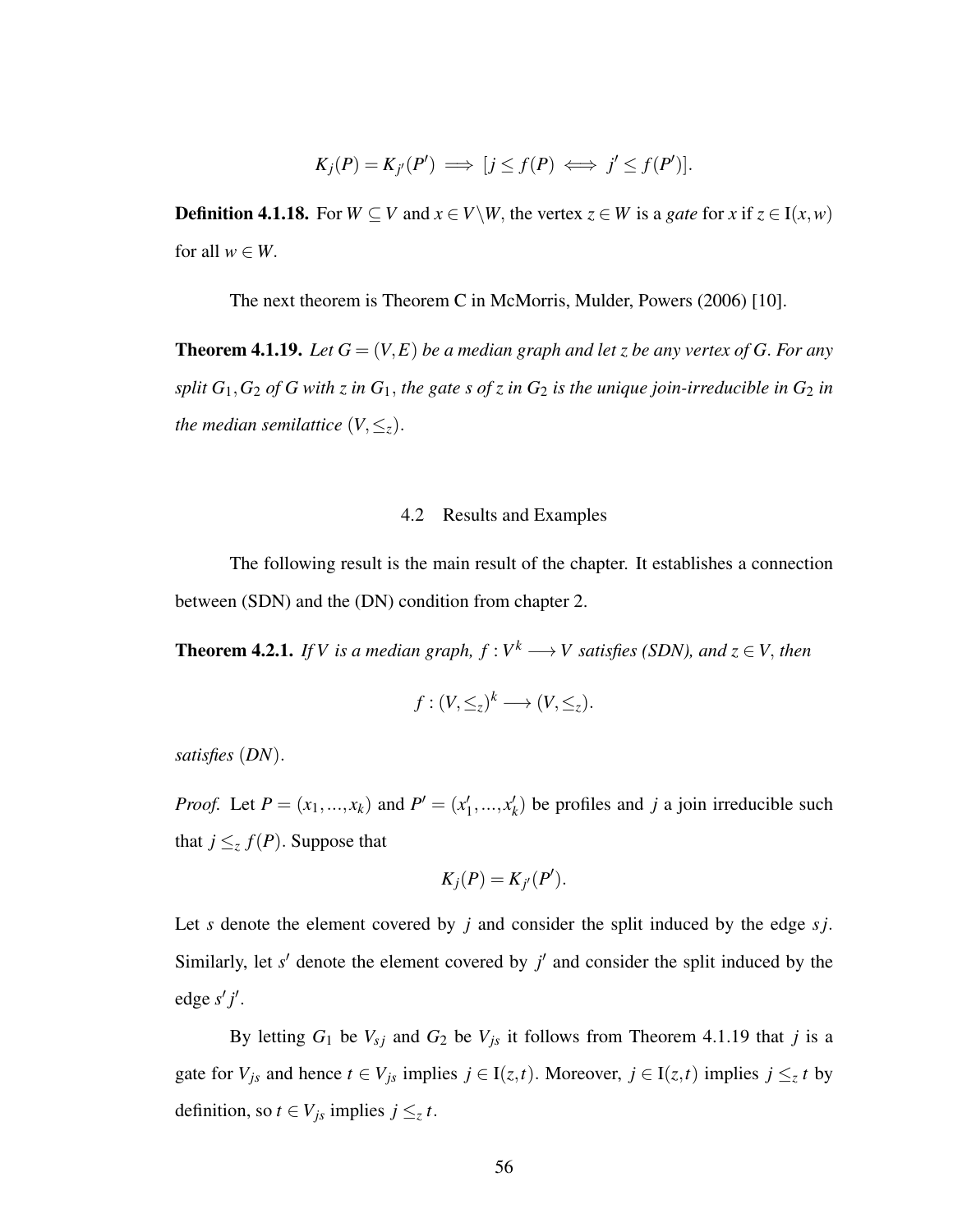If  $t \in V$  satisfies  $j \leq z$  *t* then  $s \leq z$  *j*  $\leq z$  *t* and hence  $j \in I(s,t)$  and hence  $d(t, j)$  $d(t, s)$ , which in turn means that  $t \in V_{js}$ . Hence

$$
t\in V_{js} \iff j\leq_z t
$$

for all  $t \in V$ . Similarly,

$$
t \in V_{j's'} \iff j' \leq_z t. \tag{4.1}
$$

This implies that

$$
\{i: x_i \in V_{js}\}=K_j(P)
$$

and similarily

$$
\{i: x_i' \in V_{j's'}\} = K_{j'}(P').
$$

Since

$$
K_j(P) = K_{j'}(P')
$$

we see that

$$
\{i: x_i \in V_{js}\} = \{i: x'_i \in V_{j's'}\}.
$$

Since  $f(P) \in V_{js}$  it follows from (*SDN*) that  $f(P') \in V_{j's'}$  and since  $j' \in V_{j's'}$ , equation (4.1) implies that  $j' \leq f(P')$ .  $\Box$ 

**Definition 4.2.2.** We say that  $f: V^k \longrightarrow V$  satisfies *Symmetry* (S) if for any profile  $P =$  $(x_1,...,x_k)$  and any permutation  $\sigma: K \longrightarrow K$ ,

$$
f(P_{\sigma}) = f(x_{\sigma(1)}, x_{\sigma(2)}, ..., x_{\sigma(k)}) = f(P).
$$

**Theorem 4.2.3.** Assume that  $G = (V, E)$  is a median graph and that  $f : V^k \longrightarrow V$  is a *consensus function on G*. *If f satisfies (SDN) and (S), then, for any splits* {*A*,*V*\*A*} *and*  ${B, V \setminus B}$  *and for any profiles P,P'*:

$$
|\{i:x_i\in A\}|=|\{i:x'_i\in B\}|\text{ and }f(P)\in A\implies f(P')\in B.
$$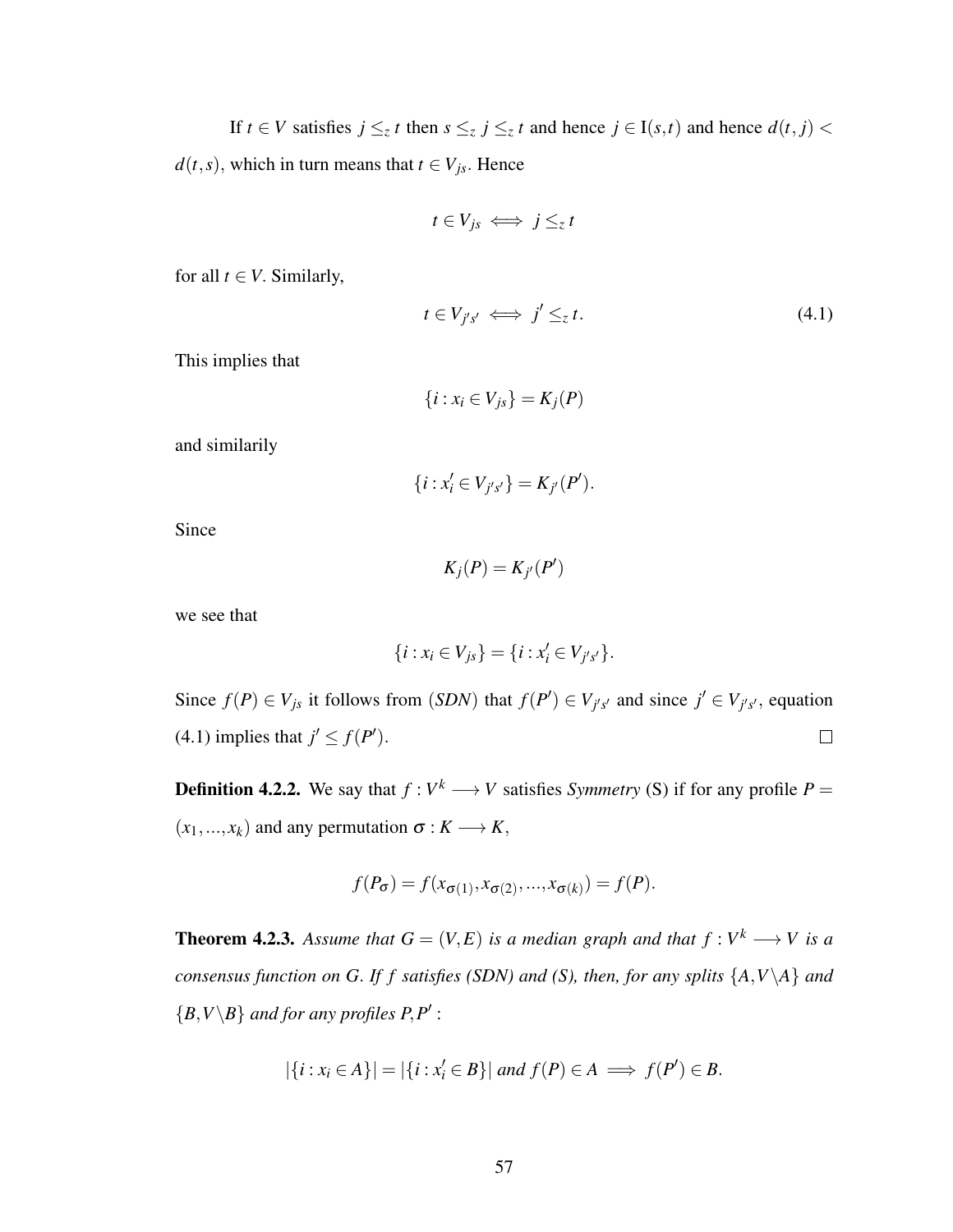*Proof.* Let  $\{A, V \setminus A\}$  and  $\{B, V \setminus B\}$  be splits. Let  $P = (x_1, ..., x_k)$  and  $P' = (x_1')$  $x'_1, \ldots, x'_k$  $'_{k}$ ) such that

$$
|\{i : x_i \in A\}| = |\{i : x'_i \in B\}|.
$$

Suppose that  $f(P) \in A$ . Let  $I = \{i : x_i \in A\}$  and  $J = \{i : x'_i \in B\}$ . Let  $\sigma$  be a permutation  $\sigma: K \longrightarrow K$  that maps *I* onto *J*. Then  $x_i \in A$  if and only if  $x_{\sigma(i)} \in B$ .

Note that since *f* satisfies (SDN),  $f(P) \in A$  implies  $f(P'_c)$  $g'_{\sigma}$ )  $\in$  *B*. Since *f* satisfies  $(f(S), f(P') = f(P'_{c})$  $f'_{\sigma}$ ) and hence  $f(P') \in B$ , which is what we wanted.  $\Box$ 

$$
\alpha \qquad \beta \qquad \gamma
$$

Figure 4.6: The path in Example 4.2.4 and Definition 4.2.7

We will now provide some examples to illustrate (SDN).

**Example 4.2.4.** Let  $G = (V, E)$  be a path with vertices  $\alpha, \beta, \gamma$ , where  $\beta$  is the middle vertex. Let  $f: V^3 \longrightarrow V$  be defined by

$$
f(P) = \begin{cases} \alpha & P = (\alpha, \alpha, \alpha) \\ \gamma & P = (\gamma, \gamma, \gamma) \\ \beta & \text{else} \end{cases}
$$

for any profile *P*. The function *f* does not satisfy (SDN). To see this, let  $P = (\alpha, \alpha, \gamma)$  $(x_1, x_2, x_3)$  and  $P' = (\gamma, \beta, \alpha) = (x_1')$  $'_{1}, x'_{2}$  $'_{2}, x'_{3}$  $_3'$ ) and observe that

$$
\{i: x_i \in \{\alpha\}\} = \{i: x'_i \in \{\beta, \gamma\}\} = \{1, 2\}.
$$

However,  $f(P) = \beta \notin {\{\alpha\}}$  while  $f(P') = \beta \in {\{\beta, \gamma\}}$ .

**Example 4.2.5.** Let  $G = (V, E)$  be a path with vertices  $\alpha, \beta$ , as in as in Figure 4.7. Let  $f: V^k \longrightarrow V$ , where  $k > 1$ , be defined by

$$
f(P) = \begin{cases} \alpha & \text{if } |\{i : x_i = \alpha\}| = k \\ \beta & \text{otherwise} \end{cases}
$$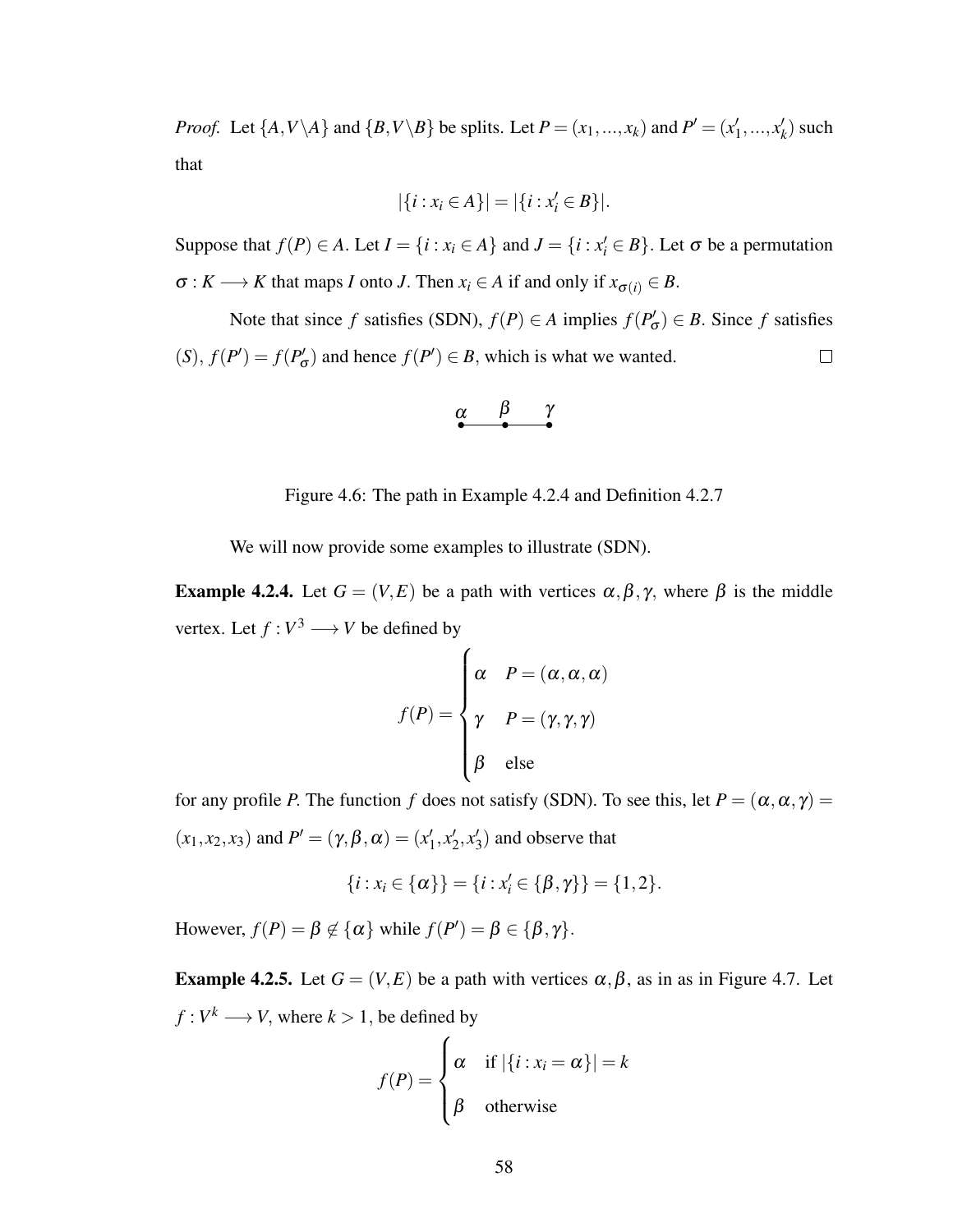$$
\underset{\bullet}{\alpha} \qquad \beta
$$

Figure 4.7: The path in Examples 4.2.5 and 4.2.6

We claim that *f* does not satisfy (SDN). Let  $P = (\alpha, \alpha, \beta)$  and  $P' = (\beta, \beta, \alpha)$ , so that  $f(P) = f(P') = \beta$ . Note that if  $A = \{\alpha\}$  and  $B = \{\beta\}$ , then

$$
\{i: x_i \in A\} = \{i: x'_i \in B\}
$$

and  $f(P) \in B$ , while  $f(P) \notin A$ .

**Example 4.2.6.** Let  $G = (V, E)$  be a path with vertices  $\alpha, \beta$ , as in Figure 4.7. Let  $f$ :  $V^k \longrightarrow V$ , where  $k > 1$ , be defined by

$$
f(P) = \begin{cases} \alpha & x_i = \alpha \forall i \in K \\ \beta & x_i = \beta \forall i \in K \\ \beta & x_1 = \alpha \text{ and } \exists i \in \{2, ..., k\} \text{ such that } x_i = \beta \\ \alpha & x_1 = \beta \text{ and } \exists i \in \{2, ..., k\} \text{ such that } x_i = \alpha. \end{cases}
$$

We claim that *f* satisfies (SDN). Let  $\{A, V \setminus A\}$  and  $\{B, V \setminus B\}$  be splits of *G* and  $P = (x_1, x_2, ..., x_k)$  and  $P' = (x_1')$  $'_{1}, x'_{2}$  $x'_2, ..., x'_k$  $k$ ) profiles such that

$$
\{i : x_i \in A\} = \{i : x'_i \in B\}.
$$

Assume that  $f(P) \in A$ . If  $A = B$ , then  $P = P'$  and so  $f(P') = f(P) \in A$ . If  $A \neq B$  then

$$
\{i : x_i = \alpha\} = \{i : x'_i = \beta\}.
$$

If  $\{i : x_i = \alpha\} = \{i : x'_i = \beta\} = K$ , then  $f(P) = \alpha$  and hence  $A = \{\alpha\}$ . Since  $A \neq B$ ,  $B = \{\beta\}$  and hence  $f(P') \in B$ . If  $\{i : x_i = \beta\} = \{i : x'_i = \alpha\} = K$ , then, by the same argument,  $f(P) \in A$  and  $f(P') \in B$ .

If  $\{i : x_i = \alpha\} = \{i : x'_i = \beta\} = D$ , where  $D \neq K$  and  $D \neq \emptyset$ , then either  $x_1 = \alpha$ and  $x'_1 = \beta$  or  $x_1 = \beta$  and  $x'_1 = \alpha$ . In either case,  $f(P) \in A$  implies that  $f(P) \in B$ .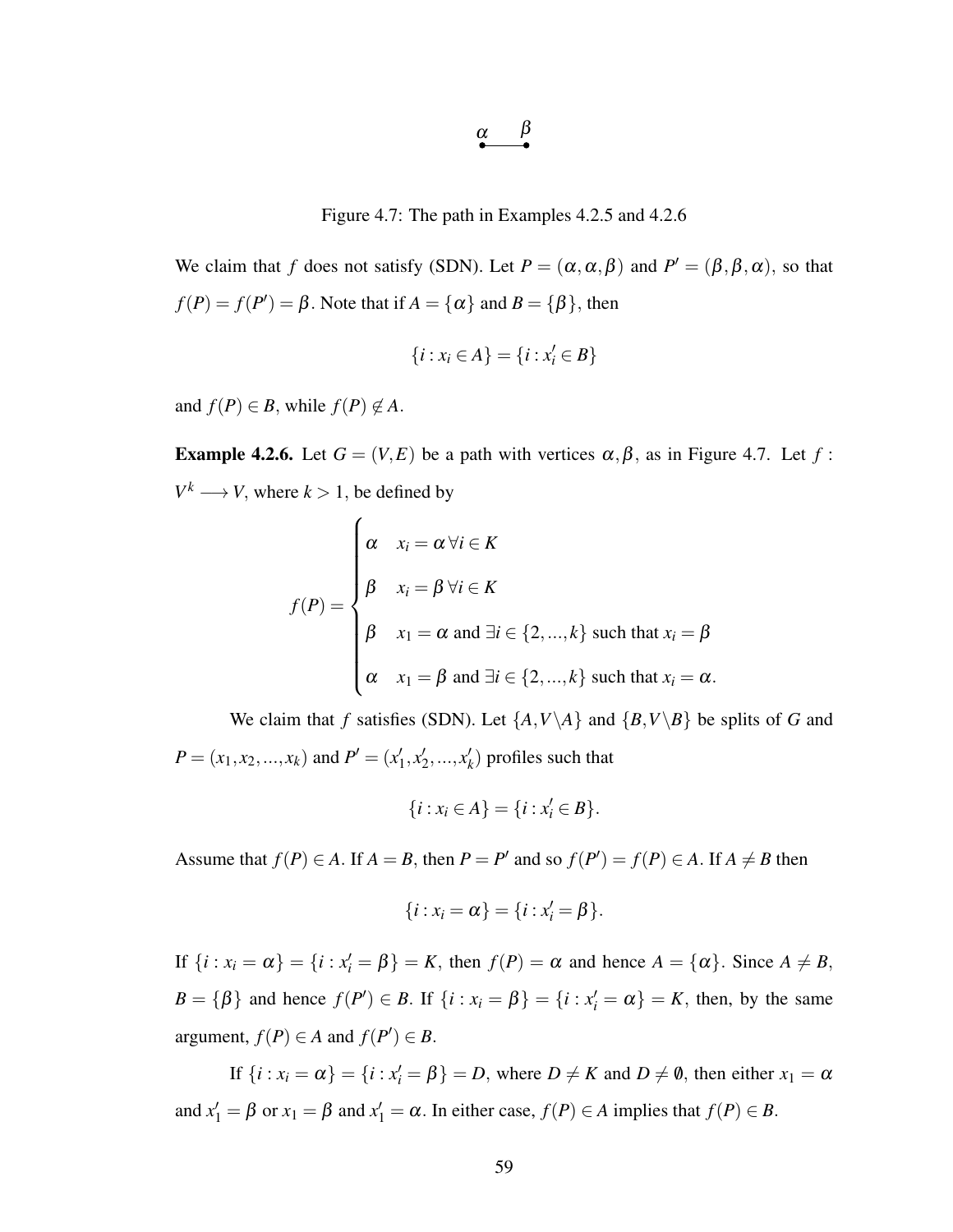For the reminder of the chapter,  $G = (V, E)$  will be a path with three vertices.

**Definition 4.2.7.** Let  $G = (V, E)$  be a path with vertices  $\alpha, \beta, \gamma$ , where  $\beta$  is the middle vertex.

$$
\alpha \qquad \beta \qquad \gamma
$$

Let  $k \ge 3$  be an odd integer. Define  $M : V^k \longrightarrow V$  as follows: for profiles  $P =$  $(x_1, x_2, \ldots, x_k),$  $\epsilon$ 

$$
M(P) = \begin{cases} \alpha & \text{if } |\{i : x_i = \alpha\}| > k/2 \\ \gamma & \text{if } |\{i : x_i = \gamma\}| > k/2 \\ \beta & \text{otherwise} \end{cases}
$$

*M* is our version of majority rule.

Claim 4.2.8. *M* satisfies (SDN).

*Proof.* We claim that for any profile  $P = (x_1, x_2, ..., x_k)$  and for any split  $\{A, V \setminus A\}$  of *G*,

$$
M(P) \in A \iff |\{i : x_i \in A\}| > k/2.
$$

Assume that  $M(P) \in A$ . If  $M(P) = \alpha$ , then  $\alpha \in A$  and so  $A = {\alpha}$  or  $A = {\alpha, \beta}$ . By the definition of *M*,  $M(P) = \alpha$  implies that  $|\{i : x_i = \alpha\}| > k/2$  and so  $|\{i : x_i \in A\}| > k/2$ . A similar argument shows that if  $M(P) = \gamma$ , then  $|\{i : x_i \in A\}| > k/2$ . The final case is when  $M(P) = \beta$  and so  $A = {\alpha, \beta}$  or  $A = {\beta, \gamma}$ . By the definition of *M*,  $M(P) = \beta$  implies that  $\alpha$  can occur at most  $(k-1)/2$  times and  $\gamma$  can occur at most  $(k-1)/2$  times, in *P*. Hence  $|\{i : x_i \in V \setminus A\}| < k/2$  and  $|\{i : x_i \in A\}| > k/2$ .

Assume that  $|\{i : x_i \in A\}| > k/2$ . If  $A = \{\alpha\}$ , then  $M(P) = \alpha$  by the definition of *M* and hence  $M(P) \in A$ . If  $A = {\alpha, \beta}$ , then  $|\{x_i \in P : x_i = \gamma\}| < k/2$  so that  $M(P) \neq \gamma$ and hence  $M(P) \in \{\alpha, \beta\}$ . With this established, we are ready to show that *M* satisfies (*SDN*).  $\Box$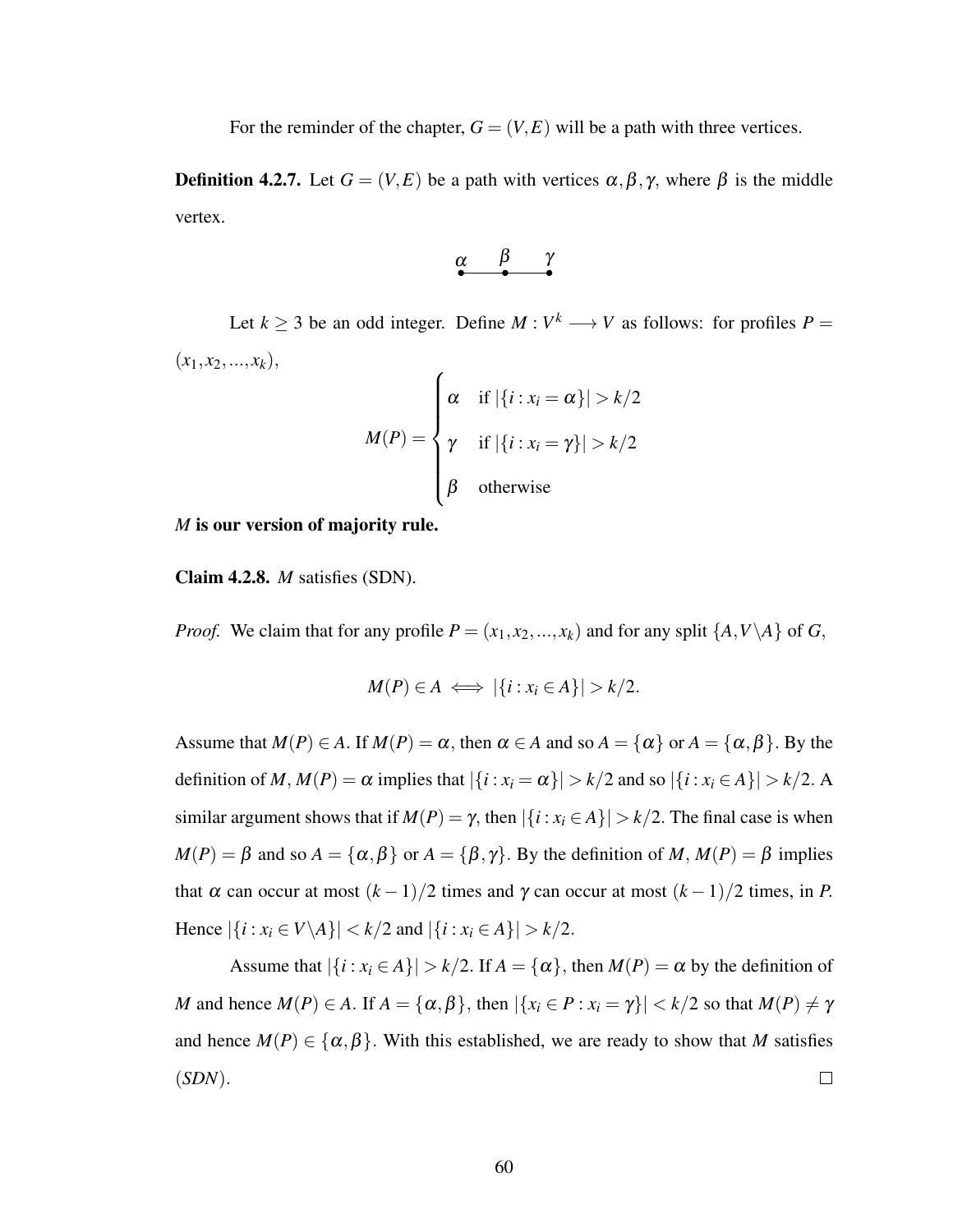*Proof.* Let  $\{A, V \setminus A\}$  and  $\{B, V \setminus B\}$  be splits of *G* and  $P = (x_1, x_2, ..., x_k)$  and  $P' = (x_1'$  $'_{1}, x'_{2}$  $x'_2, ..., x'_k$ *k* ) profiles such that

$$
\{i : x_i \in A\} = \{i : x'_i \in B\}.
$$

Assume that  $M(P) \in A$ . As shown above, this implies that  $|\{i : x_i \in A\}| \ge k/2$  and since  $\{i : x_i \in A\} = \{i : x'_i \in B\}$ , it follows that  $|\{i : x'_i \in B\}| \ge k/2$  and so,  $M(P) \in B$ .  $\Box$ 

**Theorem 4.2.9.** Assume that  $f: V^k \longrightarrow V$ , with  $k \geq 3$  odd satisfies (SDN) and (S). If  $G = (V, E)$  *is the path shown in Figure 4.6 then*  $f = M$ .

*Proof.* For any vertex  $v \in V$  and for any profile  $P = (x_1, x_2, ..., x_k) \in V^k$  let

$$
K_v(P)=\{i:x_i=v\}
$$

and

$$
f^{-1}(v) = \{Q \in V^k : f(Q) = v\}.
$$

The  $K_v(P)$  notation should not be confused with similar notation used in the lattice context.

By Theorem 4.2.1,  $f: (V, \leq_\beta)^k \longrightarrow (V, \leq_\beta)$  satisfies (DN). By assumption,  $f$ :  $(V, \leq_\beta)^k \longrightarrow (V, \leq_\beta)$  satisfies symmetry (*S*). Since the median semilattice  $(V, \leq_\beta)$  is not a lattice, it follows from Lemma 3.2.3 that

$$
P\in f^{-1}(\alpha) \implies |K_{\alpha}(P)| > \frac{k}{2}
$$

and

$$
Q \in f^{-1}(\gamma) \implies |K_{\gamma}(Q)| > \frac{k}{2}.
$$

We will now prove these implications without Lemma 3.2.3. It is enough to show that the second implication holds. Assume that there exists a profile  $Q$  such that  $Q \in f^{-1}(\gamma)$ and  $|K_{\gamma}(Q)| \leq \frac{k}{2}$ . Let  $R = (x_1, ..., x_k)$  be a profile such that

$$
|K_{\alpha}(R)|=|K_{\gamma}(R)|=|K_{\gamma}(Q)|.
$$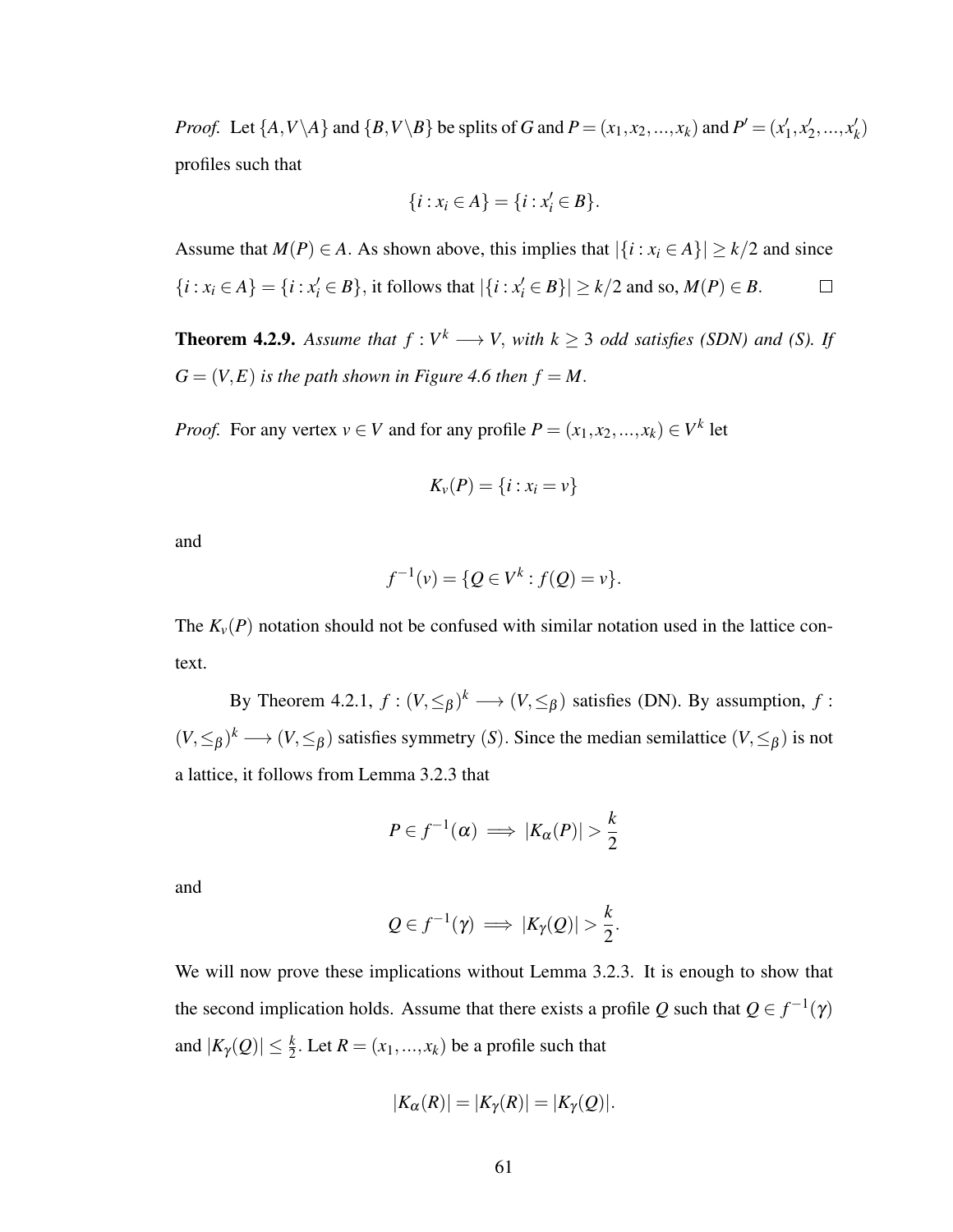Let  $\{A, V \setminus A\}$  be the split such that  $A = \{\alpha\}$ , and let  $\{B, V \setminus B\}$  be the split of *V* with  $B = \{\gamma\}$ . Using these splits and the profiles *Q* and *R*, observe that

$$
|K_{\gamma}(Q)| = |K_{\alpha}(R)|
$$
 and  $f(Q) = \gamma \implies f(R) = \alpha$ 

by Theorem 4.2.3. Using the split  $\{A, V \setminus A\}$  and  $\{B, V \setminus B\}$  along with just the profile *R*, observe that

$$
|K_{\alpha}(R)| = |K_{\gamma}(R)|
$$
 and  $f(R) = \alpha \implies f(R) = \gamma$ 

by a second application of Theorem 4.2.3. Since it is impossible to have  $f(R) = \alpha$  and *f*(*R*) =  $\gamma$  we know that for any profile  $Q, Q \in f^{-1}(\gamma)$  implies that  $|K_{\gamma}(Q)| > \frac{k}{2}$  $\frac{k}{2}$ .

We will now show the reverse implication. It is enough to show that if  $|K_{\alpha}(Q)| >$ *k*  $\frac{k}{2}$ , then  $f(Q) = \alpha$ . Assume that  $f(Q) \neq \alpha$  and let  $R' = (x_1')$  $x'_1, \ldots, x'_k$  $h(k)$  be the profile such that

$$
|K_{\alpha}(R')| = |K_{\alpha}(Q)| \text{ and } |K_{\beta}(R')| = \emptyset.
$$

Using the split  $\{A, V \setminus A\}$  with  $A = \{\alpha\}$  and the profiles Q and R', observe that

$$
|K_{\alpha}(R')| = |K_{\alpha}(Q)|
$$
 along with  $f(Q) \notin A \implies f(R') \notin A$ 

by Theorem 4.2.3. So  $f(R') \in V \setminus A = \{\beta, \gamma\}$ . Using the splits  $\{V \setminus A, A\}$  and  $\{B, V \setminus B\}$ with  $B = \{\gamma\}$  and the profile  $R' = (x_1')$  $x'_1, \ldots, x'_k$ *k* ) observe that

$$
\{i: x'_i \in V \backslash A\} = \{i: x'_i \in B\}.
$$

Since *f* satisfies (SDN) and  $f(R') \in V \setminus A$  it follows that  $f(R') \in B$ . But  $f(R') \in B$  with  $B = \{ \gamma \}$  implies that  $R' \in f^{-1}(\gamma)$ . Therefore, by the previous argument,  $|K_{\gamma}(Q)| > \frac{k}{2}$  $\frac{k}{2}$ , contrary to  $|K_{\alpha}(R')| = |K_{\alpha}(Q)| > \frac{k}{2}$  $\frac{k}{2}$ , then  $f(Q) = \alpha$ .

Recall the definition of *M*,

$$
M(P) = \begin{cases} \alpha & \text{if } |\{i : x_i = \alpha\}| > k/2 \\ \gamma & \text{if } |\{i : x_i = \gamma\}| > k/2 \\ \beta & \text{otherwise.} \end{cases}
$$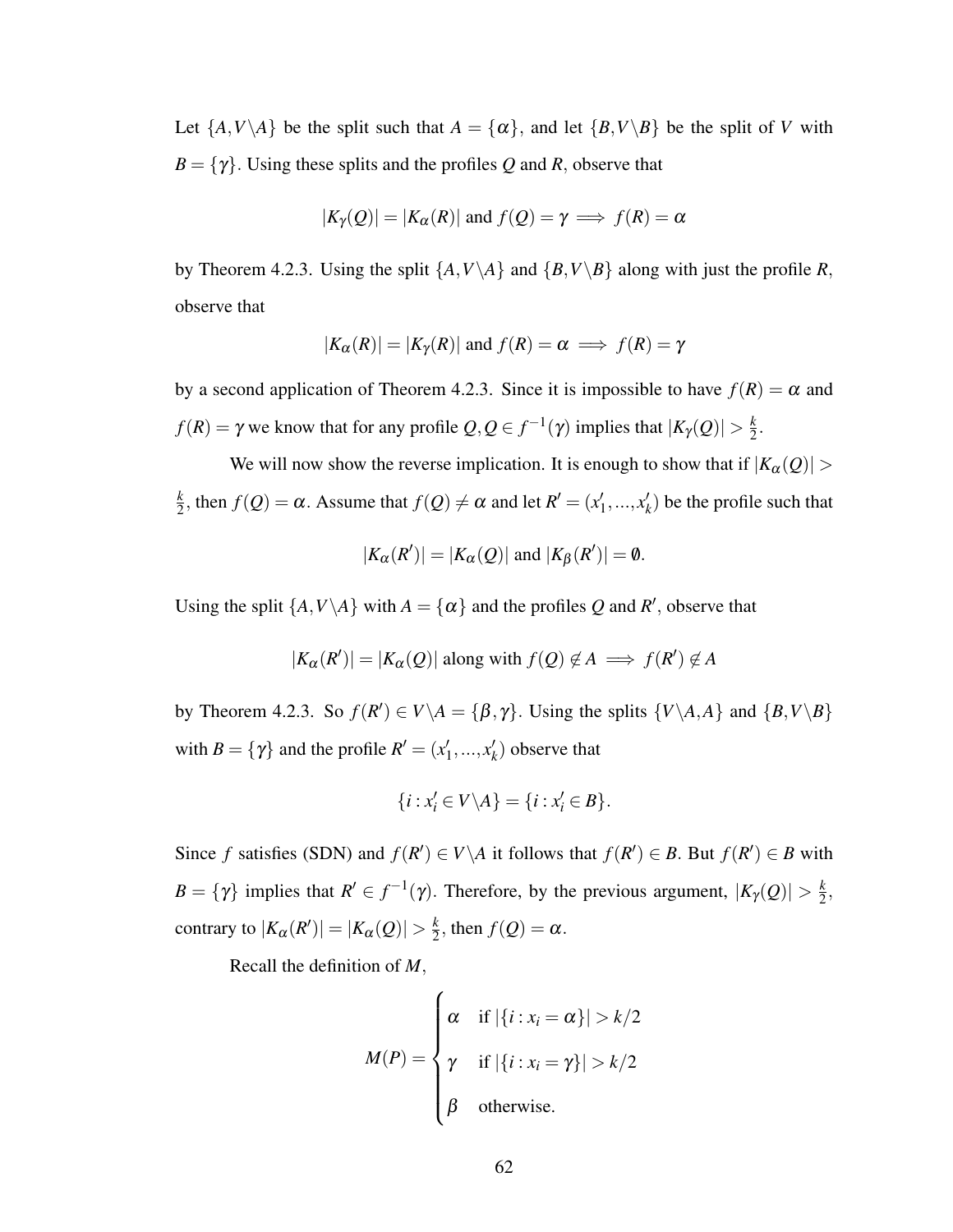Let  $P = (x_1, ..., x_k)$  and assume that  $|\{i : x_i = \alpha\}| > \frac{k}{2}$  $\frac{k}{2}$ . As shown above,  $f(P) = \alpha$ . Similarly,  $|\{i : x_i = \gamma\}| > \frac{k}{2}$  $\frac{k}{2}$  implies  $f(P) = \gamma$ . Assume instead that  $|\{i : x_i = \alpha\}| \leq \frac{k}{2}$  and  $|\{i : x_i = \gamma\}| \leq \frac{k}{2}$ . As shown above, this implies that  $P \notin f^{-1}(\alpha)$  and  $P \notin f^{-1}(\gamma)$ , and hence  $f(P) \in f^{-1}(\beta)$ , i.e.  $f(P) = \beta$ . Hence  $f = M$ .  $\Box$ 

While we have made some progress in our effort to characterize majority rule on median graphs, a lot of work remains to be done. The following conjecture suggests a possible first extension of the chapter.

**Conjecture 4.2.1.** *Let*  $G = (V, E)$  *be a finite path. Assume that*  $f : V^k \longrightarrow V$ *, with*  $k \geq 3$ *odd satisfies (SDN) and (S). Then*  $f = M$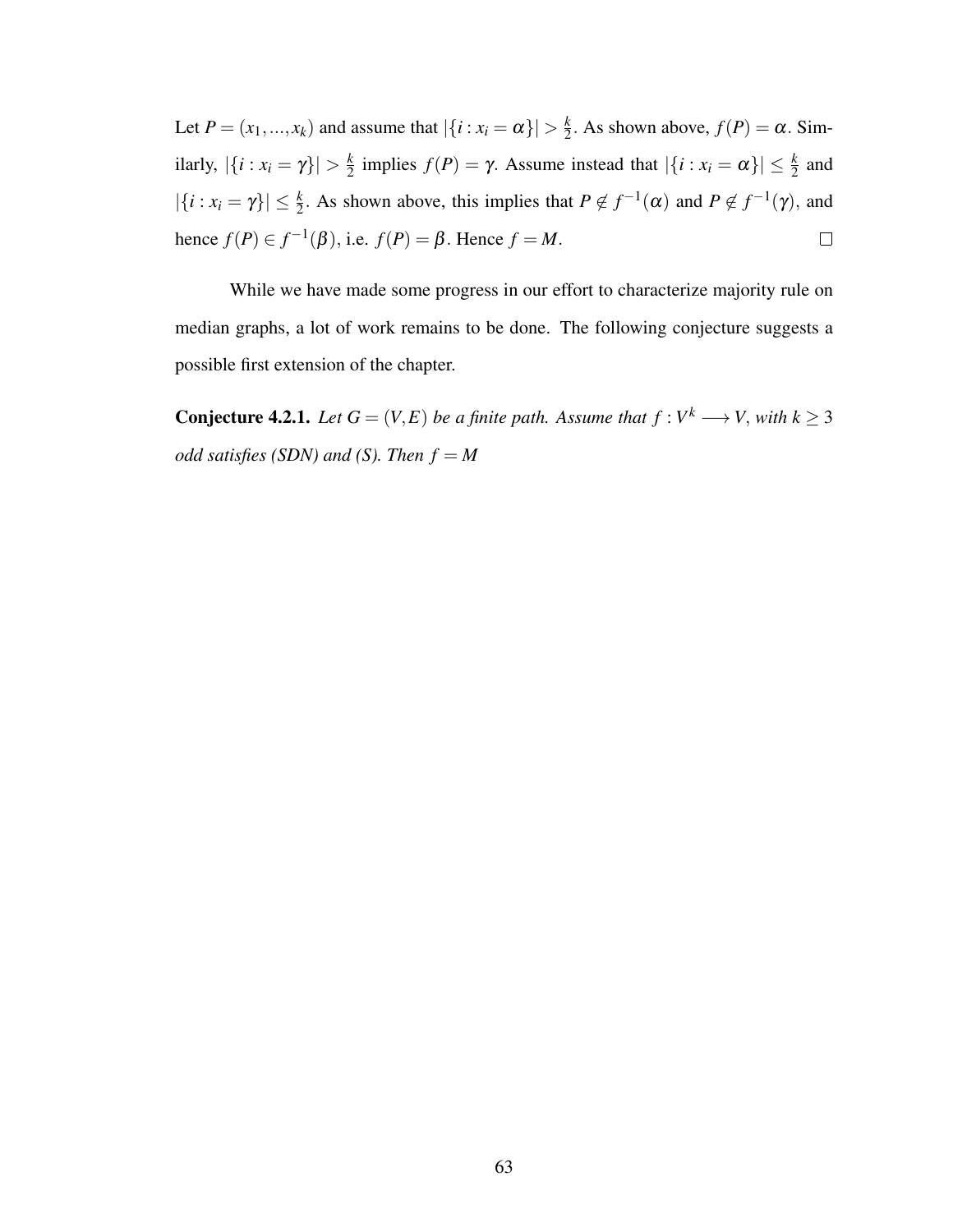#### CHAPTER 5 **CONCLUSIONS**

In the introductory chapter, we describe the work done by McMorris and Powers on Majority Rule on Hierarchies [7]. In their paper, they show that the four conditions *Restrictive Decisive Neutral (RDN), Symmetry (S), Monotonicity (M),* and *Biprofile Nontrivial (BNT)* characterize majority rule on hierarchies. The main result of Chapter 2 is an extension of the McMorris and Powers' theorem to a large class of median semilattices which we call sufficient.

In Chapter 3, we examine Monjardet's work on consensus functions defined on meet semilattices given in [9]. We characterize all consensus functions that satisfy the conditions *Decisive Neutrality (DN), Bi-idempotency (BI), and Symmetry (S)*, for median semilattice of cardinality at least three. For the concluding theorem of the chapter, we add the fourth condition of *Monotonicity (M)*. This theorem corrects Monjardet's mistake in [9].

In Chapter 4, we give a natural extension of the the decisive neutrality condition from median semilattices to median graphs, called *Split Decisive Neutrality*. At the end of the chapter, we prove that majority rule is the only consensus function defined on a path with three vertices that satisfies split decisive neutrality and symmetry. This is a modest result and a lot of work remains to be done.

#### 5.1 Future Work

The following definition comes from [11].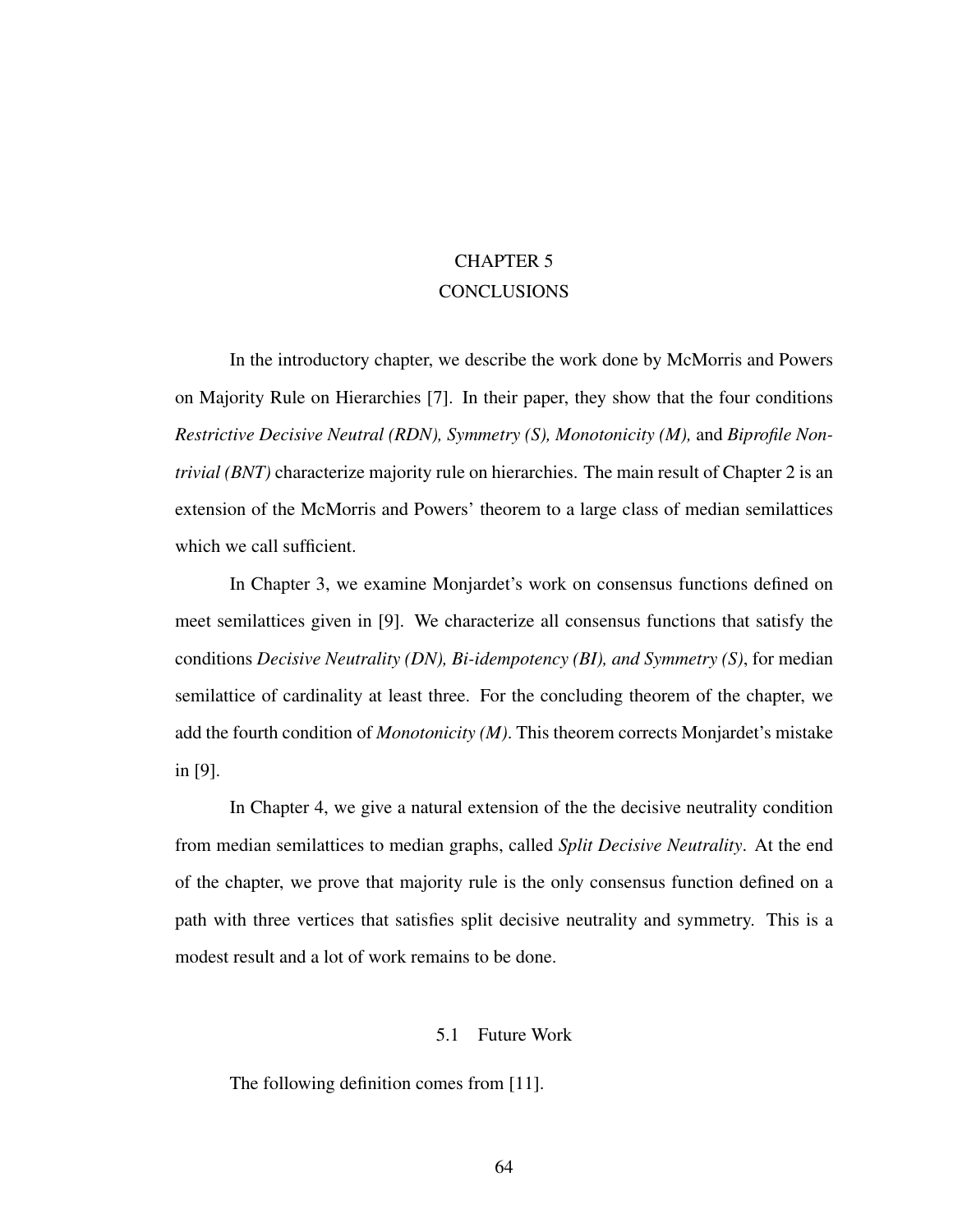**Definition 5.1.1.** Let  $G = (V, E)$  be a connected graph and  $P = (x_1, x_2, ..., x_k) \in V^k$ . For a vertex *v* of a *V* we write  $D(v, P) = \sum_{i=1}^{k} d(v, x_i)$ . A vertex *x* minimizing this distance sum is called a median of *P*. The median function Med on a *G* is the consensus function given by

$$
Med(P) = \{v|v \text{ is a median of } P\}.
$$

Chapter four ends with Conjecture 4.2.1 and as mentioned, this is a possible extension of the thesis: *Let*  $G = (V, E)$  *be a finite path. Assume that*  $f : V^k \longrightarrow V$ , *with*  $k \geq 3$ *odd satisfies (SDN) and (S). Then*  $f = Med$ .

Next, a natural extension would be the following conjecture:

**Conjecture 5.1.1.** Let  $G = (V, E)$  be a finite tree. Assume that  $f : V^k \longrightarrow V$ , with  $k \geq 3$ *odd satisfies (SDN) and (S). Then*  $f = Med$ .

It has been suggested that intermediate conjectures also could include the covering graphs of the partially ordered set of all hierarchies with three and four element sets, respectively. Finally,

**Conjecture 5.1.2.** Let  $G = (V, E)$  be a finite median graph. Assume that  $f : V^k \longrightarrow V$ , *with k*  $\geq$  3 *odd satisfies (SDN) and (S). Then f* = Med.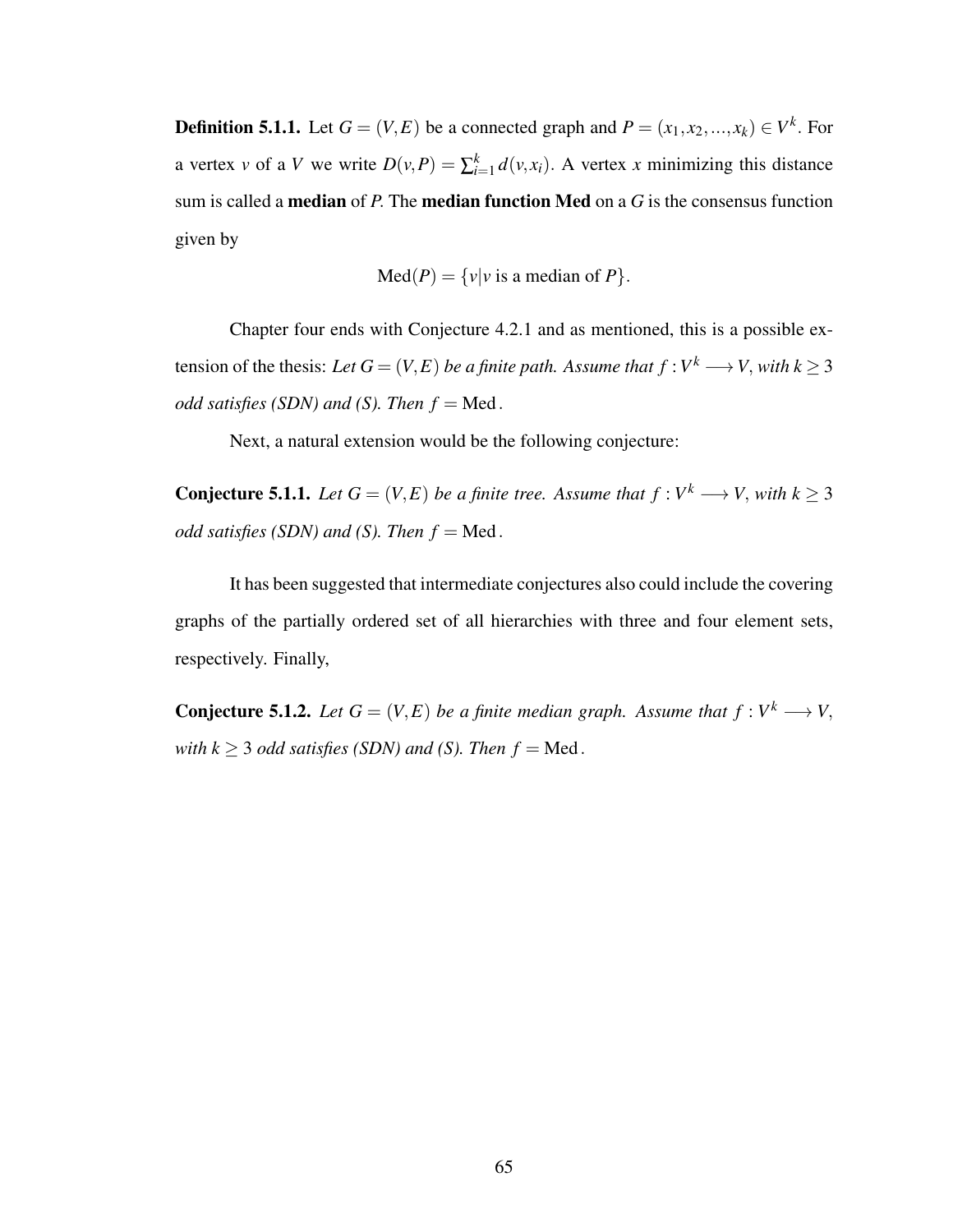#### REFERENCES

- [1] K.J. Arrow. "A Difficulty in the Concept of Social Welfare". In: *The Journal of Political Economy* 58 (1950), pp. 328–346.
- [2] H. J. Bandelt. "Discrete Ordered Sets whose Covering Graphs are Median". In: *Proceedings of the American Mathematical Society* 91 (1984), pp. 6–8.
- [3] B. Davey and H. Priestley. *Introduction to Lattices and Order*. Cambridge: Cambridge University Press, 2002.
- [4] W. Day and F.R. McMorris. *Axiomatics in Group Choice and Bioconsensus*. Providence, RI: American Mathematical Society, 2003.
- [5] G. Chartrand L. Lesniak and P. Zhang. *Graphs & Digraphs*. Boca Raton, FL, USA: CRC Press, 2011.
- [6] K.O. May. "A Set of Independent Necessary and Sufficient Conditions for Simple Majority Decision". In: *Econometrica* 20 (1952), pp. 680–684.
- [7] F.R. McMorris and R.C. Powers. "A Characterization of Majority Rule for Hierarchies". In: *Journal of Classification* 25 (2008), pp. 153–158.
- [8] B. Mirkin. *Mathematical Classification and Clustering*. AA Dordrecht, The Netherlands: Kluwer Academic Publishers, 1996.
- [9] B. Monjardet. "Arrowian Characterizations of Latticial Federation Consensus Functions". In: *Mathematical Social Sciences* 20 (1990), pp. 51–71.
- [10] F.R. McMorris H.M. Mulder and R.C. Powers. "The t-median function on graphs". In: *Discrete Applied Mathematics* 154 (2006), pp. 2599–2608.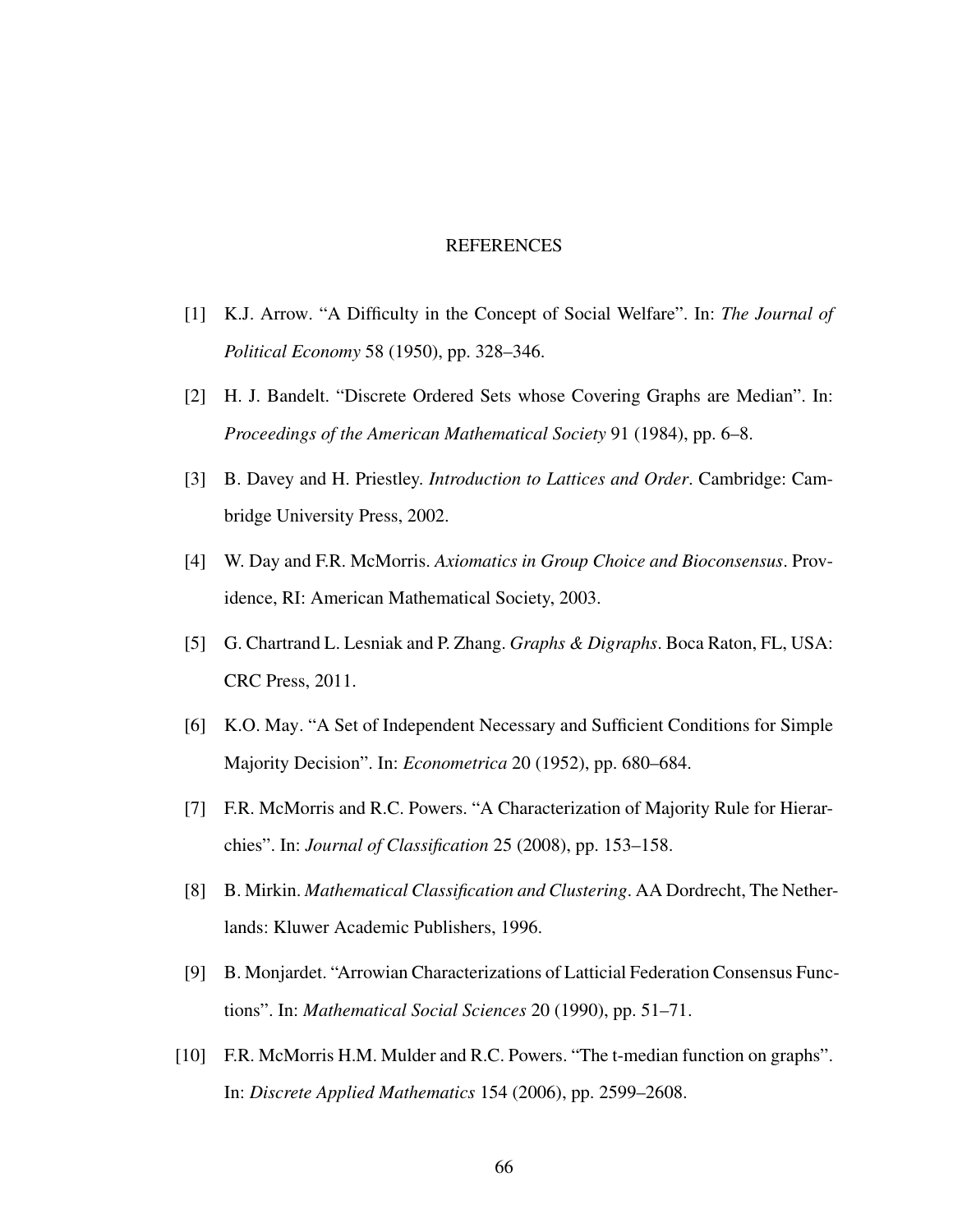- [11] F.R. McMorris H.M. Mulder B. Novick and R.C. Powers. "An ABC-Problem for location and consensus functions on graphs". In: *Discrete Applied Mathematics* 207 (2016), pp. 15–28.
- [12] S. Horan M.J Osborne and M.R. Sanver. "Positively Responsive Collective Choice Rules and Majority Rule: A Generalization of May's Theorem to Many Alternatives". In: *International Economic Review* 60 (2019), pp. 1383–1383.
- [13] M. Sholander. "Medians, Lattices, and Trees". In: *Proceedings of the American Mathematical Society* 5 (1954), pp. 808–812.